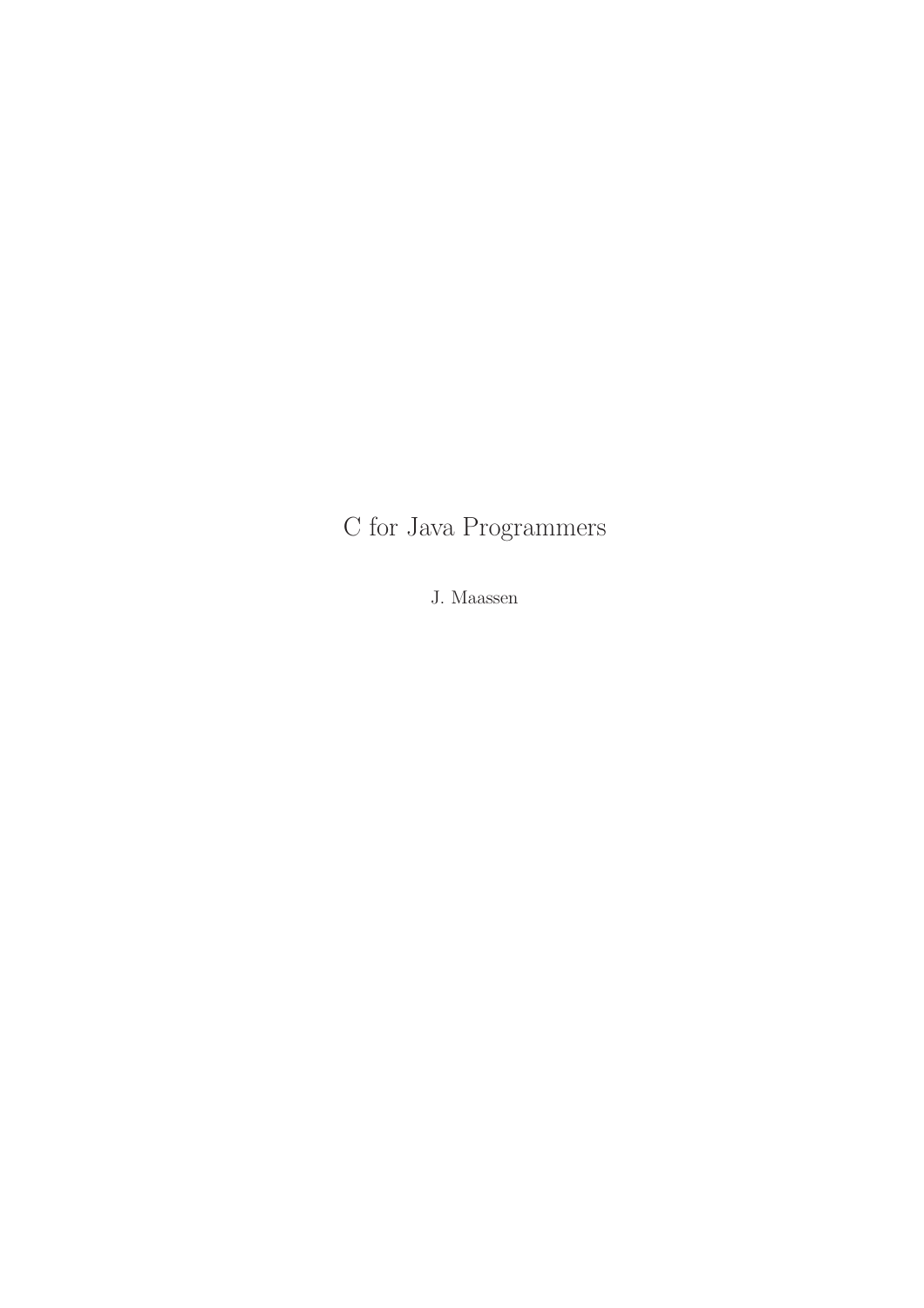# **Contents**

| $\mathbf{1}$             |     | Introduction                                                                  | 3              |
|--------------------------|-----|-------------------------------------------------------------------------------|----------------|
|                          | 1.1 | History of $C \ldots \ldots \ldots \ldots \ldots \ldots \ldots \ldots \ldots$ | 3              |
|                          | 1.2 |                                                                               | $\overline{4}$ |
|                          | 1.3 | Differences between C and Java (overview) $\ldots \ldots \ldots \ldots$       | $\overline{4}$ |
| $\overline{2}$           |     | Overview of C                                                                 | 6              |
|                          | 2.1 |                                                                               | 6              |
|                          | 2.2 |                                                                               | $\overline{7}$ |
|                          |     | 2.2.1                                                                         | 8              |
|                          |     | 2.2.2                                                                         | 9              |
|                          |     | 2.2.3                                                                         | 10             |
|                          | 2.3 |                                                                               | 12             |
|                          | 2.4 |                                                                               | 12             |
| 3                        |     | More about types and functions                                                | 13             |
|                          | 3.1 |                                                                               | 13             |
|                          | 3.2 |                                                                               | 15             |
|                          | 3.3 |                                                                               | 15             |
|                          | 3.4 |                                                                               | 16             |
|                          | 3.5 |                                                                               | 17             |
|                          | 3.6 |                                                                               | 18             |
|                          | 3.7 |                                                                               | 19             |
|                          | 3.8 |                                                                               | 19             |
|                          |     | 3.8.1                                                                         | 21             |
| Creating C programs<br>4 |     |                                                                               | 22             |
|                          | 4.1 |                                                                               | 22             |
|                          |     | 4.1.1                                                                         | 22             |
|                          |     | 4.1.2<br>Testing things                                                       | 24             |
|                          |     | 4.1.3                                                                         | 24             |
|                          | 4.2 |                                                                               | 25             |
|                          | 4.3 |                                                                               | 26             |
|                          |     | 4.3.1                                                                         | 27             |
|                          | 4.4 |                                                                               | 28             |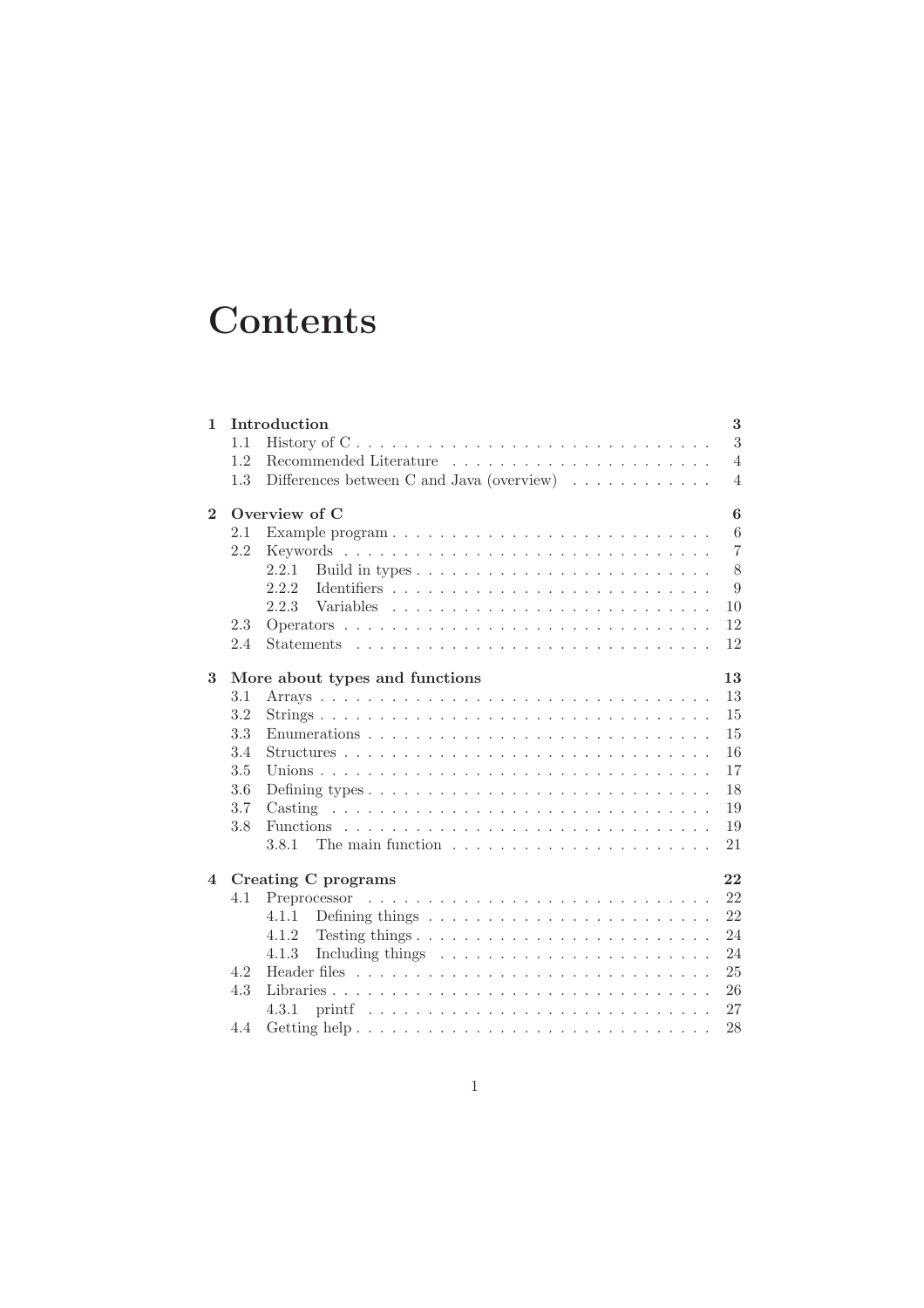|   | 4.5      |                                             | 29 |
|---|----------|---------------------------------------------|----|
|   |          | 4.5.1                                       | 31 |
|   | 4.6      |                                             | 32 |
|   |          | 4.6.1                                       | 32 |
|   |          | 4.6.2                                       | 33 |
|   |          | 4.6.3                                       | 33 |
|   |          |                                             |    |
| 5 | Pointers |                                             | 35 |
|   | 5.1      |                                             | 35 |
|   | 5.2      |                                             | 37 |
|   | 5.3      |                                             | 40 |
|   | 5.4      |                                             | 43 |
|   | 5.5      | More on Strings                             | 47 |
|   | 5.6      |                                             | 49 |
|   | 5.7      | Some more on Strings, and Arrays of Strings | 52 |
|   | 5.8      | More on Multi-Dimensional Arrays            | 56 |
|   | 5.9      |                                             | 58 |
|   |          | 5.10 Dynamic Allocation of Memory           | 59 |
|   |          |                                             | 64 |
|   |          |                                             |    |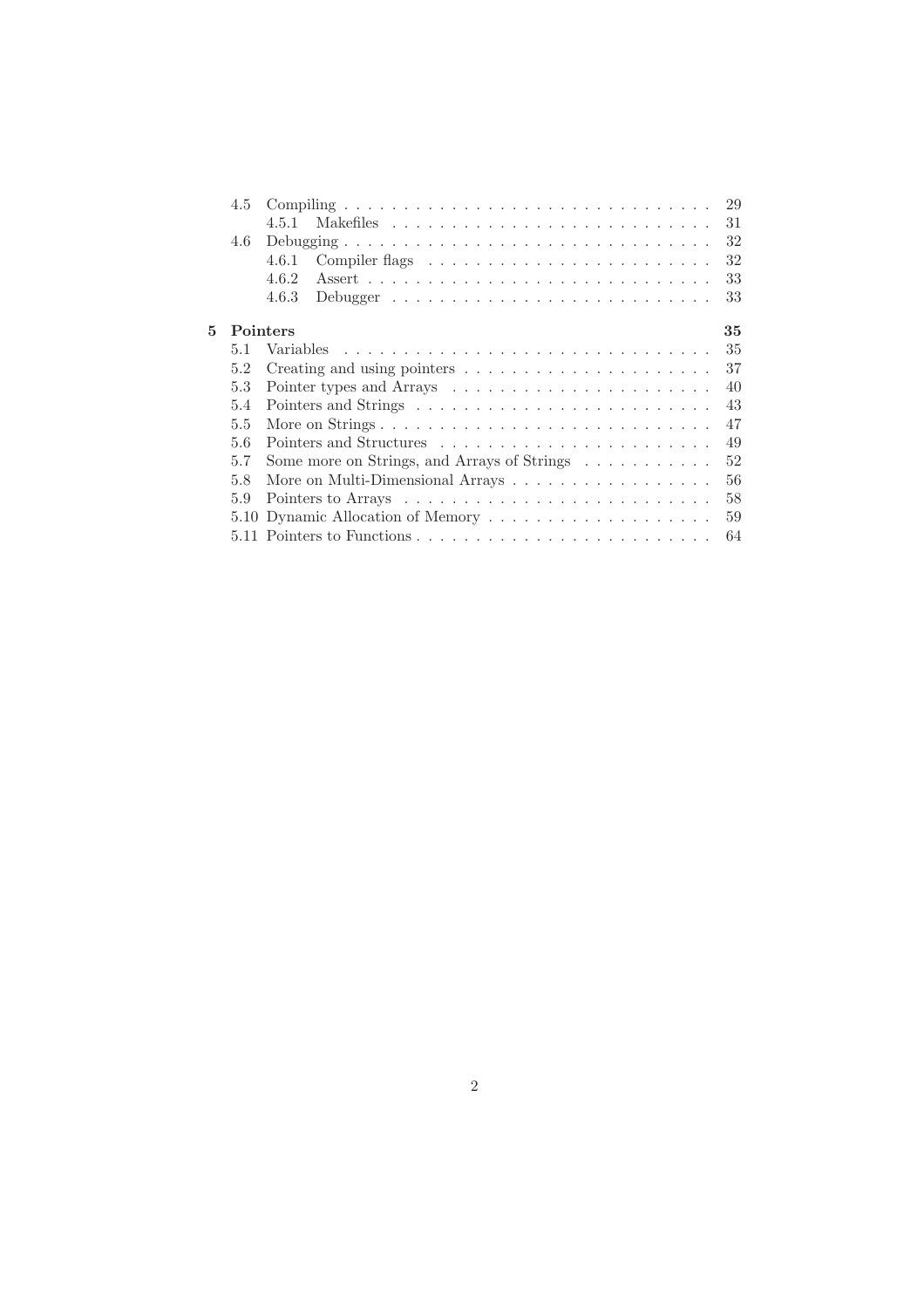# Chapter 1

# Introduction

This reader is designed to help Java programmers learn the C programming language. The focus is on the differences between C and Java. We assume the reader has reasonable programming skills.

The practical examples presented in this reader are based on a Unix environment and use the GNU C Compiler (gcc) and related tools. They can be downloaded from http://gcc.gnu.org/onlinedocs/gcc.html.

The text of Chapter 5 is taken from Ted Jensen's Tutorial on Pointers and Arrays in C, which can be downloaded from http://home.netcom.com/ ~tjensen/ptr/cpoint.htm.

### 1.1 History of C

The C programming language was developed in the early 1970's by Brian Kernighan and Dennis M. Ritchie. It was based on the B [1] programming language, which in turn was based on BCPL [3]. The following text is taken from the paper "The Development of the C Language" by Dennis M. Ritchie [4].

C came into being in the years 1969-1973, in parallel with the early development of the Unix operating system; the most creative period occurred during 1972. Another spate of changes peaked between 1977 and 1979, when portability of the Unix system was being demonstrated. In the middle of this second period, the first widely available description of the language appeared: The C Programming Language, often called the 'white book' or 'K&R' [Kernighan 78]. Finally, in the middle 1980s, the language was officially standardized by the ANSI X3J11 committee, which made further changes. Until the early 1980s, although compilers existed for a variety of machine architectures and operating systems, the language was almost exclusively associated with Unix; more recently, its use has spread much more widely, and today it is among the languages most commonly used throughout the computer industry.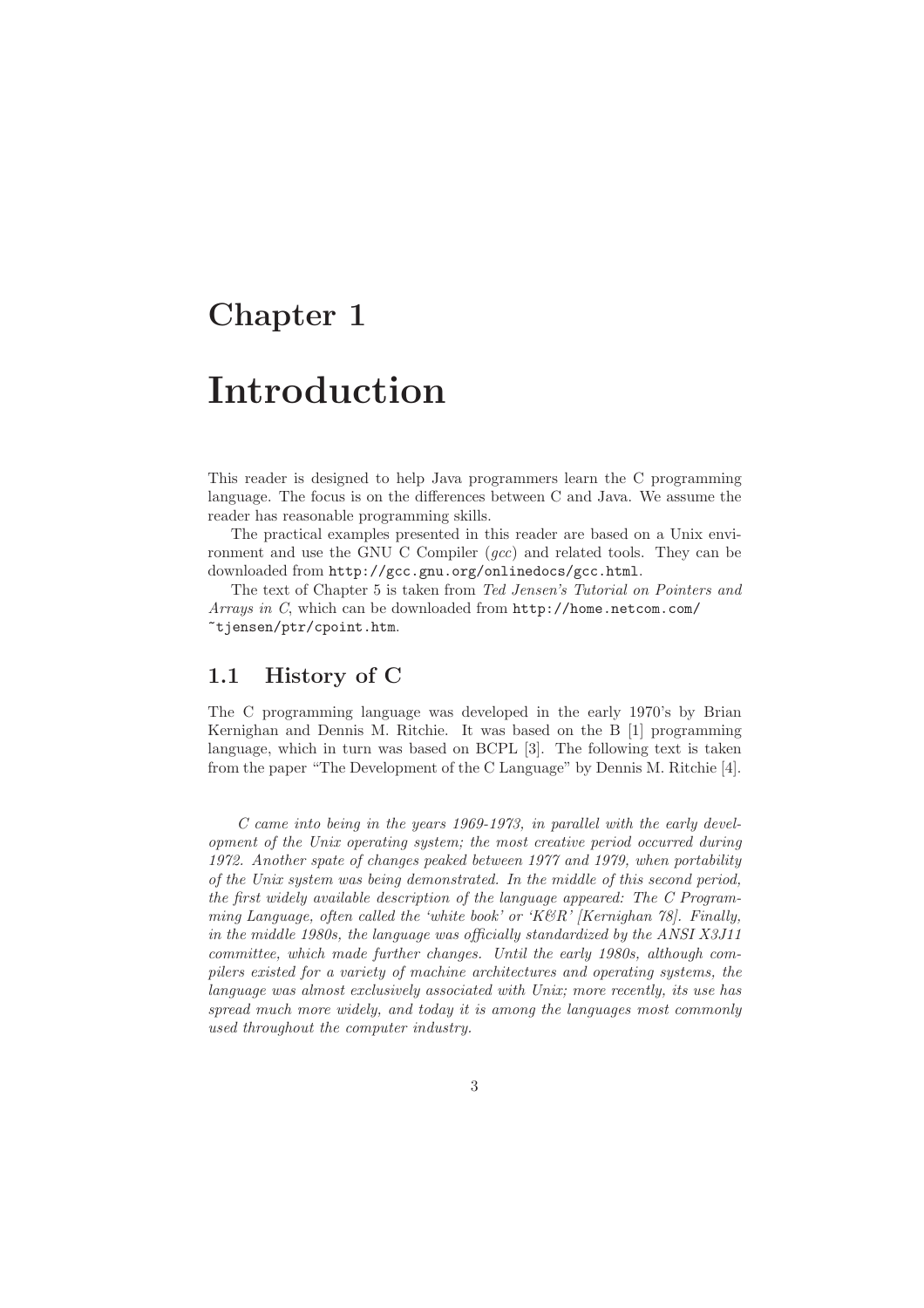### 1.2 Recommended Literature

Many book about the C programming languages exists. A few of the more popular ones are:

```
The C Programming Language, Second Edition
by Brian W. Kernighan and Dennis M. Ritchie.
Prentice Hall, Inc., 1988.
ISBN 0-13-110362-8 (paperback), 0-13-110370-9 (hard back).
The C Puzzle Book, Revised edition
by Alan R. Feuer
Addison-Wesley Pub Co., October 1998.
ISBN 0201604612
A Book on C, 4th edition
by Al Kelley, Ira Pohl
Addison-Wesley Pub Co., January 1998.
ISBN 0201183994
```
There are also a number of books on C specifically written for Java programmers, for example:

```
C for Java Programmers
Tomasz Muldner, Acadia University, Canada
ISBN 0-201-70279-7
```
Before buying a book, try to find some reviews first (e.g., Customer Reviews at amazon.com) to determine if it fits your needs and is worth the money. You can also find a lot of C programming courses, references guides, and FAQs on the Internet. Here are a few links (in no particular order).

```
http://www.strath.ac.uk/CC/Courses/NewCcourse/ccourse.html
http://www.acm.uiuc.edu/webmonkeys/book/c_guide/index.html
http://www.cs.ntu.edu.au/sit/resources/cprogram/default.htm
http://www.graylab.ac.uk/doc/tutorials/C/
http://www.1001tutorials.com/c/index.shtml
http://www.eskimo.com/~scs/C-faq.top.html
```
# 1.3 Differences between C and Java (overview)

Although the syntax of Java and C are very similar, they are very different languages. The following table shows some of the major differences: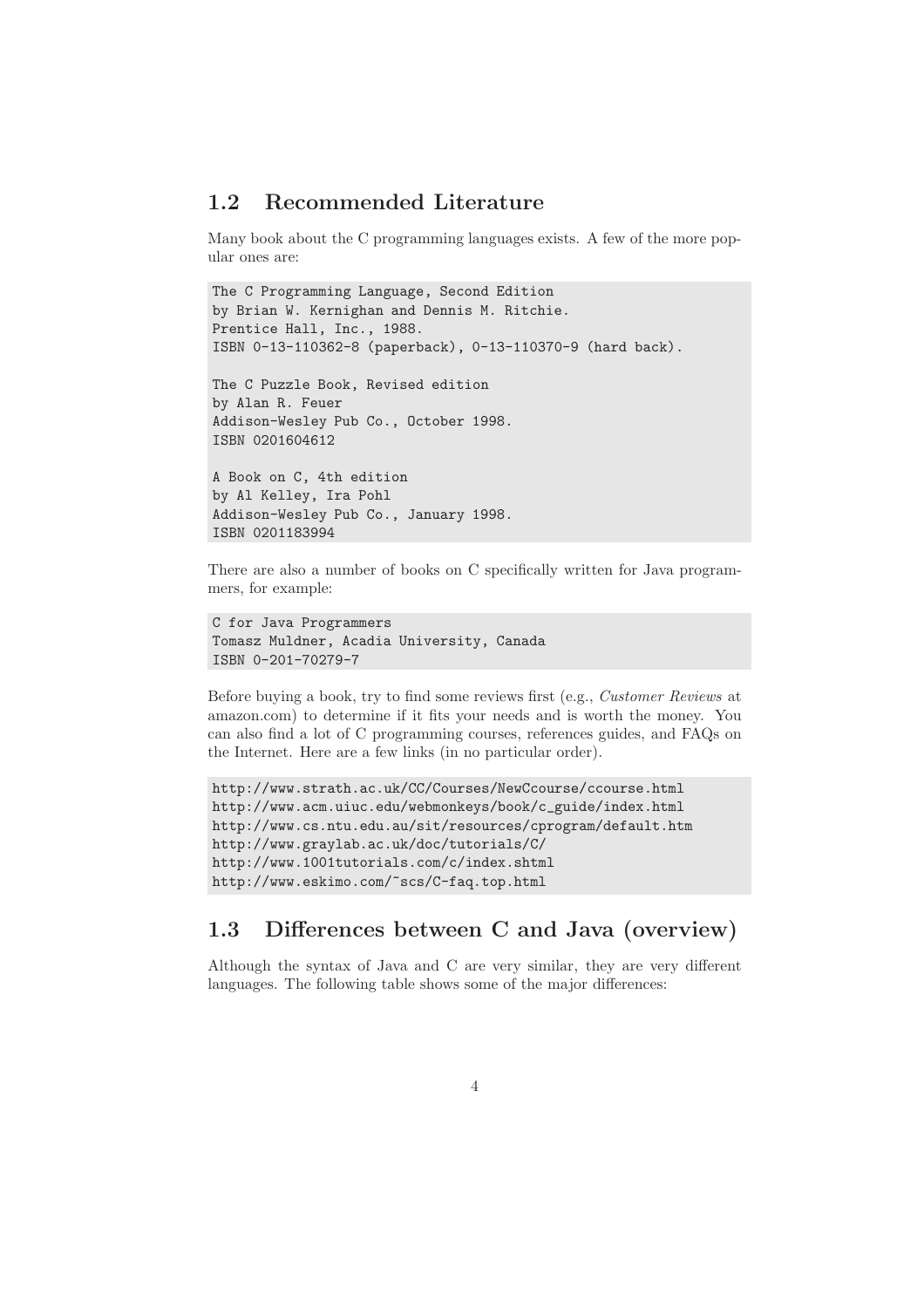| Java              | $\mathfrak{g}$       |
|-------------------|----------------------|
| Object-Oriented   | Procedural           |
| Interpreted       | Compiled             |
| Memory Management | No Memory Management |
| References        | Pointers             |
| Exceptions        | Error Codes          |

Object-Oriented vs. Procedural One of the largest differences between Java and C is the use of a different programming paradigm. Java is an Object-Oriented language. A Java program consists of a collection of objects. These objects contain the data used in the program, and have methods to perform operations on this data.

The C language is procedural. A C program consists of a collection of procedures (or functions). The data used by the program can be put into local variables (inside of a function) or global variables (outside of functions) There is no notion of objects in C. Just like in Java, there is a special main function, which is used to start the program.

Interpreted vs. Compiled Java is an interpreted language. Java source code is transformed to bytecode, which is then loaded by a program called an interpreter. This program then 'executes' each of the bytecode instructions one by one, translating them into something the machine understands.

C programs are compiled. Instead being translated to some intermediate format (like bytecode) it is translated directly into machinecode. This machinecode is directly executed by the processor.

Memory Management vs. No Memory Management In Java, the memory management is done automatically by the system. New objects can be created using the new keyword. When objects are no longer used (i.e., no longer have any references pointing to them) they are removed by the garbage collector.

In C, the programmer has to do his own memory management. Using the keyword sizeof and the library calls malloc and free, blocks of memory can be allocated and freed. This will be explained further in Section 5.10.

References vs. Pointers A reference in Java is a special variable which references (points-to) an object. Only objects can be referenced. For example, it is not possible to have a reference to an int.

Pointers in C are in some ways similar to references in Java (they point to things), but in many ways they are very different. Chapter 5 will explain pointers in more detail.

Exceptions vs. Error Codes Whenever an error occurs in Java, an exception is thrown. C has no exceptions. A function either returns some error code (when an error is expected), or your program crashes (usually long after the error has occurred). Section 4.6 describes how you can find and prevent errors.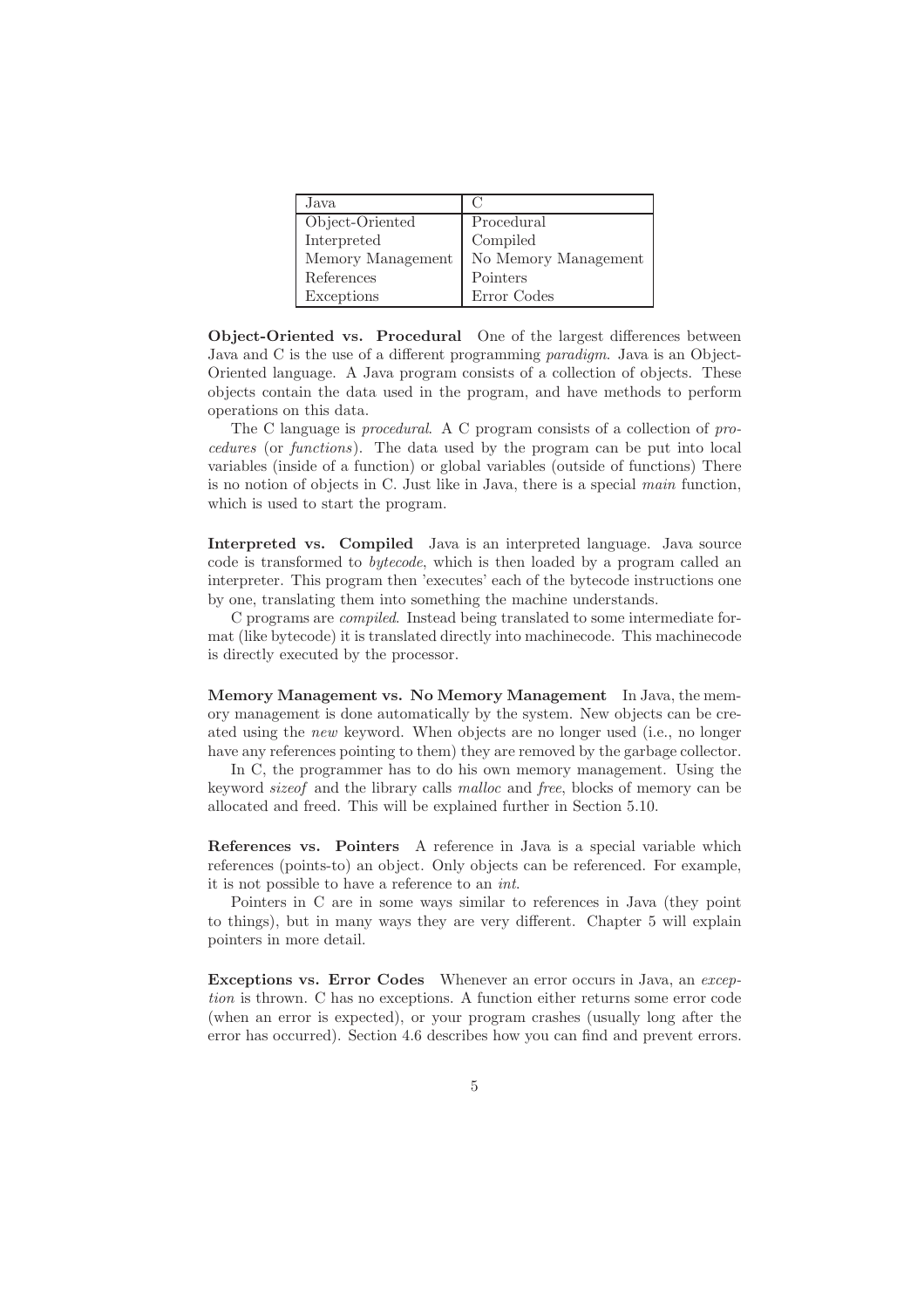# Chapter 2

# Overview of C

## 2.1 Example program

Lets start out with a simple example program: myprogram.c.

```
#include <stdio.h>
double value;
/* This is a comment */
int main(void)
{
    int local = 0;
    value = 0.42;
    printf("local = %d value = %f\n", local, value);
    return 0;
}
```
The program starts with the line '#include <stdio.h>', which is actually not C-code, but a preprocessor directive. The preprocessor is a special program which pre-processes the C program before it is compiled. All statements beginning with '#' are preprocessor directives. The pre-processor will be explained in Section 4.1.

The purpose of the '#include <stdio.h>' statement is similar to an 'import' in Java. It imports a header file called 'stdio.h' into this program. Header files contain descriptions (or prototypes) of functions and types which are implemented and defined somewhere else. They usually have the extension '.h'.

By importing the header file 'stdio.h', the functions and type described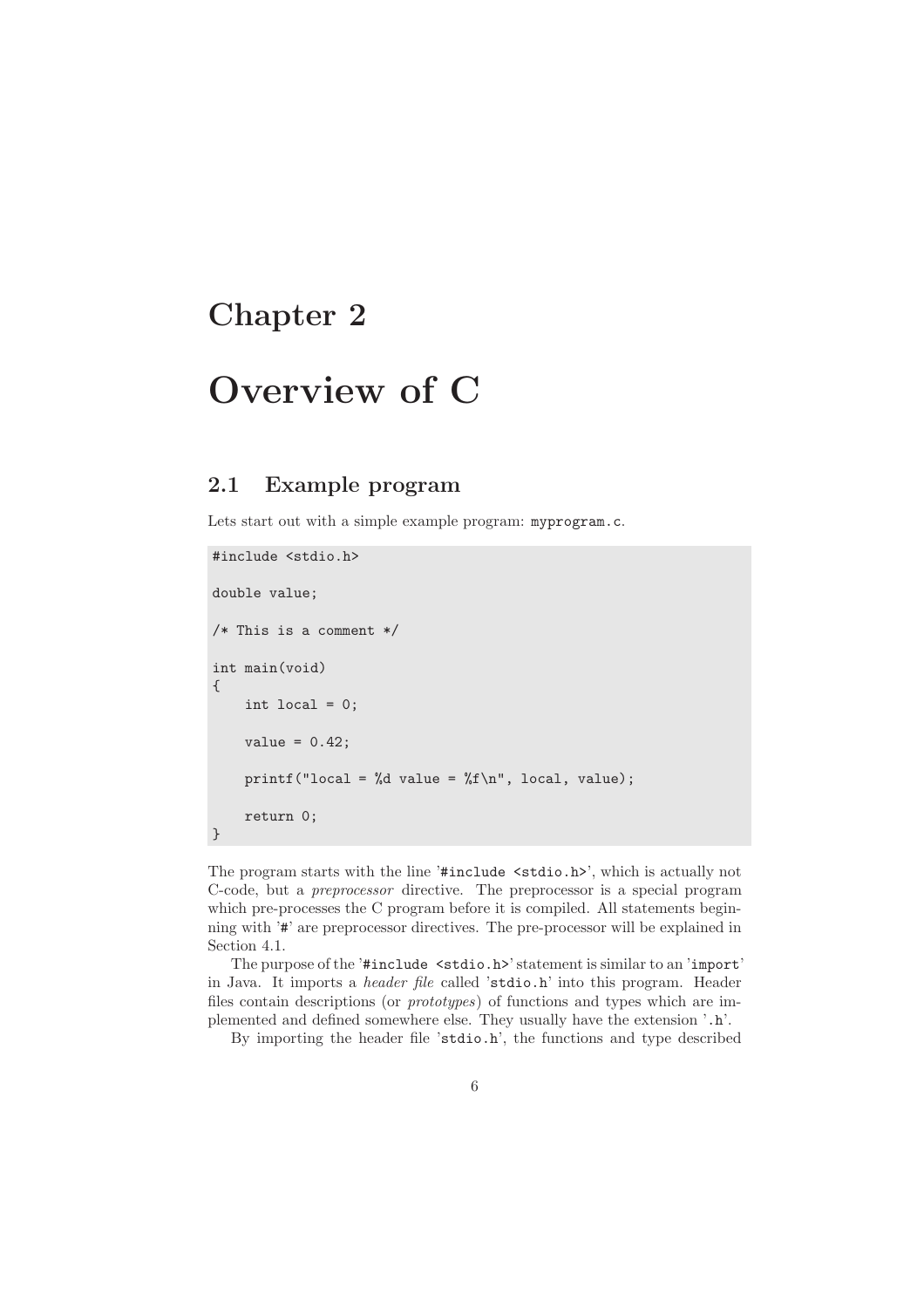in that file can be used in this file (in this case we are interested in using the 'printf' function).

The next line 'double value;' defines a global variable. Global variables are variables which are defined outside the scope of a function. They exist throughout the lifetime of the program (they are created when the program starts and destroyed when the program exits). Because they are global, the can be 'seen' and used in every function in this file.

After the comment  $\frac{1}{*}$  This is a comment  $\frac{*}{'}$  (which is similar to a Java comment) the special startup function 'int main(void)' is declared, which returns an 'int' result, and takes no parameters. In C programs, it is customary to return an 'int' result from the 'main' function. A result of 0 indicates that no error has occurred. Any other value indicates an error. When a function is C takes no parameters, this is indicated by the (void) parameter list.

The 'int local = 0;' line declares a local variable in the main function. The rules in C for declaring local variables are a little different from Java. All local variables must be declared at the beginning of the function. Declaring them at a later point will result in a compile time error.

After declaring the local variable, a value is assigned to the global variable in the statement 'value = 0.42;'. The values of the variables are then printed to the screen using the 'printf("local = %d value = %f\n", local, value);' statement. The 'printf' function will be explained in more detail in Section 4.3.1 Finally, a value of 0 is returned (return 0;) to indicate that the program has finished without any errors.

We can now compile the C program using the following command:

#### gcc myprogram.c

In this example, the C compiler is called 'gcc' (this stands for GNU C Compiler. The result is an executable file, called 'a.out' which we can run.

./a.out

Our program then produces the following output:

 $local = 0 value = 0.420000$ 

#### 2.2 Keywords

There are 32 reserved keywords in the C language: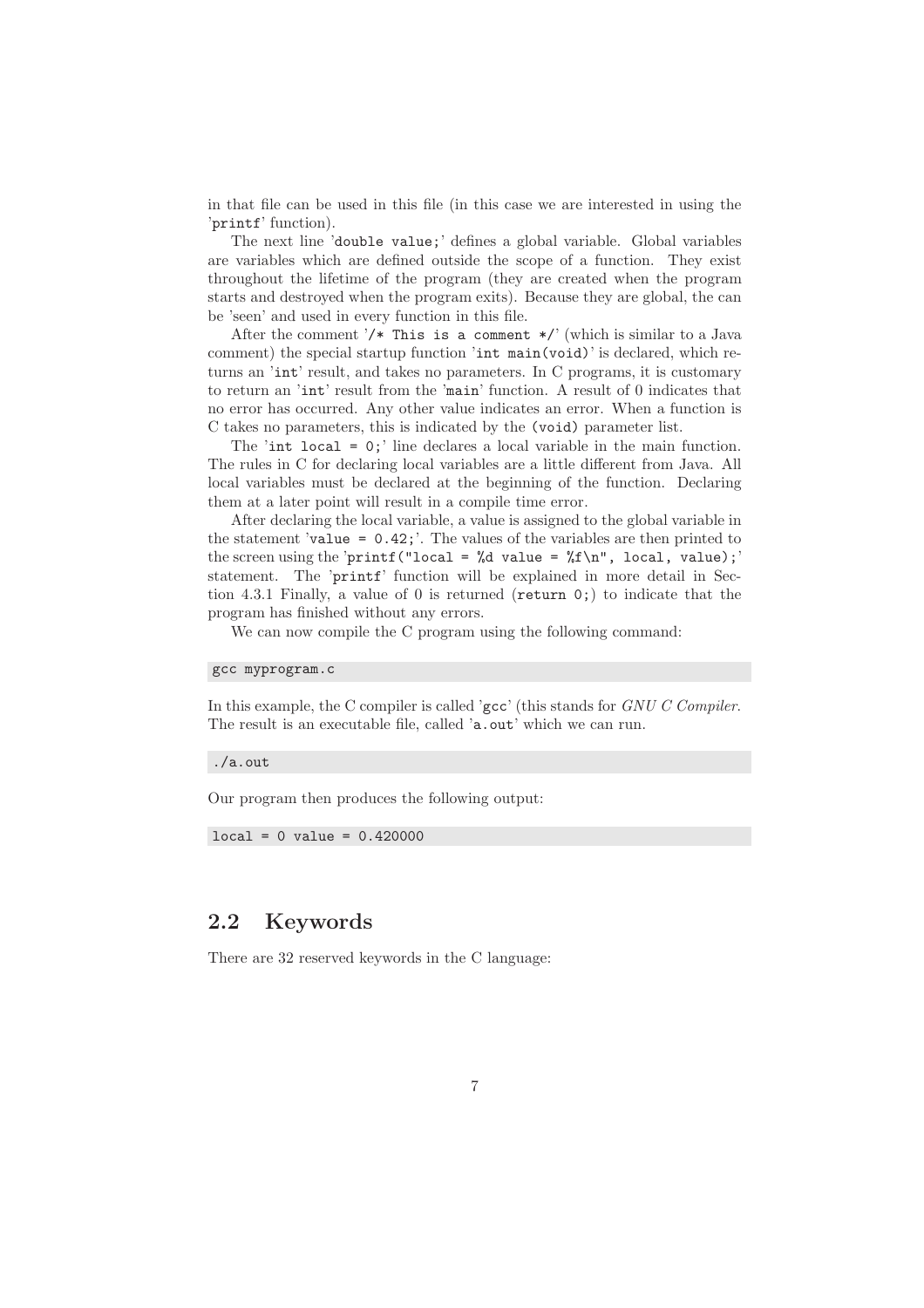| auto     | break    | case     | char   |
|----------|----------|----------|--------|
| const    | continue | default  | do     |
| double   | else     | enum     | extern |
| float    | for      | goto     | if     |
| int      | long     | register | return |
| short    | signed   | sizeof   | static |
| struct   | switch   | typedef  | union  |
| unsigned | void     | volatile | while  |

Most of these (like 'switch' and 'return') are well known from Java and will not be explained in detail. The ones that are not used in Java will be explained in the following sections (except for the ones like 'goto' and 'auto' that you will never need).

#### 2.2.1 Build in types

The C language has the following build in types : 'char, 'short', 'int', 'long', 'float', and 'long double'. There is also an unofficial 'long long' type, which is supported by most compilers. Contrary to the primitive types in Java, most of the types in C have no fixed size. For example: an 'int' in Java is always 32 bits, in C, however, the size of an 'int' is specified as the natural size of a word on a processor. As a result, an 'int' may be 16 bits on older machines (e.g., using the 16 bit Motorola 68000 processor), 32 bits on current machines (e.g., using an Intel Pentium) and 64 bits on high-tech machines (e.g., a 64 bit DEC Alpha processor). An exotic machine, like the Honeywell 6000, even had a 36 bits 'int'.

The following table shows the sizes of Java's primitive types and 'reasonable' values for C's types.

| type        | Java    | C                    |
|-------------|---------|----------------------|
| char        | 16 bits | 8 bits               |
| short       | 16 bits | 16 bits              |
| int         | 32 bits | $16, 32$ or 64 bits  |
| long        | 64 bits | $32$ or $64$ bits    |
| float       | 32 bits | 32 bits              |
| double      | 64 bits | 64 bits              |
| boolean     | 1 bit   | (use int)            |
| byte        | 8 bits  | (use char)           |
| long long   |         | 64 bits (unofficial) |
| long double |         | 80, 96 or 128 bits   |

Some of Java's primitive types do not exist in C. For example, there is no 'boolean' type in C, normally an 'int' is used instead (but you can use another type if you like). An value of 0 is interpreted as false, any other value is interpreted as true. As a result, the 'if', 'while' and 'for' statements expect an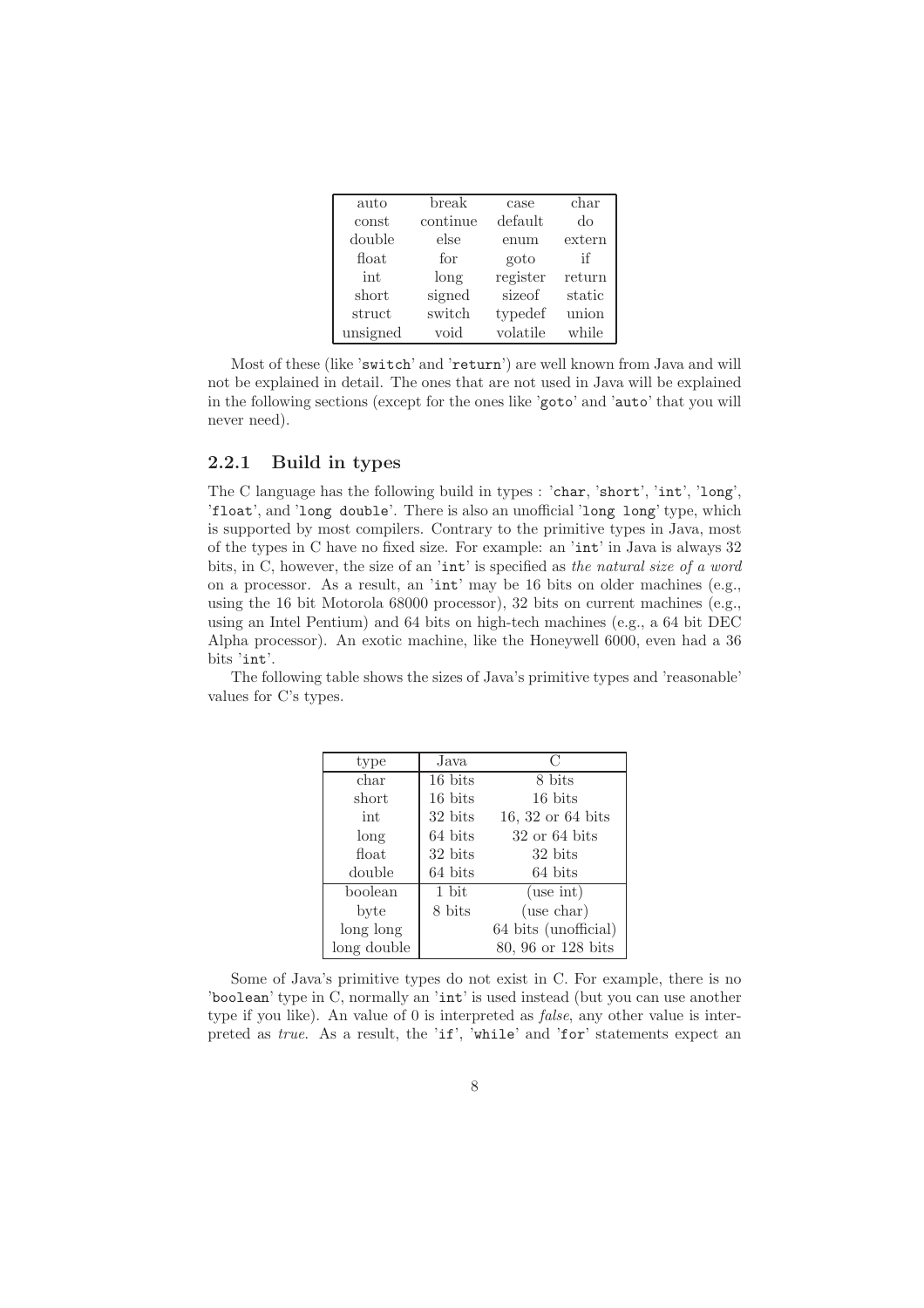'int' instead of a 'boolean'. For example, the C statement 'if (1)' is equal to the Java statement 'if (true)'. The following code shows some examples. It also shows some mistakes which are often made in C.

```
void example(void) {
    int y;
    int x = 100;
    if (x == 4) { } /* not taken */
    if (x) \{ \} /* taken */
    while (x) { x--; } /* repeats 100 times until x is 0 */
    /* MISTAKES */
    if (x = 1) \{ \} /* We forgot an '=' here ! Now 1 is
                         * assigned to x, the result is 1,
                         * so this if is taken !
                         * This is a SYNTAX error in Java,
                         * but allowed in C
                         */
    while (y) \{y--; \} /* We forgot to initialize y !
                         * This is a COMPILE error in Java,
                         * but is allowed in C
                         */
}
```
In Java, all primitive types except 'boolean' are signed (they can have both positive and negative values). The C language also support unsigned types (they can only have positive values). The following example shows three ways of defining an integer.

int i1; /\* range -2,147,483,648 to 2,147,483,647 \*/ signed int i2; /\* range -2,147,483,648 to 2,147,483,647 \*/ unsigned int i3; /\* range 0 to 4,294,967,295 \*/

Note that a 'signed int' is the same as an 'int'. Floating point values are always signed.

#### 2.2.2 Identifiers

In C, the following rules apply to identifiers (the names you give to functions and variables). An identifier,

• consists of any uppercase or lowercase characters, numerical digits (0 through 9), and the underscore character  $($ .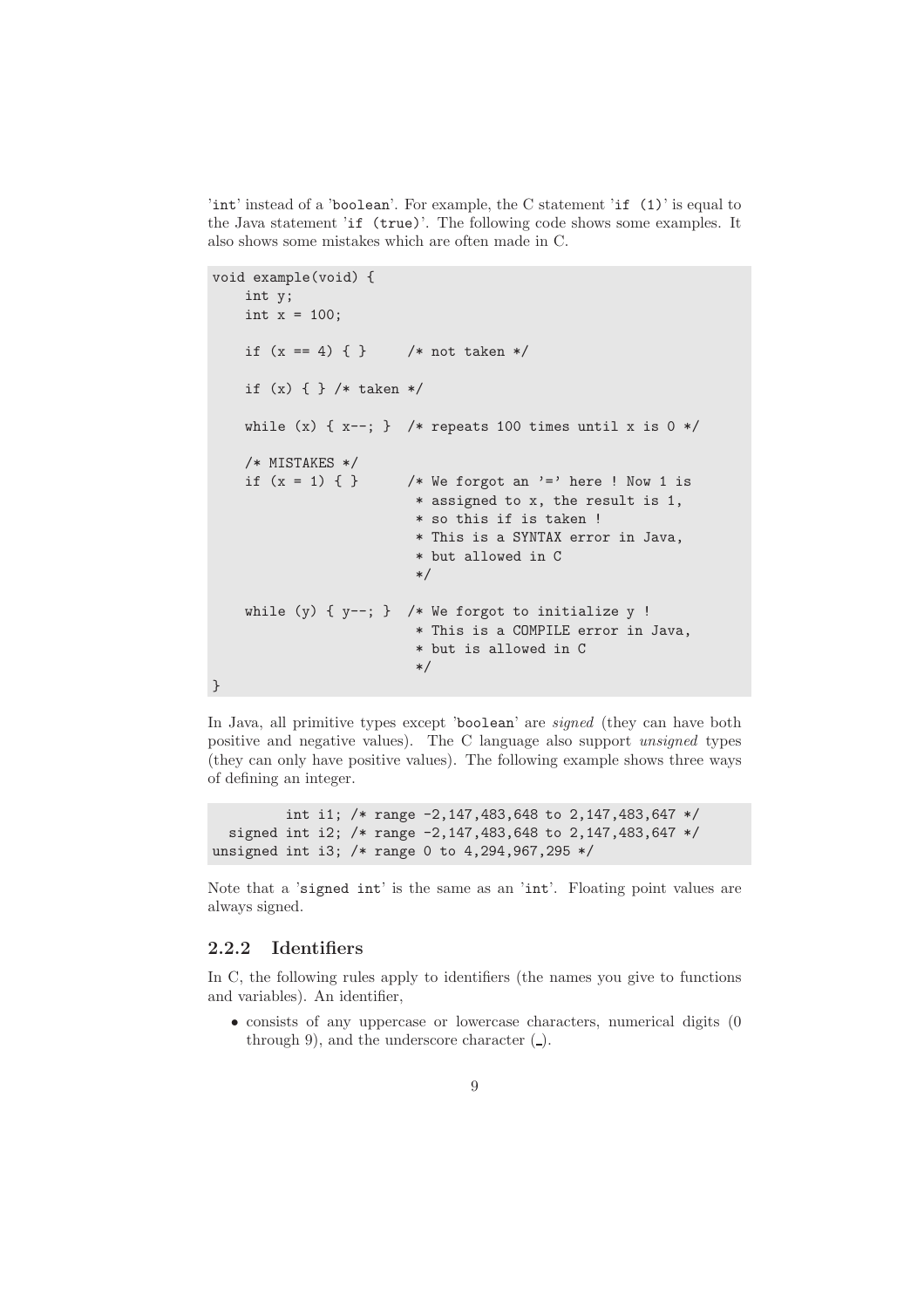- may not begin with a numerical digit or underscore.
- is case sensitive.

#### 2.2.3 Variables

We will now briefly describe the properties of variables in C. (we have already seen some examples).

Global Variables When a variable is declared outside of a function it is called a global variable. Global variables can be 'seen' and used by all the functions of the file (this is called file scope) and exist throughout the lifetime of the program. They are created when the program starts and destroyed when the program exits. There are a number of keywords which modify the behavior of global variables:

• To use a global variable declared in another file, the variable can be redeclared using the extern keyword. For example,

```
extern int value;
```
The 'int value' variable will not be created (in this file). The declaration only tells the compiler that there is a 'int value' variable in some other file.

• Constants can be defined by placing the keyword const in front of the variable declaration.

const int size = 42;

This is similar to the final keyword in Java. Constants in C are usually defined in another way, using the #define preprocessor directive (see Section 4.1). The const keyword can also be used for local variables.

• By placing the static keyword before a global variable, the scope of the variable (i.e., the places it can be used) is reduced to the file it is declared in.

static int large;

The variable large can now only be used inside the file it is declared in, even if it is declared extern in some other file. By using the static keyword, global variables in different files can have the same name without interfering with each other.

This is very different from the static keyword in Java !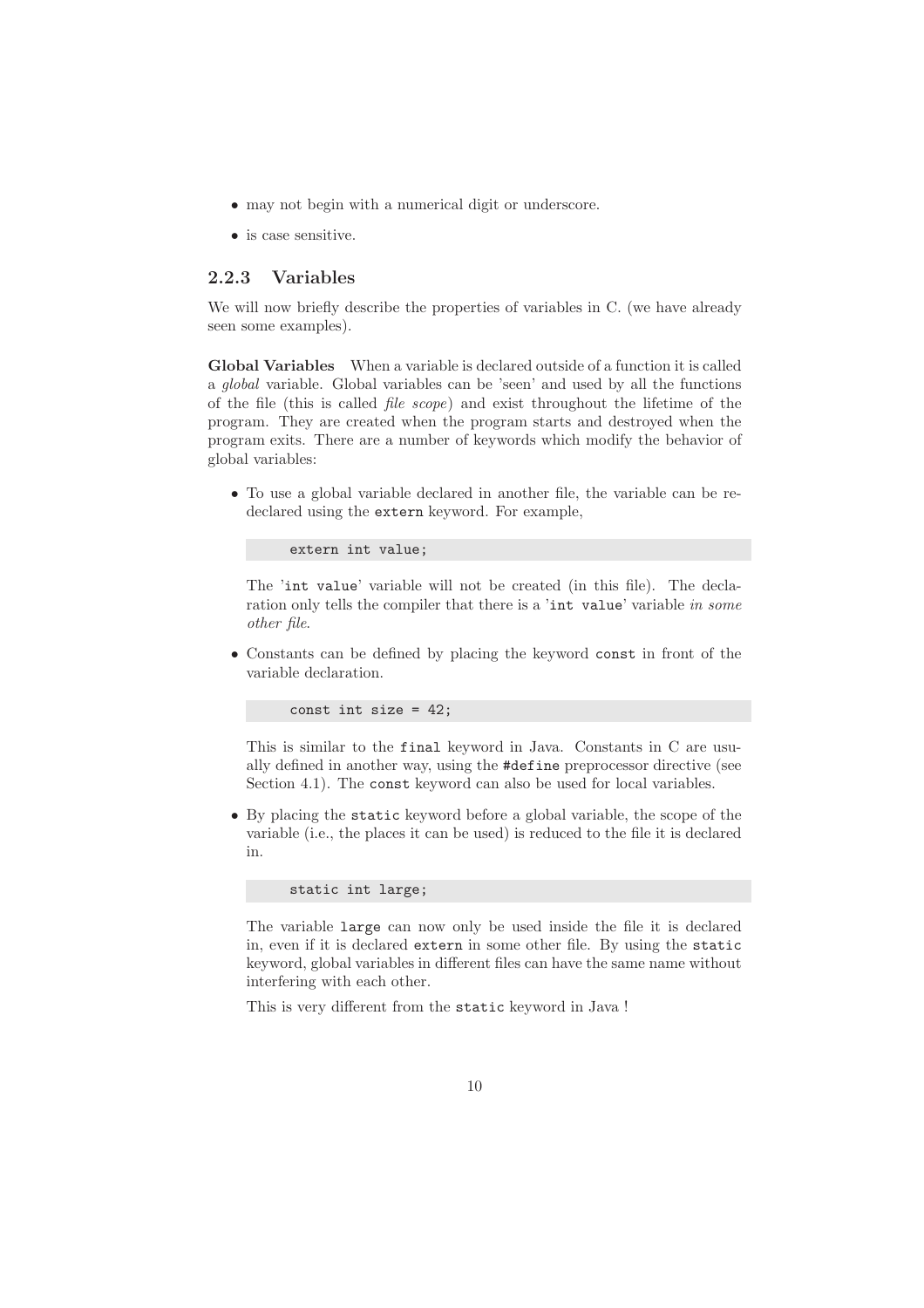Local Variables When a variable is declared in a function it is called a local variable. Just like in Java, local variables can only be used in the function they are declared in. Each time the function is called, the local variables of that function are created. When the function returns, the local variables are destroyed. Unlike Java, the local variables of a C function, must be declared at the beginning of the function, before the other statements. There are a number of keywords which modify the behavior of local variables.

• By placing the static keyword before a local variable, the lifetime of the variable is increased to the lifetime of the program. For example:

```
void function(void) {
   static int count = 0;
    count++;
}
```
The variable count will not be destroyed when the function returns. When the function is called for the first time, the count variable is initialized to  $0$  (static int count = 0). The function then increments the count variable to 1 (count++) and returns. The next time the function is called, the count variable still exists (and has the value 1). It will not be initialized again. The function the now increments the count variable again. Thus, count count the number of times the function is called. Static local variables can be seen as global variables which can only be used in a single function.

• Placing the register keyword before a local variable, gives the compiler a hint that this variable is important for performance and must be accessed as quickly as possible. The compiler will then try to put this variable into a hardware register, where it can be accessed quickly (it may not succeed though!). An example,

```
void function(void) {
   register int important = 0;
   volatile int magic = 0;
}
```
The opposite of register is the volatile keyword. This forces the compiler not to put the variable into a register. This useful for variables which may be changed unexpectedly (e.g., by some other thread or device). The volatile keyword can also be used for global variables. You will probably not need the register and volatile keywords often.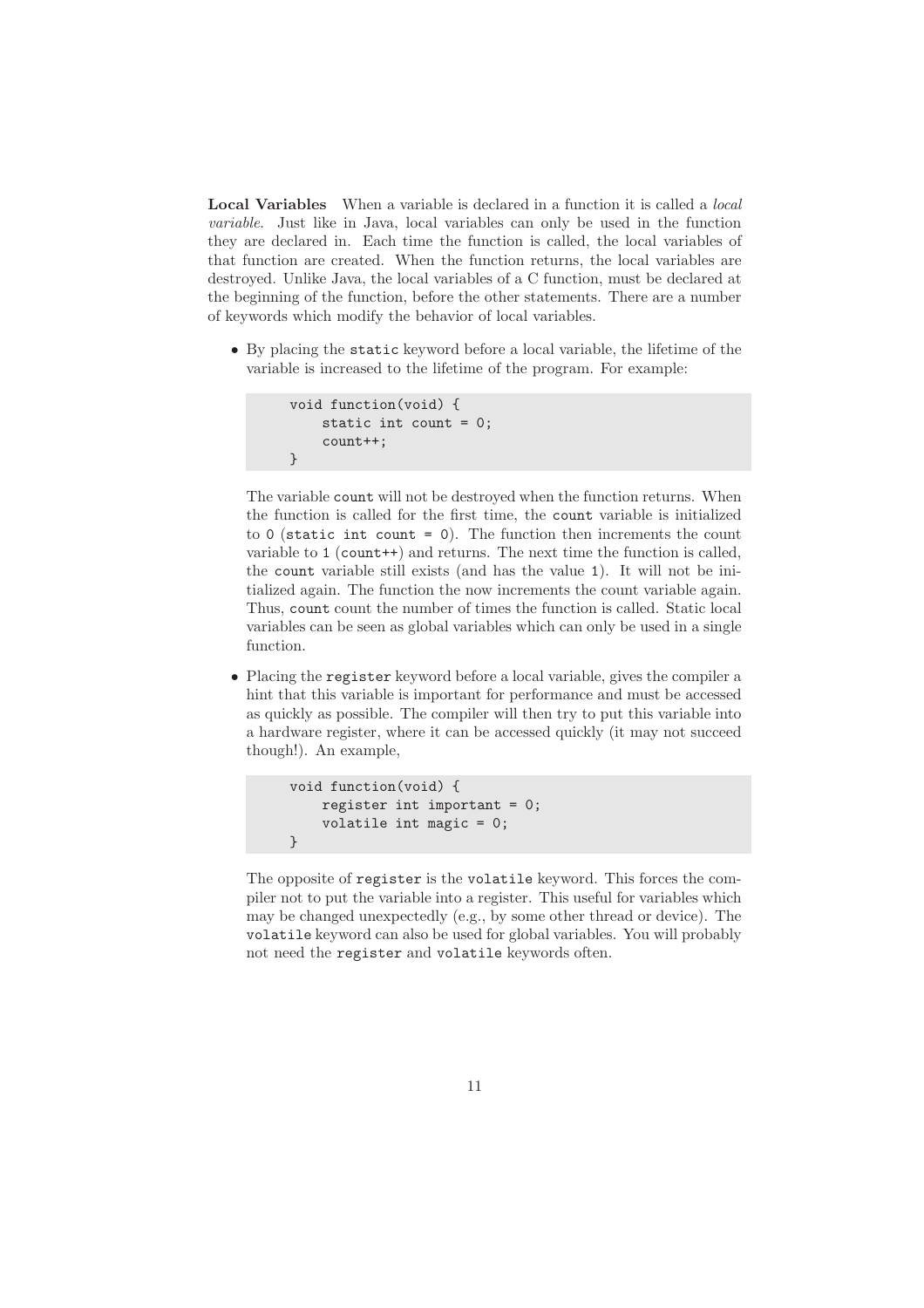# 2.3 Operators

We already know most of the C operators from Java. We will therefore only briefly list them.

| !exp                    | logical not               | exp++                     | increment      |
|-------------------------|---------------------------|---------------------------|----------------|
| exp && exp              | logical and               | $exp--$                   | decrement      |
| exp    exp              | logical or                | ++exp                     | increment      |
| $exp == exp$            | logical equals            | $--exp$                   | decrement      |
| $exp$ != $exp$          | logical not equals        | exp + exp                 | addition       |
| exp < exp               | logical smaller           | $exp - exp$               | subtraction    |
| $exp$ > $exp$           | logical greater           | exp * exp                 | multiplication |
| $exp \leq exp$          | logical smaller or equal  | exp / exp                 | division       |
| $exp$ >= $exp$          | logical greater or equal  | exp % exp                 | modulo         |
|                         |                           |                           |                |
| $exp = exp$             | assignment                | $\tilde{\phantom{a}}$ exp | bitwise not    |
| $exp$ += $exp$          | addition assignment       | exp & exp                 | bitwise and    |
| $exp = exp$             | subtraction assignment    | exp   exp                 | bitwise or     |
| $exp * = exp$           | multiplication assignment | exp ^ exp                 | bitwise xor    |
| $exp$ /= $exp$          | division assignment       |                           |                |
| $exp$ %= $exp$          | modulo assignment         | exp >> exp                | shift right    |
| $exp \rightarrow = exp$ | shift right assignment    | exp << exp                | shift left     |
| $exp \leq 2$ $exp$      | shift left assignment     |                           |                |
| $exp$ $&=$ $exp$        | bitwise and assignment    |                           |                |
| $exp$ = $exp$           | bitwise or assignment     |                           |                |
| $exp$ $= exp$           | bitwise xor assignment    |                           |                |
|                         |                           |                           |                |
| exp ? exp : exp         | conditional operator      |                           |                |

Note that the logical operators in Java use boolean values. In C, integer values are used.

# 2.4 Statements

The if, while, for and switch statements in C behave in almost the same way as their Java counterparts. The differences are:

- The expressions in the if, while and for statements do not use boolean values. Any type will do. A value of 0 is evaluated as false, any non-zero value is evaluated as true.
- The counter variable used in the for statement must be declared in the beginning of the function, like other local variables.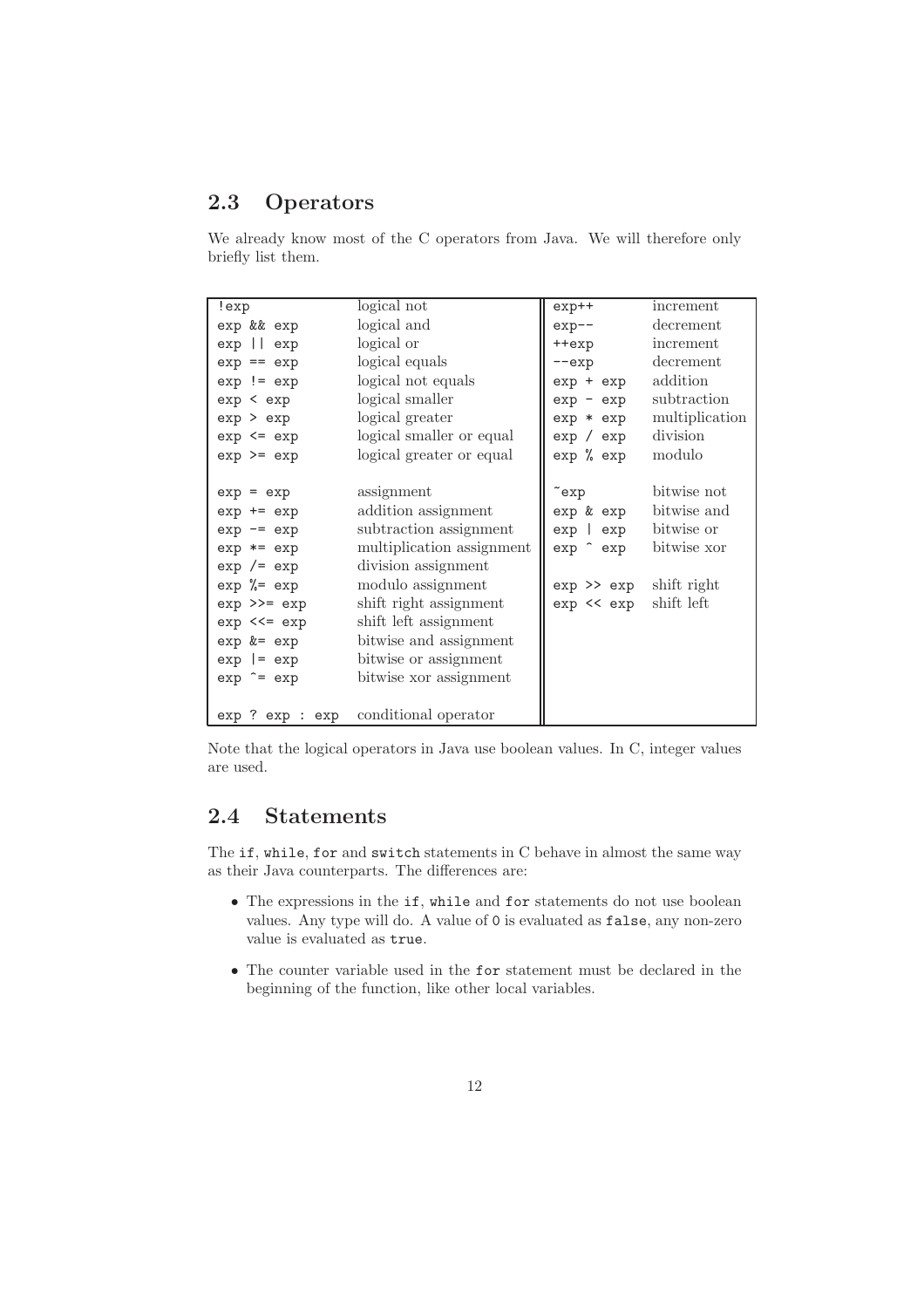# Chapter 3

# More about types and functions

#### 3.1 Arrays

In Java arrays are a special type of objects. An array variable in Java is a reference to an array object. The memory required for the array object is allocated at run time, using the new operator. As a result, when the array variable is declared it is not necessary to specify its size. This can be done when the array is created. The following statements are Java code.

```
/* This is Java code */
int [] a1, a2;
a1 = new int[8];int [] a3 = { 1, 2, 3 };
a2 = a3;a2[10] = 5; /* throws an exception */
```
Although arrays in C look similar to the arrays used in Java, the rules are different. In C, you can declare an array like this:

```
type identifier[size]; /* normal array */
type identifier[size1] ... [sizeN]; /* N dimensional array */
type identifier[] = { value-list }; /* array with initializer */
```
The type is the element type of the array, identifier is its name, and size the number of elements it contains. Note that when an array is declared, the array brackets must come after the name of the array (this is different in Java).

An important difference between Java an C is that arrays in C are not references, but just a block of memory with a name attached to it. As with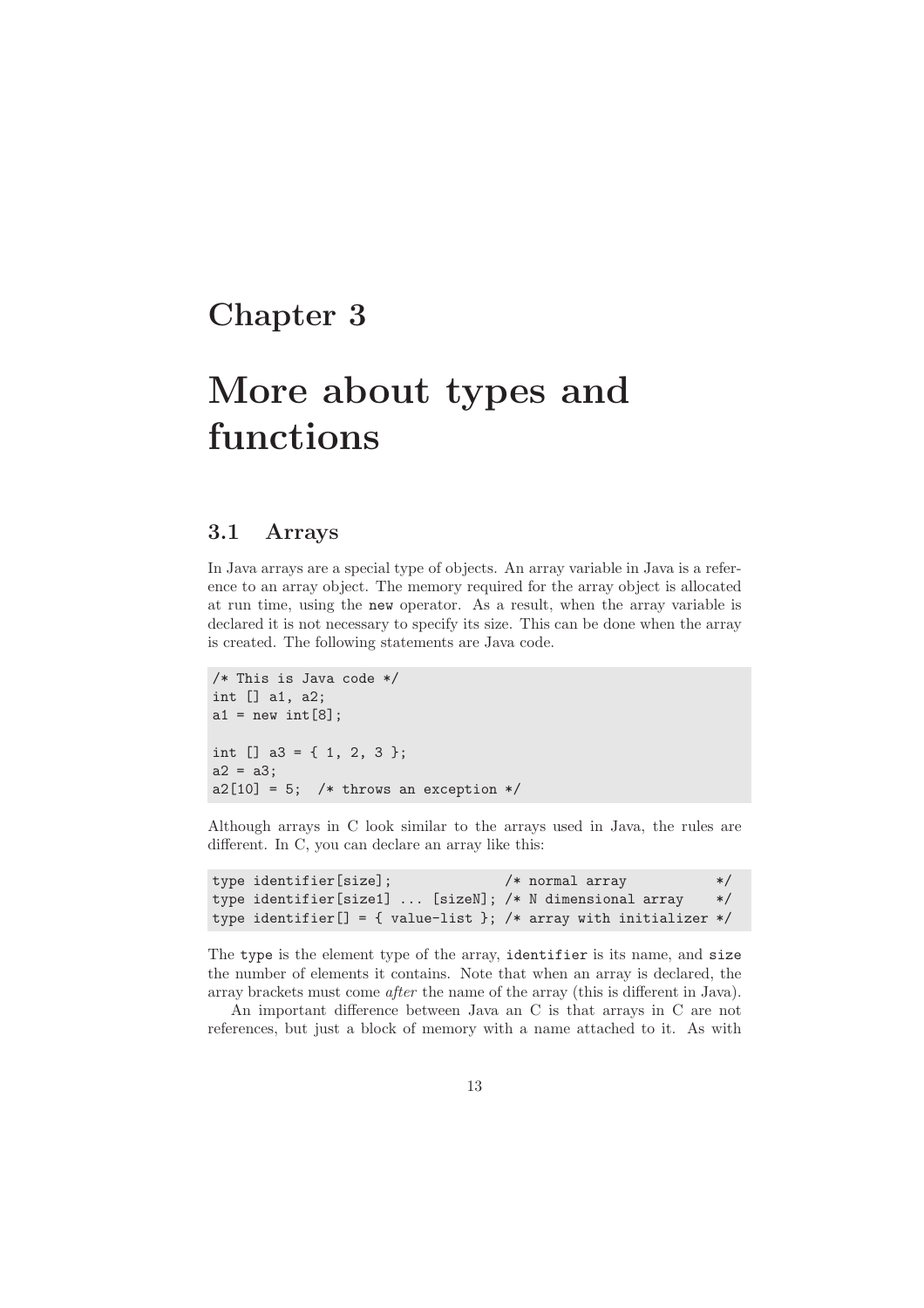other variables, the amount of memory needed for an array is determined at compile time, not at runtime ! As a result, when an array is declared in C, it size must be must be immediately specified (or the compiler must be able to calculate it).

After the array is created, its size cannot be changed, because the memory it uses was reserved at compile time. For the same reason, the array can not be reassigned to point to a new array. (it is not a reference, just a named block of memory). When you create an array as a local variable, it will only exist as long as the function exists. So it is not possible to return an array as a function result.

It would seem that arrays in C are not as flexible as the arrays we now from Java. Fortunately, there is a (more flexible) way to create arrays, by using the malloc call. This will be described in Chapter 5.

Another difference between Java and C, is that there is no array bounds checking in C. Since the array is just a block of memory with a name, it has no length field or special methods to check if an array access is within the bounds. As a result, writing at index 10, 1000 or -5 of an array of length 9 is 'allowed' in C (although your program will probably crash). The following code shows some examples of correct an incorrect use of arrays in C.

```
int a1[5]; /* OK */
int a2[] = { 1, 2, 3 };/* OK (size calculated by compiler) *int a5[9];
a5[10] = 7; /* OOPS, C does not do any array bound */a5[1000] = 9; /* checking. It accepts these statements */a5[-5] = 5; /* even though they are clearly WRONG */int a3[]; /* ERROR, needs size */
a3 = a2; /* ERROR, cannot assign arrays *int [] a4 = { 1, 2 } /* ERROR, wrong notation */
int [] function(void) {/* ERROR, can not return an array */
   int array[5];
   return array;
}
void foo(int a[]) { /* OK, can have an array as a parameter */a[3] = 0;}
void bar(void) {
   int a[5]; /* OK, can pass an array as a parameter */
   foo(a); /* because bar() exists longer than foo()*/
}
```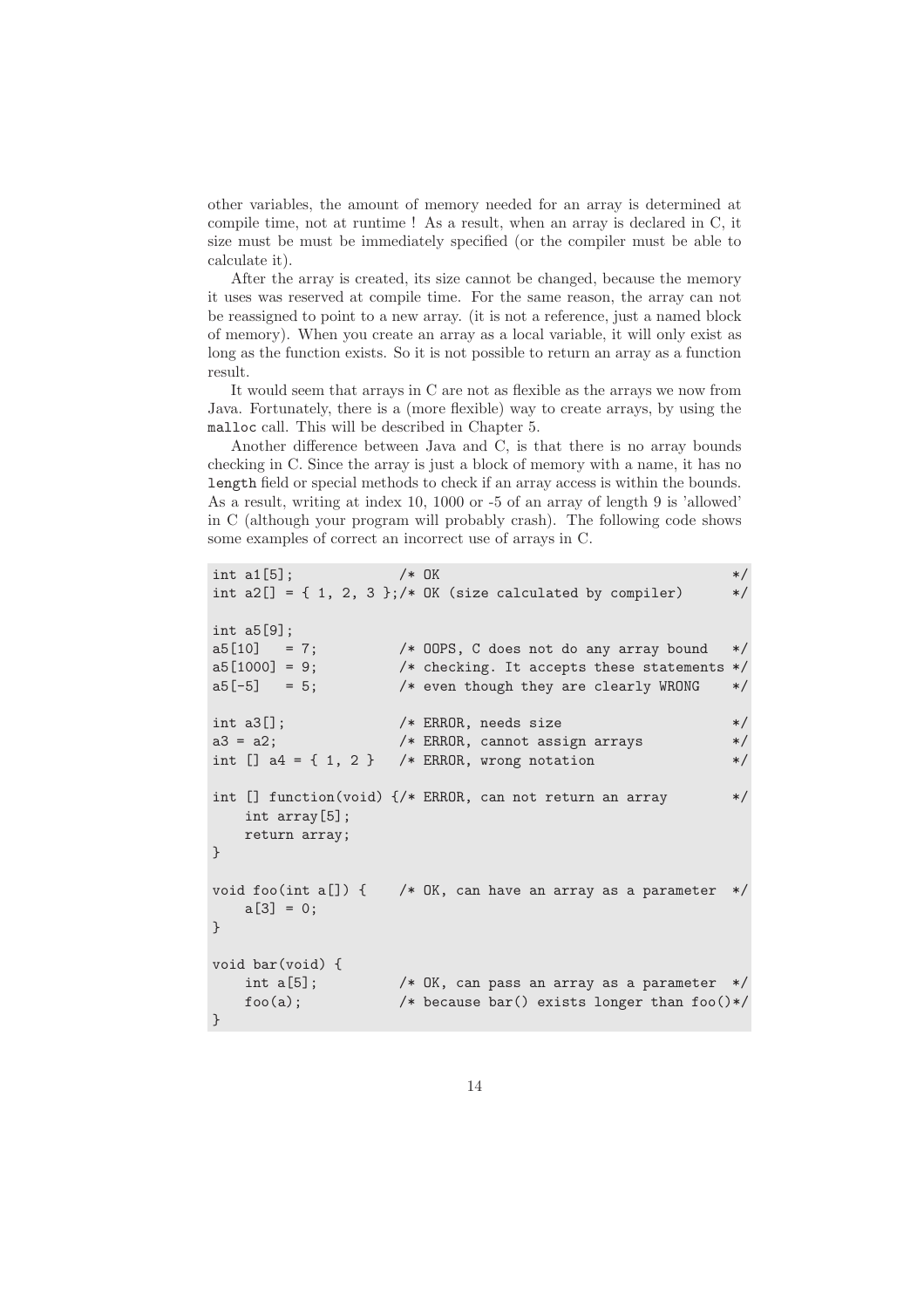## 3.2 Strings

A String in Java is a special type of object. A String object contains an array of characters, which contains the actual text of the String. The String objects also contains methods which allow the programmer to perform operations on the String.

In C, a string is simply an array of characters. Strings in C are expected to end with a special character ' $\lozenge$ ' (called *nul*). This character is used to find the end of the string. As a result, C-strings are always at least one character longer than the text they contain. Strings can be initialized in a number of ways:

```
char name0[6];
name0[0] = 'J';name0[1] = 'a';name0[2] = 'sname0[3] = 'o';name0[4] = 'n';name0[5] = \sqrt[3]{0};
char name1[] = { 'J', 'a', 's', 'o', 'n', '\0' };
```
These are normal ways of initializing an array. A string specific form of initialization can also be used.

```
char name2[6] = "Jason";char name3[] = "Jason";char name4[100] = "Not 100 characters long!";
```
The string "Jason" will be translated by the compiler into special code which initializes the array. Note that it is not necessary to explicitly write down the '\0' character, this is done for you. As example name3 shows, it is also not necessary to specify the size of the string if it is immediately initialized. The compiler will automatically generate a char array which is large enough. It is also possible to specify that the char array is larger than the string, as example name4 shows.

Functions to perform operations on strings can be imported using the header file string.h. Strings will be explained in more detail in Chapter 5.

### 3.3 Enumerations

Using an enumeration, a series of integer constants can be created. An enumeration is created as follows:

enum identifier {list};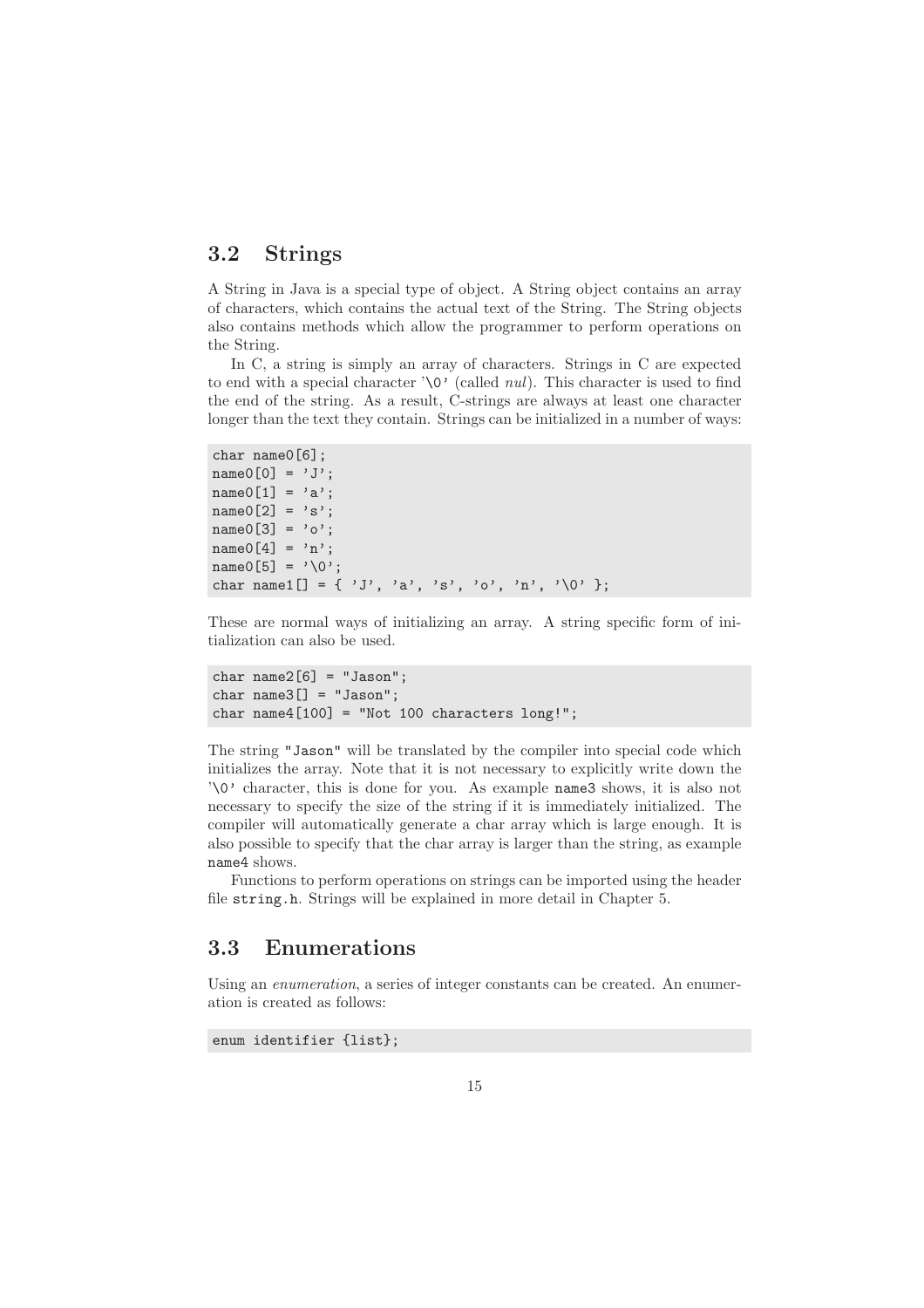The identifier is a name used for the enumeration and is optional. The list is a list of constant integer variables to be created. The first variable is given the value of 0. Each variable is given the value of the previous variable plus 1. It is also possible to specify your own values. If you have given a name to your enumeration, it is possible to create a variable of the enumeration type.

```
enum enumeration-name variable-name1, variable-name2, ...;
```
Some examples:

```
/* Creates 3 constants. aap is 0, noot is 1, and mies is 3. */
enum {aap, noot, mies};
/* Creates 5 constants with identifier 'workdays'.
 * monday = 42, tuesday = 55, wednesday = 56, etc.
 */
enum workdays {monday = 42, tuesday = 55, wednesday,
               thursday, friday };
/* Create a variable of the type 'workdays' */
enum workdays today;
today = tuesday;
today = friday;
```
#### 3.4 Structures

Structures provide a way to group a number of variables together. It is similar to a very simple Java object (without any methods). A structure can be defined as follows:

```
struct identifier {
    type variable_names;
    type variable_names;
    ...
} structure-variables,...;
```
The identifier is a name used for the structure and is optional. This name can later be used to create variables of this structure type. The structure contains a number of variables, each with a type and an variable\_name. By specifying a number of structure-variables it is possible to immediately create variable of the structure type. If the structure was given name, new variables of the structure type can be created like this: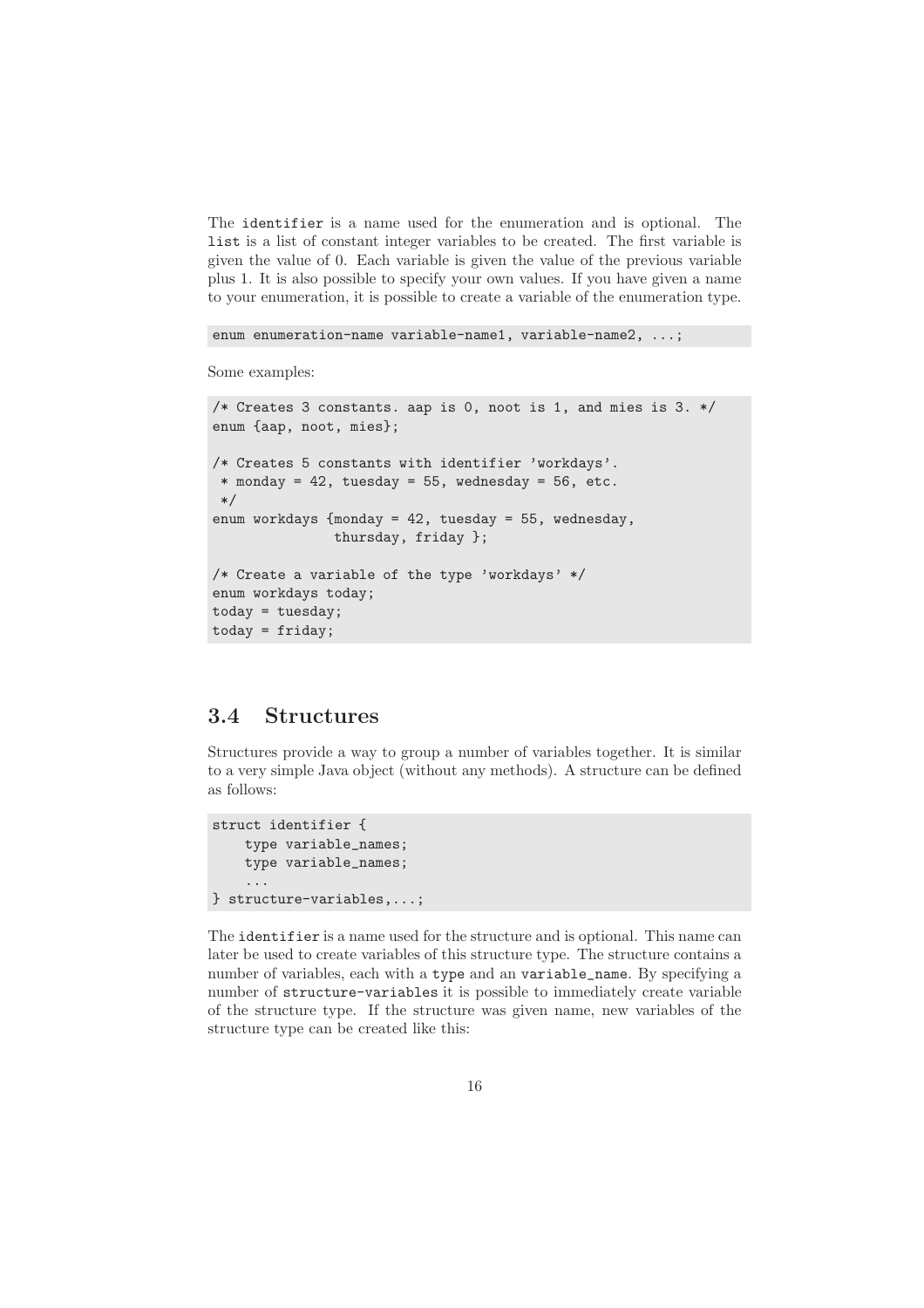struct structure-name variable-name1, variable-name2, ... ;

To access a variable in the structure, you select one of the fields using a record selector '.'. Here are some examples:

```
/* Create a nameless struct and create two variables */
struct {
    int val1, val2;
    double val3;
} s1, s2;
s1.val1 = 5;
s2.va13 = 4.6;/* Create a named struct and create the variables afterwards */
struct ComplexNumber {
    double real, imag;
};
struct ComplexNumber num;
num.read = 2.5;num.inag = 0.3;/* You can even use structs in structs ! */
struct Parameters {
    ComplexNumber complex;
    double value;
};
struct Parameters param;
param.complex.real = 3.6;
/* ... and create arrays of structs ! */
struct Parameters wow[5];
wow[3].complex.real = 3.6;
```
## 3.5 Unions

Unions look very similar to structures. The difference between them is, that all variables in a union use the same memory location. When a union variable is created, enough space is allocated for the largest variable in the union. All other variables share the same memory. Unions are defined like this: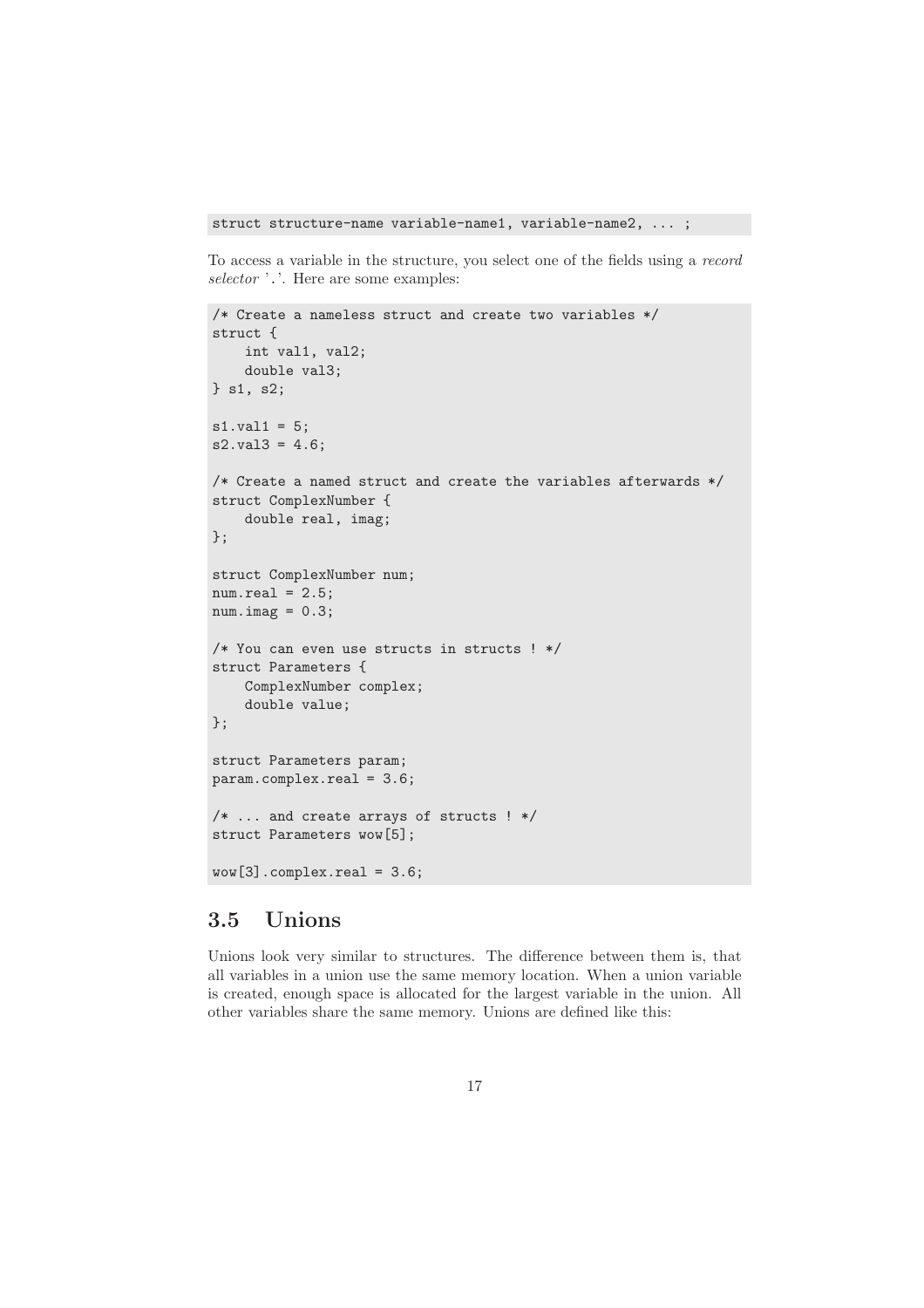```
union identifier {
    type variable_names;
    type variable_names;
    ...
} union-variables,...;
union union-name variable-name1, variable-name2, ...;
```
Unions are used when a variable can have values of different types. Here are some examples:

```
/* Create a union of double and int. The size will be 64 bits */
union MyUnion {
    int i_value;
    double d_value;
};
union MyUnion u;
u.i value = 6:
u.d_value = 5.4; /* Overwrites the i_value !! */
/* You can also use a struct in a union, the size will be the
* size of the largest struct, in this case 2 doubles = 128 bits
 */
union Value {
    ComplexNumber complex;
    double normal;
};
union Value val;
val.normal = 5.7;
val.complex.real = 7.9; /* These two exist at the same time ! */
val.complex.imag = 9.8; /* But overwrite the 'normal' field ! */
```
### 3.6 Defining types

Using the typedef keyword, you can define new names for types. This allows you to come up with better names for your data structures (and you don't have to type struct or union every time create a variable). Some examples of typedef: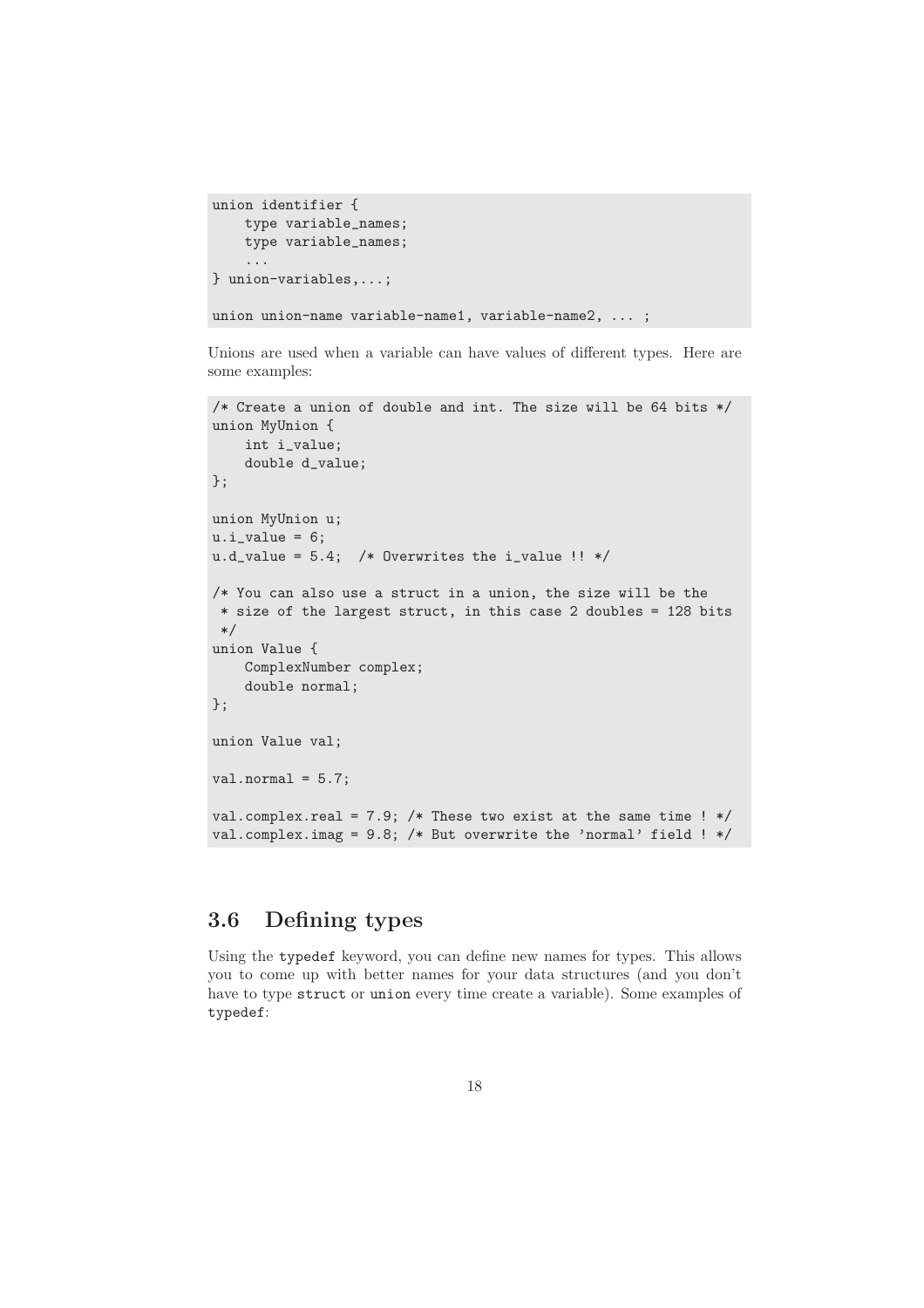```
/* Define a new type 'byte', which is actually a char */
typedef char byte;
byte b = 123;
/* Define a new type complex
 * (the ComplexNumber struct of the previous section)
 */
typedef struct ComplexNumber complex;
complex var;
var.read = 5.9;var.inag = 0.1;/* Define a new type int_or_double
* (the MyUnion union of the previous section)
 */
typedef union MyUnion int_or_double;
int_or_double x;
x.i-value = 5;
x.d_value = 6.4; /* Overwrites the i_value !! */
```
### 3.7 Casting

Like Java, the C language supports *casting* one type to another. For example:

```
int i;
double d = 6.7;
i = (int) d;
```
This will cast the double value 6.7 to the int value 5. Casting will come in handy when working with arrays and function pointers (see Chapter 5).

## 3.8 Functions

Functions in C are a little different from Java methods. A function is declared in the following way:

```
type identifier(parameter-list) { function-body }
```
The type is the type that the function returns (this can not be an array type, see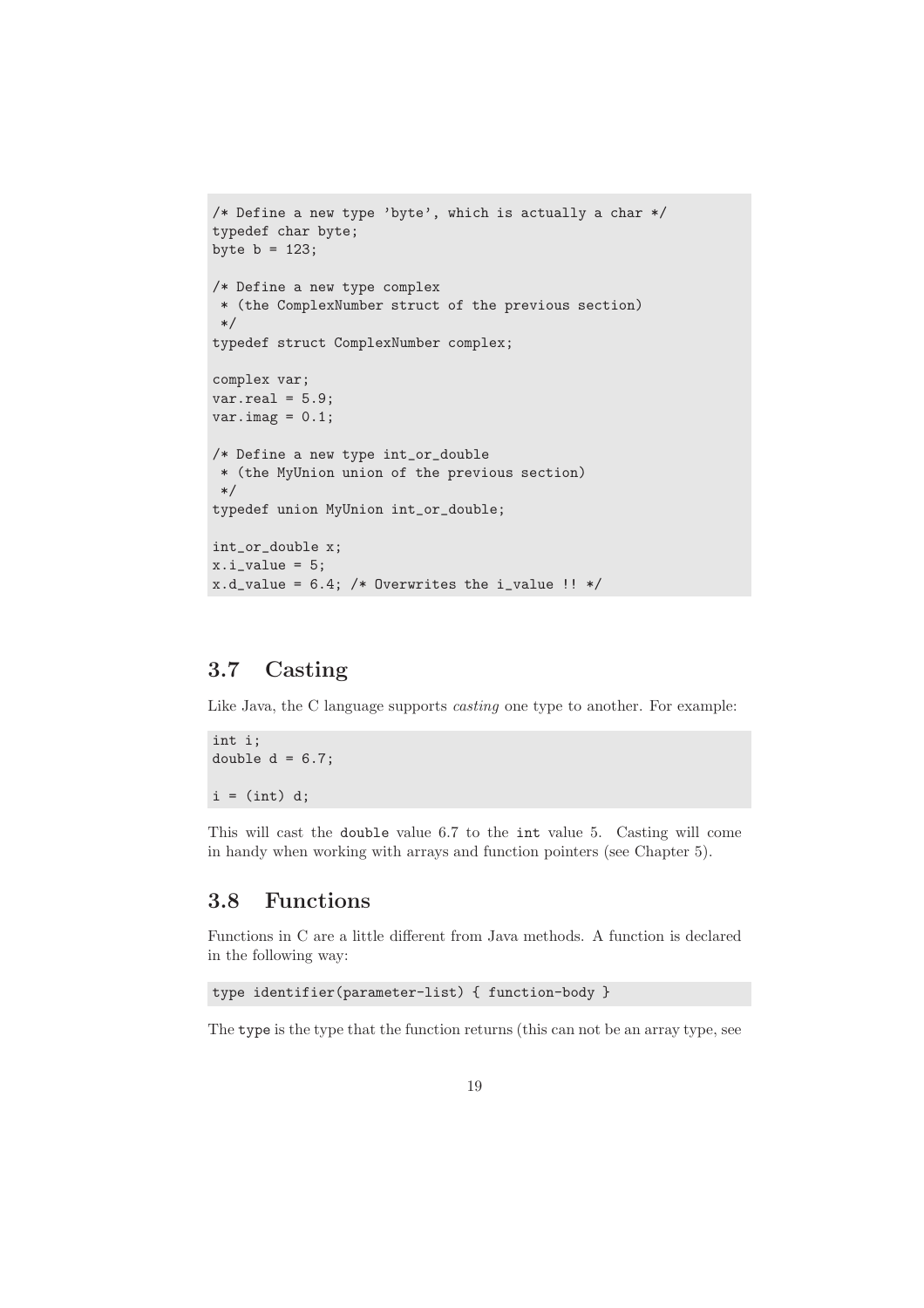Section 3.1). The identifier is the name of the function. The parameter-list is the list of parameters that the function takes separated by commas. If the function does not have any parameters, then the parameter-list should be empty (int main()), or use void (int main(void)). When you pass an array as a parameter to a function, is is automatically converted to a pointer. This will be explained in Chapter 5.

You can also create a C function with a variable number of parameters. The parameter list is must then be terminated like this:

```
int foo(int value, double d, ...) \{ \}
```
The '...' indicates that any number of parameters may follow. To access the extra parameters, you need functions which can be imported from stdarg.h. The printf function is an example of a function with a variable number of arguments (see Section 4.3.1).

If a function is used before it is defined, a prototype must be made, so the compiler knows what the function looks like. Prototyping normally occurs at the beginning of the source code or inside of header files (see Section 4.2), and is done in the following manner:

```
type identifier(parameter-type-list);
```
The type and identifier must be exactly the same as the actual function definition. The names of the parameters do not have to be given here (although they may be given for the sake of clarity). For example:

```
int max(int, int); /* prototype */
void example(void)
{
    int result = max(5, 8);
}
int max(int one, int two)
{
    return (one < two ? two : one);
}
int main(void) {
    example();
}
```
Functions in C are first class entities. A variables of the type 'function' can be created, pointers to functions can be passed as parameters, and returned as a result values. This will be explained in Section 5.11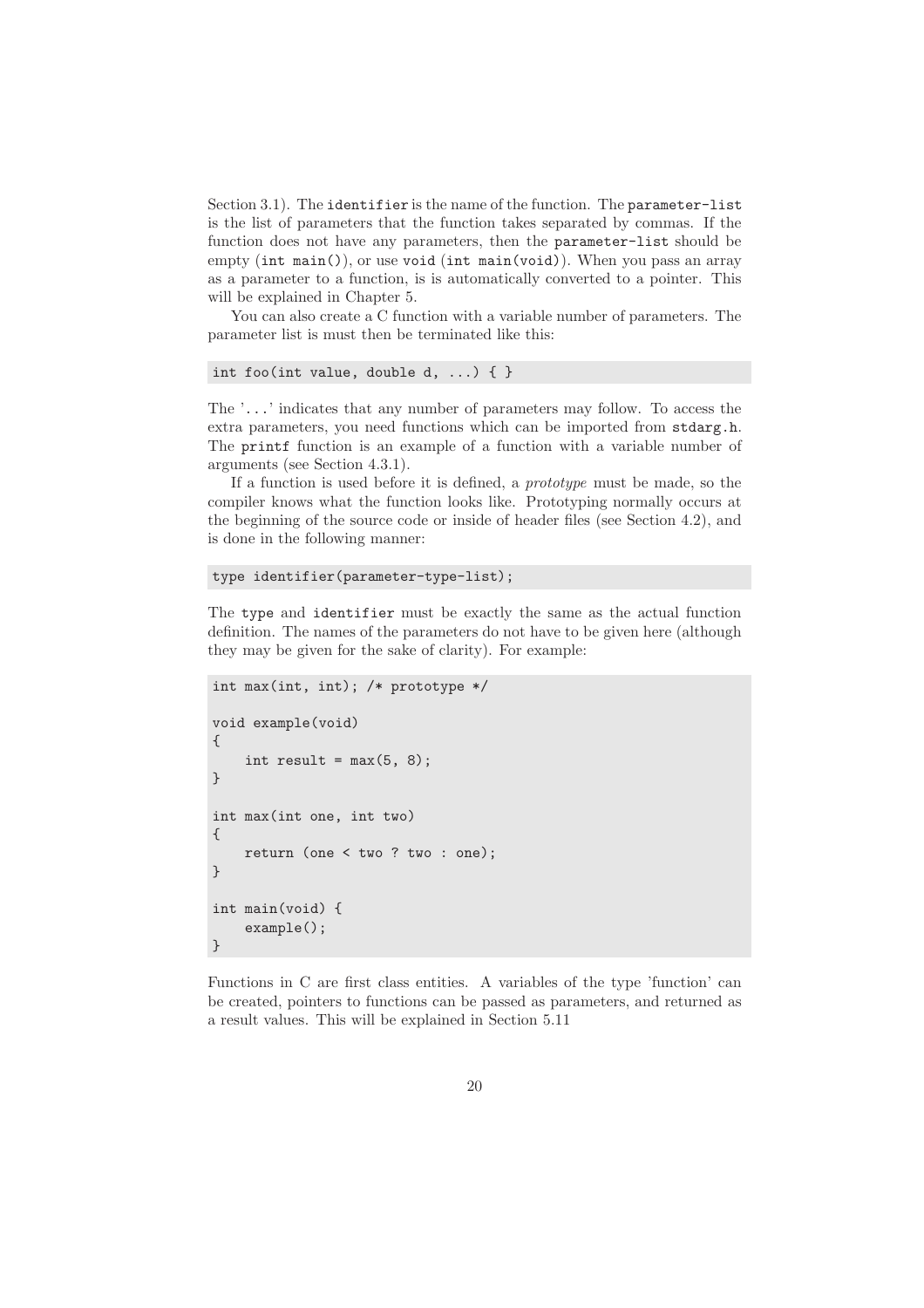#### 3.8.1 The main function

Like Java, C programs us a special *main* function to start the program. The main function looks like this:

```
int main(void) { ... }
int main(int argc, char** argv) \{ \ldots \}
```
We have already seen the first form in example programs. The second form can be used if your program needs command line arguments. It has two parameters. The first, argc, contains the number of command line arguments passed to your program. The second, argv, is an array of strings. One string for each of the arguments. The following program prints it command line arguments:

```
int main(int argc, char **argv)
{
    int i;
    for (i=0; i < argc; i++) {
        printf("%s\n", argv[i]);
    }
    return 0;
}
/* compile and run */
gcc example.c
./a.out aap noot mies
/* Output*/
a.out
aap
noot
mies
```
Note that the name of the program, a.out, is passed as the first command line argument.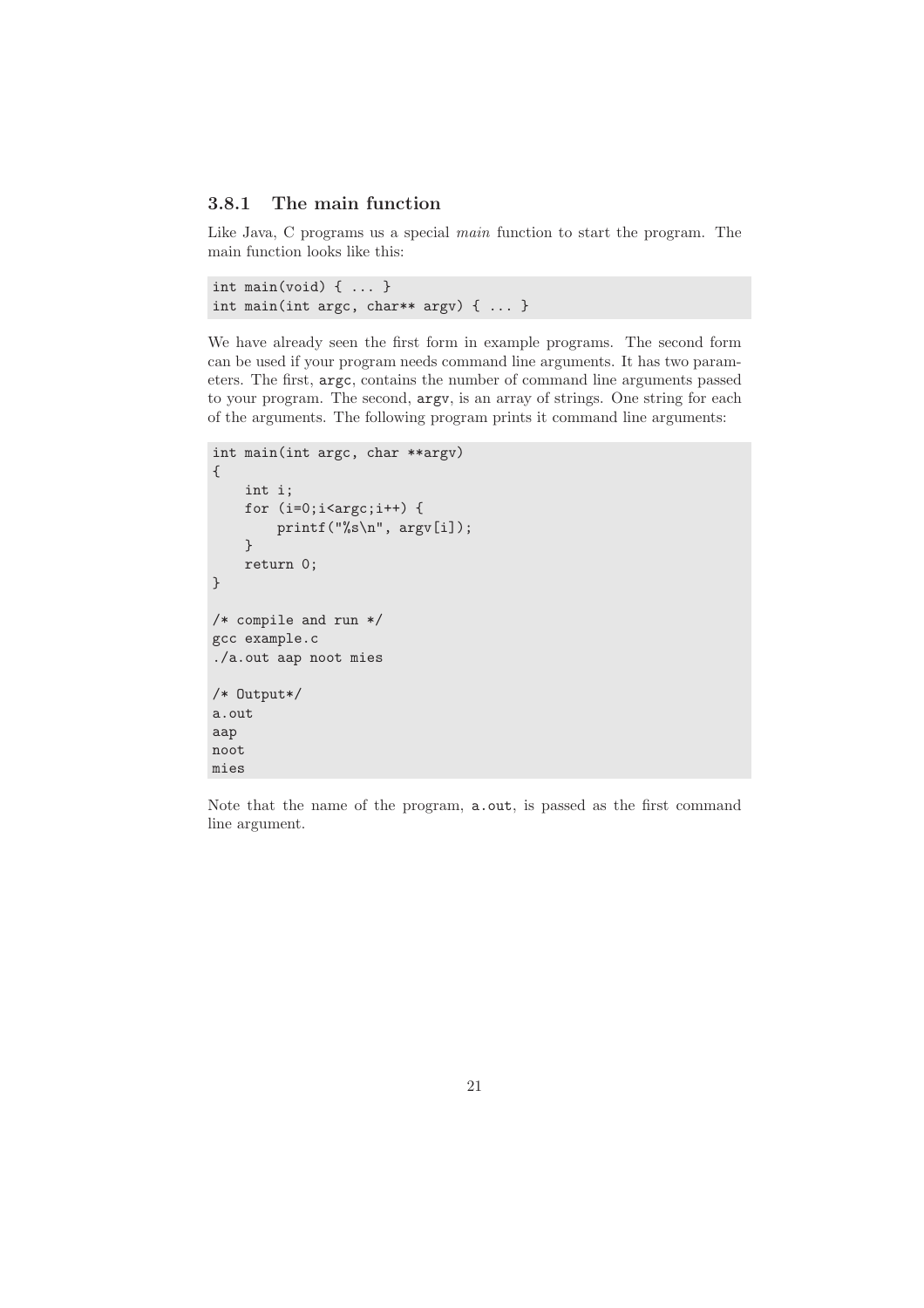# Chapter 4

# Creating C programs

We have now shown you some simple examples of programming in the C language. However, to be able to create a real C program, you must know more about the preprocessor, libraries, the compiler, and how to create header files.

#### 4.1 Preprocessor

The C preprocessor  $(cpp)$ , is a program which filters your source code before it is compiled. It is invoked automatically by the compiler so you will not need to call it yourself. The preprocessor reads all of your C code and reacts to preprocessor directives. These directives can be recognized because they start with a '#' character. It changes your program according to the directives you use and produces a new copy, which can then be compiled. You can use the following preprocessor directives:

#### 4.1.1 Defining things

The #define directive can be used to define constants and macros.

```
#define identifier replacement-code
#define identifier(parameter-list) (replacement-text)
#undef identifier
```
After a #define, the preprocessor will replace all occurrences of identifier with the replacement-code. If you give a (parameter-list) to #define, all the parameters will be inserted into the replacement-text (this is called a macro). The #undef can be used to remove a previous #define.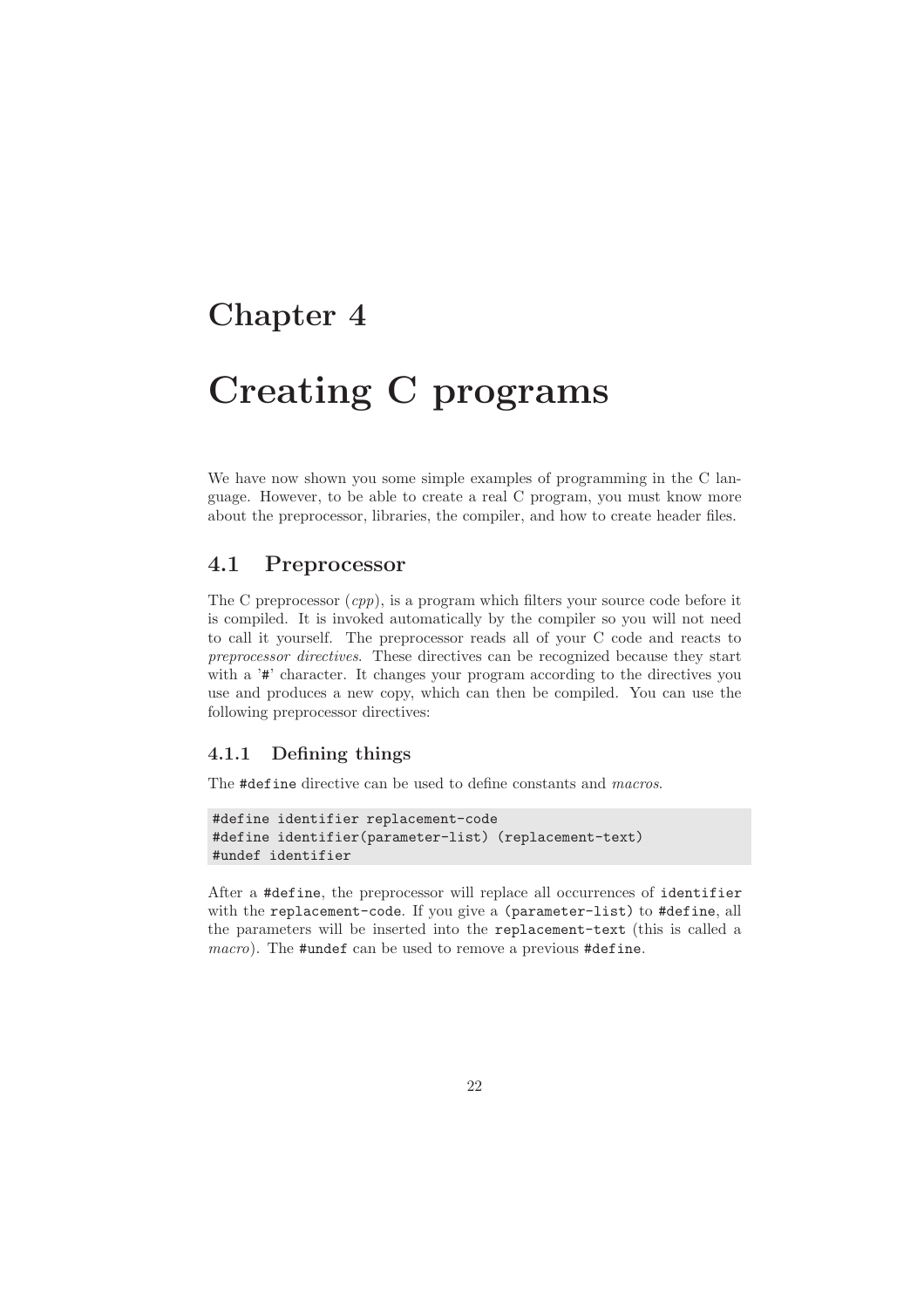```
#ifdef identifier
<code></code>
#else (optional)
<code></code>
#endif
#ifndef identifier
<code></code>
#else (optional)
<code></code>
#endif
```
The #ifdef, #ifndef, and #else can be used to check if some identifier is defined. This allows you to conditionally compile certain lines of code. The following code shows an example:

```
#define LOOPS 100 /* constant */
#define MAX(A, B) (A < B ? B : A) /* macro */
#define DEBUG2
void function(void) {
    int i, j;
#ifdef DEBUG1
    /* will only be executed if DEBUG1 is defined */
    printf("starting loop\n");
#endif
    for (i=0;i<LOOPS;i++) {
#ifdef DEBUG2
        /* will only be executed if DEBUG2 is defined */
       printf("in loop %d\n", i);
#endif
        j = MAX(i, j);}
}
/* This will be converted to */
void function(void) {
    int i, j;
    for (i=0;i< 100 ;i++) {
       printf("in loop %d\n", i);
       j = (i < j ? j : i);
    }
}
```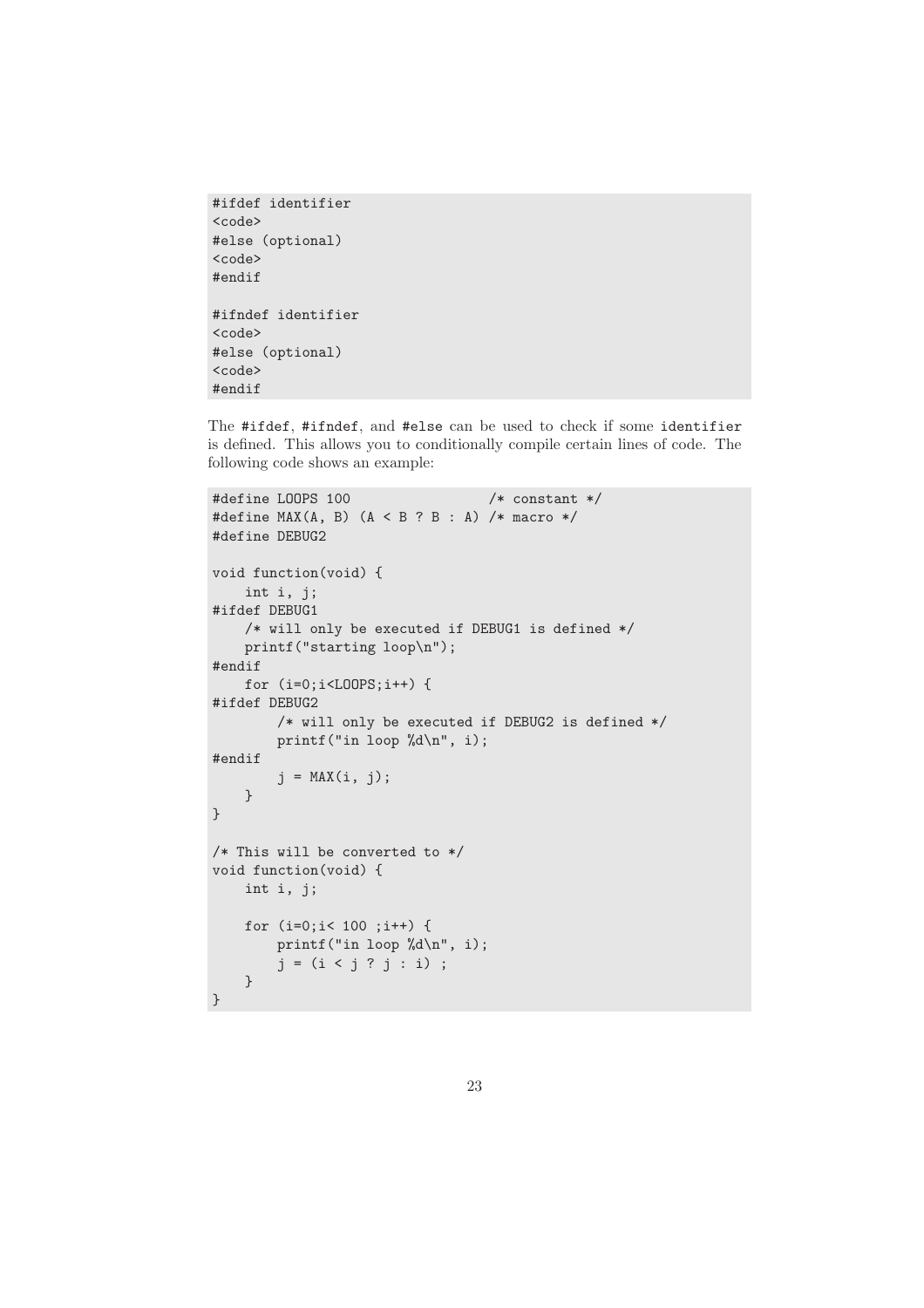#### 4.1.2 Testing things

The #if, #elif, #else, #endif preprocessing directives can be used to conditionally compile parts of the source code. They have the following syntax:

```
#if const_exp
#else
#endif
#if const_exp
#elif const_exp
#endif
```
The value of the const\_exp is evaluated in the same way that an if statements evaluates its expression (value 0 is false, other values are true). Note that this is a different behavior than #ifdef. The following shows an example:

```
#define FIRST 1
#define SECOND 0
void function(void)
{
#if FIRST
    printf("first\n");
#endif
#if SECOND
    printf("second\n");
#endif
}
/* This will be converted to */
void function(void)
{
     printf("first\n");
}
```
#### 4.1.3 Including things

The #include directives can be used to import a header file into the current file.

#include <filename> #include "filename"

The header file filename will be *copied* into the current file at the position of the #include directive. The <filename> form is used to include system li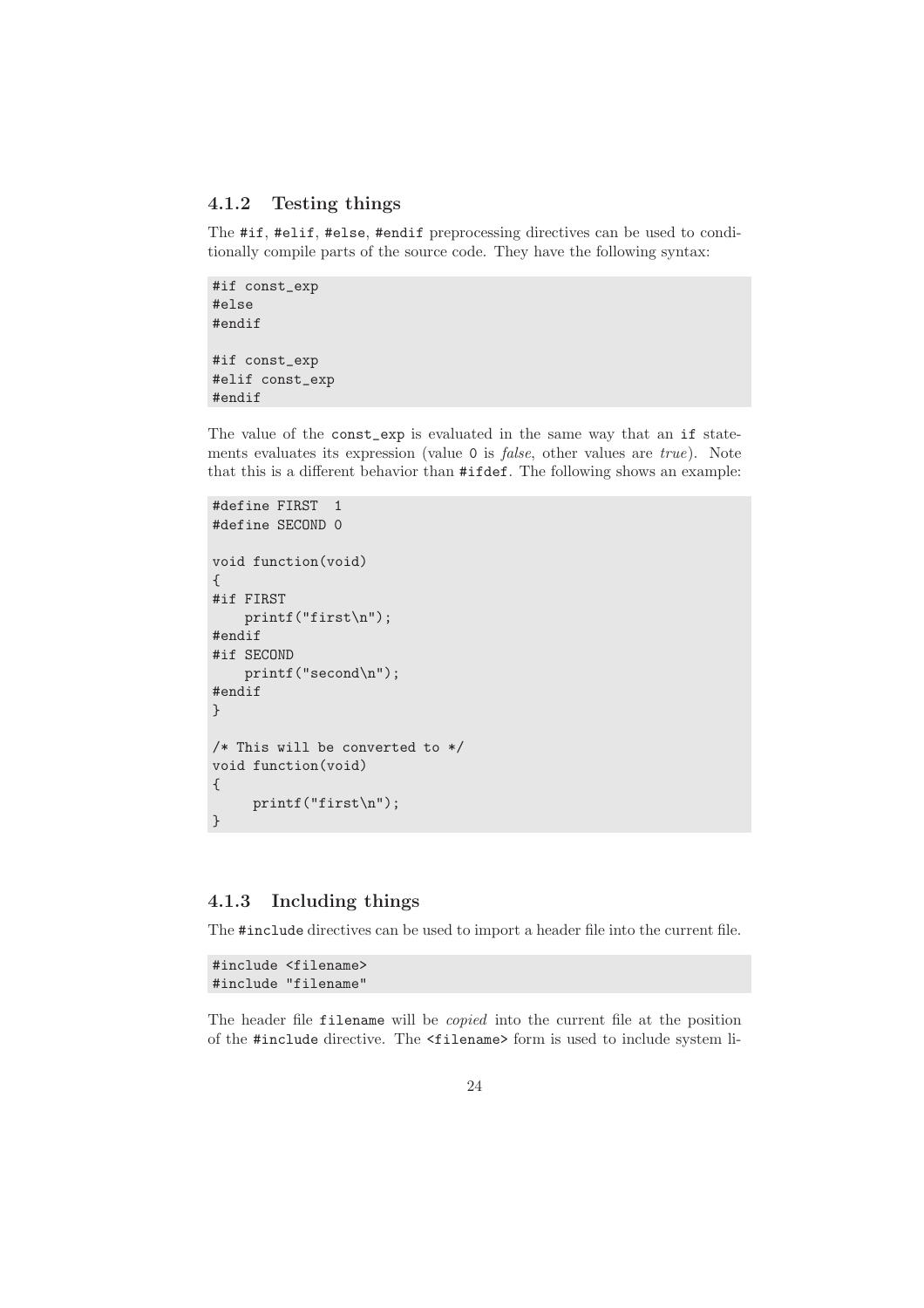braries (like stdio.h), while the "filename" form is used to include local header files (when you have a large program split into many smaller files). For example:

```
#include <stdio.h>
void function(void) {
    printf("Hello world\n");
}
/* This will be converted to */
int printf(const char *__format, ...);
int sprintf(char *__s, const char *__format, ...);
... (lots of other function prototypes!)
void function(void) {
     printf("Hello world\n");
}
```
More information about the cpp preprocessor can be found at http://gcc.gnu.org/onlinedocs/cpp.html.

### 4.2 Header files

We have already shown you some example of how you can use libraries by including header files. It is often useful to use header files when you are writing a program yourself (e.g., when you are writing a large program you may want to split it up into multiple smaller '.c' files). To used the types and functions of one '.c' file in another '.c' file you need to make header files. The following example shows a simple header file, complex.h.

```
#ifndef _COMPLEX_HEADER_FILE_
#define _COMPLEX_HEADER_FILE_
struct ComplexNumber {
    double real, imag;
};
typedef struct ComplexNumber complex;
complex c_create(double real, double imag);
complex c_add(complex c1, complex c2);
complex c_mult(complex c1, complex c2);
#endif
```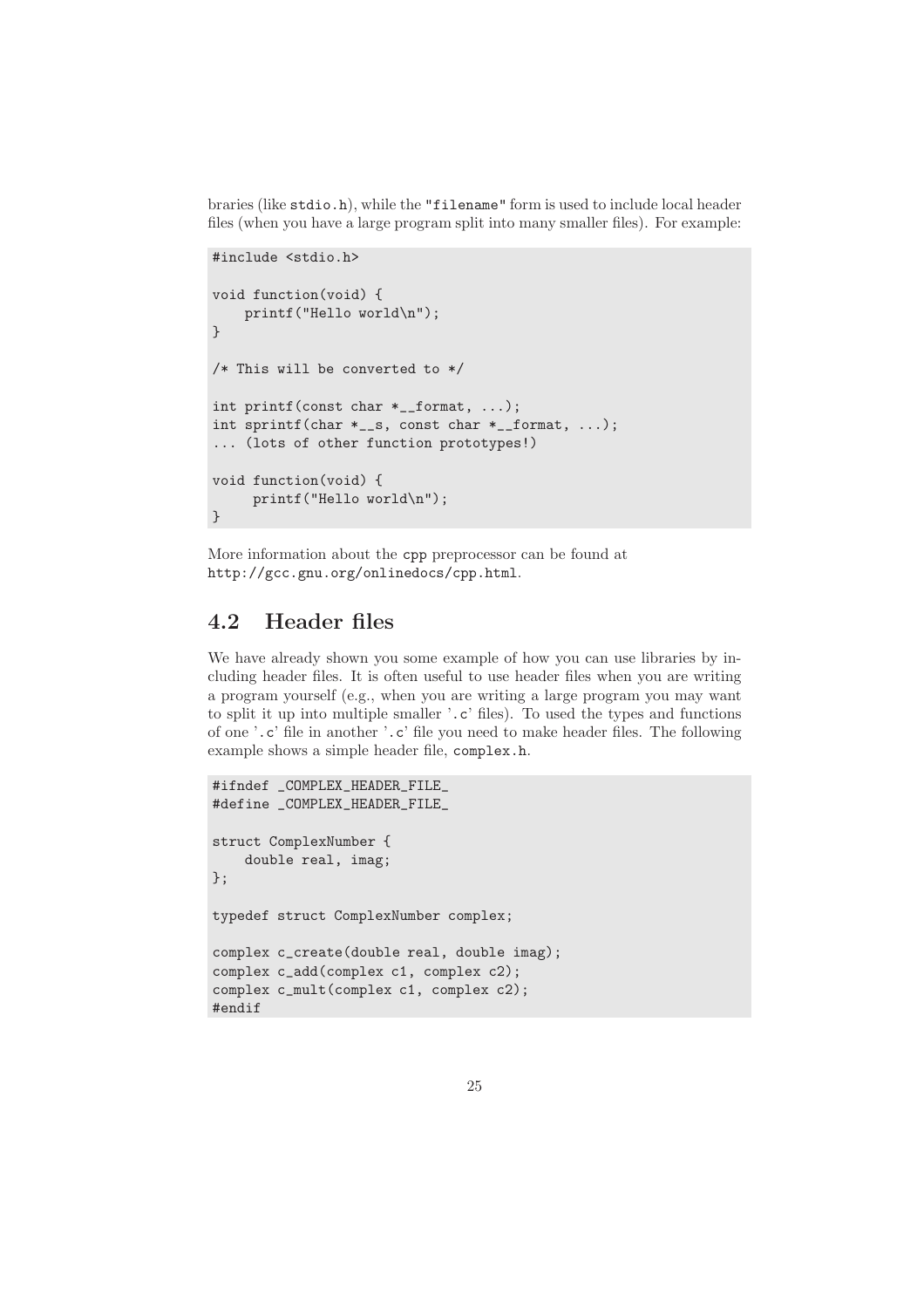In this header file, a new complex type is defined, which consists of a struct of two doubles and can be used to represent a complex number.. The header file also contains prototypes of the functions c\_create, c\_add and c\_mult which can be used to create, add and multiply complex numbers.

Because you are not allowed to declare the same types and functions more than once, a compile time error would occur if a header file is included multiple times. To prevent this, the header file defines the text '\_COMPLEX\_HEADER\_FILE\_' the first time it is included. If it is included again later, the

'#ifndef \_COMPLEX\_HEADER\_FILE\_' check will fail, and all the text up to the '#endif' (the entire header file) is skipped.

```
/* This is the file complex.c */
#include "complex.h"
complex c_create(double real, double imag)
{
    /* create and return a new complex */
}
complex c_add(complex c1, complex c2)
{
    /* add two complex and return a new one */
}
complex c_mult(complex c1, complex c2);
{
    /* mul two complex and return a new one */
}
```
The complex.c file contains the actual implementations for the c\_create, c\_add and c\_mult functions. It includes the complex.h file to find the definition of the complex type, and the prototypes of the functions. Any other file that wishes to use the complex type can now include complex.h.

## 4.3 Libraries

There are a large number of C-libraries available which you can use in your program. Libraries have a special file format. For example, the library 'list' would be in the file liblist.a or liblist.so. You must also tell the compiler that you want to use the library. This is explained in Section 4.5. You can use the functions in a library by including its header file. The following table list some of the most frequently used libraries: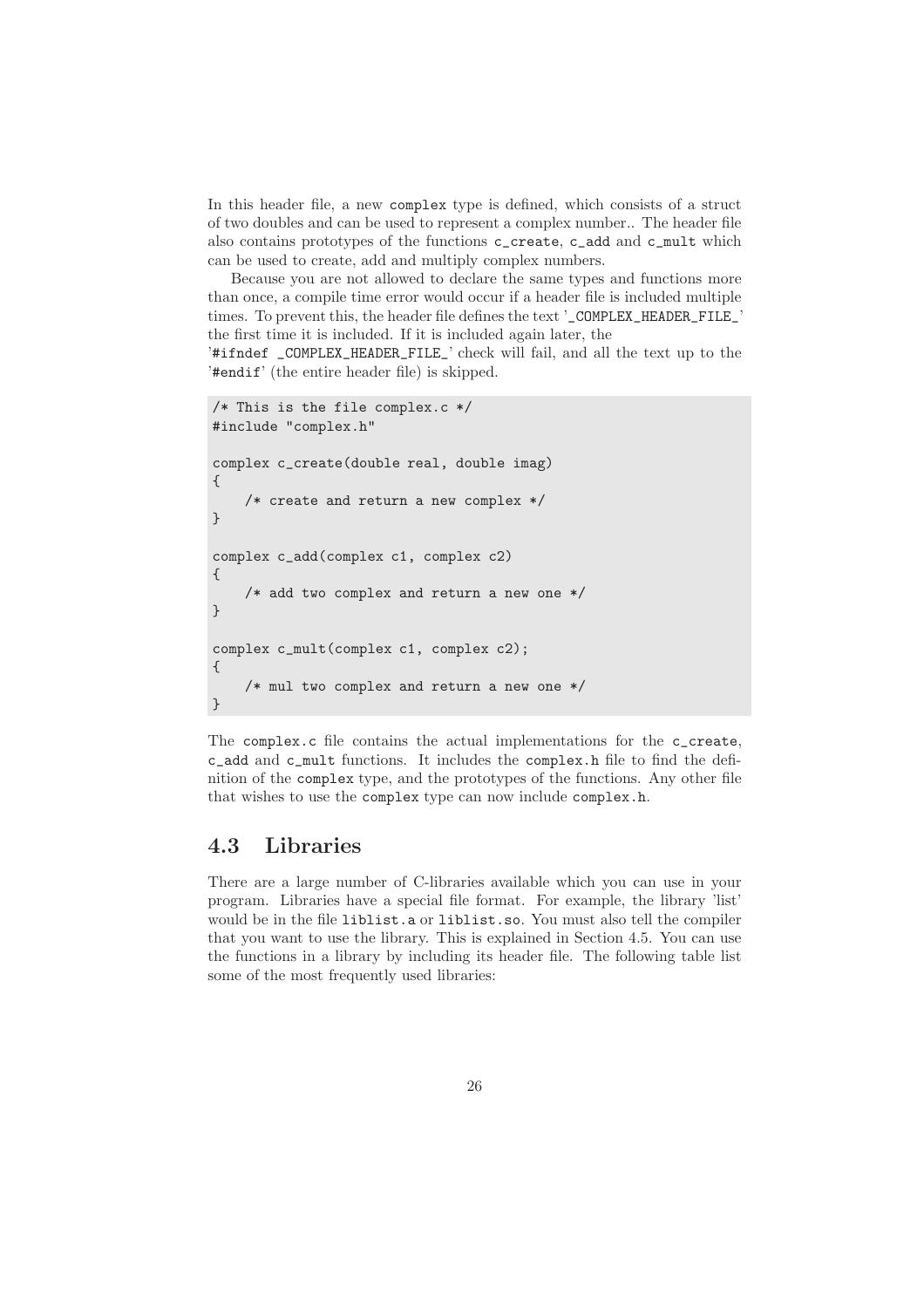|  | $\text{stdio.h}$   Input/output functions                   |
|--|-------------------------------------------------------------|
|  | stdlib.h Some standard functions and macros                 |
|  | stddef.h   Some standard definitions (types)                |
|  | math.h   Mathematical functions                             |
|  | stdarg.h   Functions to use a variable number of parameters |
|  | string.h   Functions to manipulate strings                  |
|  | time.h   Functions related to time                          |
|  |                                                             |

Since we often use the printf function of the stdio.h library, we will describe this function in a little more detail. If you want more information other functions in the stdio.h library, or any other library, you can use the man pages described in the next section.

#### 4.3.1 printf

The printf function can be used to print something to the screen. There are a lot of variations on printf which allows you to print to other destinations (for example: fprintf prints to a file, sprintf prints to a string). Only printf will be explained here. The printf function has the following definition:

int printf(const char \*format, ...);

The 'const char \*format' means that the first argument of printf must be a string (called the format string) describing the output. For example:

```
printf("Hello world\n"); /* Output: Hello World */
int val = 5;
printf("Hello %d world\n", value); /* Output: Hello 5 World */
char c = 'a';
printf("val = %d c = %c\n", value, c); /* Output: val = 5 c = a */
char [] world_str = "world";
printf("Hello %s\n", world+str); /* Output: Hello World */
```
As you can see, we can directly put any text we want to print into the format string. To print a the value of a parameter, we must specify where we want to put it in the string, and what the type of the variable should be, using the % notation. Below are some of the types the printf function can handle.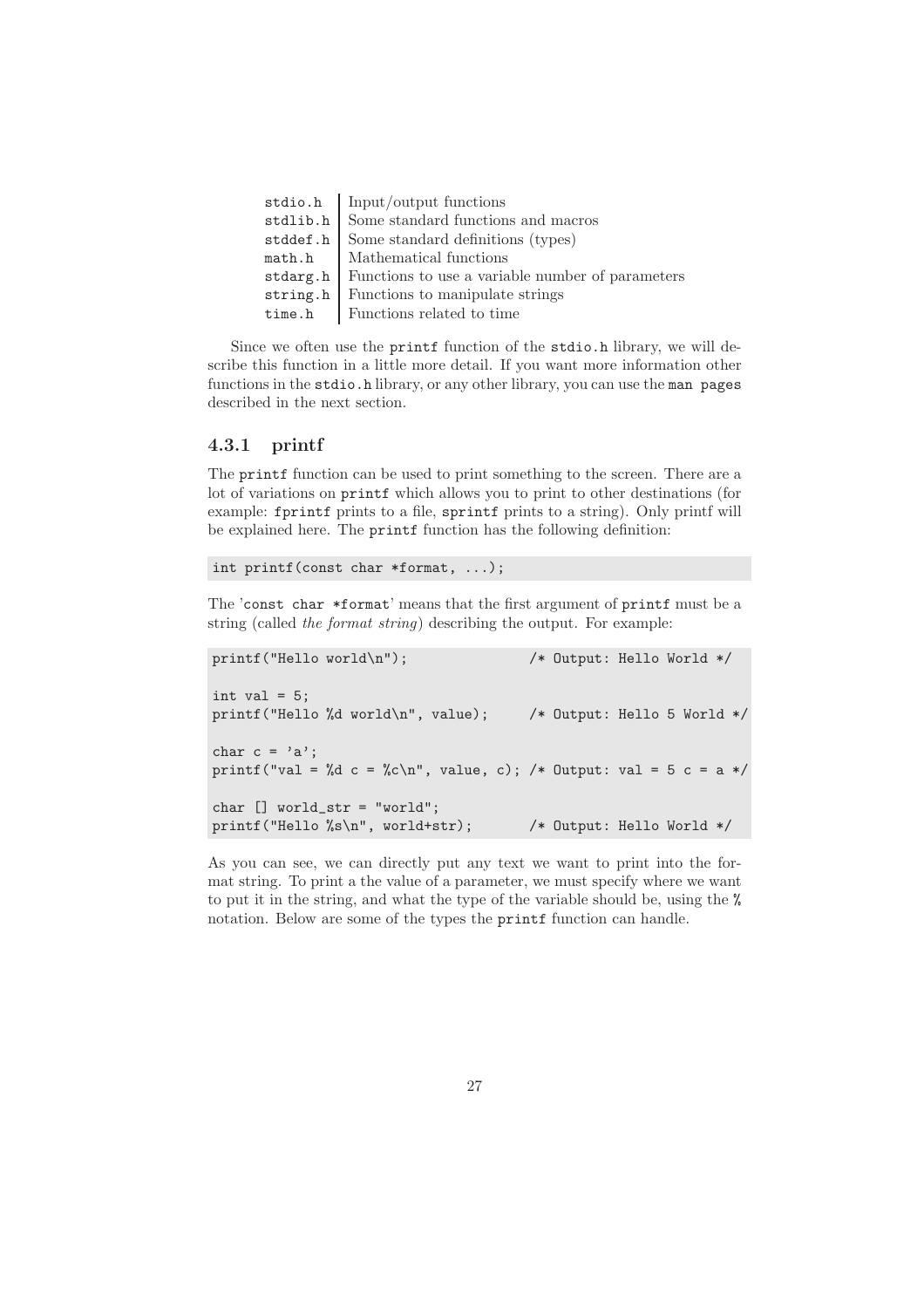- %d signed int
- %u unsigned int
- %x hexadecimal unsigned int
- $\%c$  character
- %f double and float
- %s string
- $%$  to print a %

The next section will describe how you can find more information about printf and other functions.

# 4.4 Getting help

If you are using a Unix system, you can get more information on C libraries and functions by using the man command. The man command can be used like this:

man -S section subject

The '-S section' part is optional (but often needed). Information on C libraries and functions can be found in section 3. The 'subject' is the name of the library or function you want information on. For example:

```
man -S 3 printf
/* Output */
PRINTF(3) Linux Programmer's Manual PRINTF(3)
NAME
      printf, fprintf, sprintf, snprintf, vprintf, vfprintf,
      vsprintf, vsnprintf - formatted output conversion
SYNOPSIS
      #include <stdio.h>
      int printf(const char *format, ...);
      int fprintf(FILE *stream, const char *format, ...);
      int sprintf(char *str, const char *format, ...);
      etc.
```
You can also visit http://www.acm.uiuc.edu/webmonkeys/book/c\_guide/for a description of some of the libraries in C.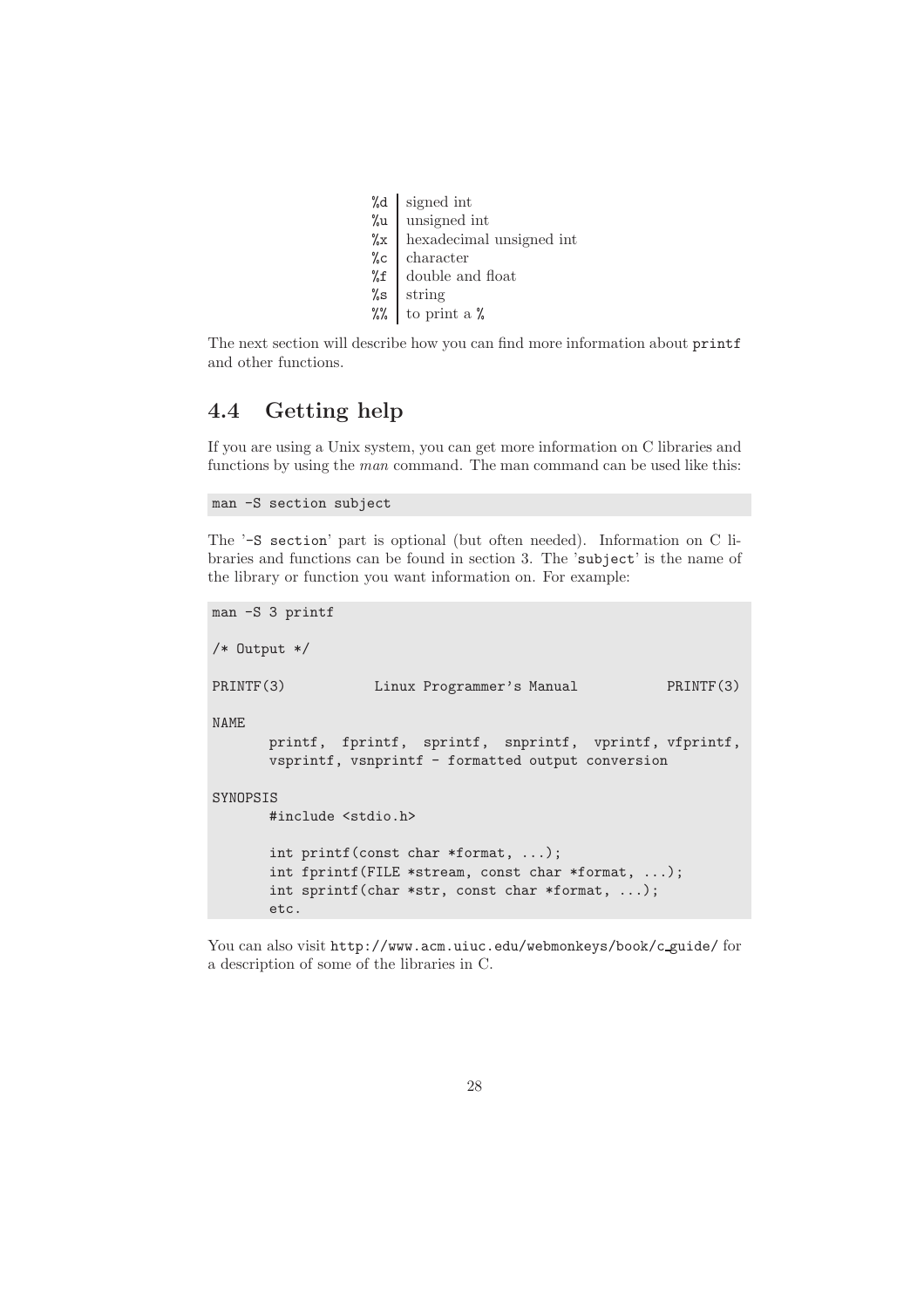## 4.5 Compiling

In Section 2.1 we have already shown you an example of how to compile a file:

gcc myprogram.c

The result was an executable file, called a.out which we could run. If we look at compiling a C program in more detail, we see that it actually consists of three steps:

- 1. Preprocessing. The '.c' file is preprocessed, which copies the header files into the '.c' file, handles #define and removes comments.
- 2. Compiling. The result of the preprocessor is compiled and produces a binary file called myprogram.o. This binary file contains the actual machine code of your program.
- 3. Linking. All the binary files of your program (and libraries they use) are linked together. The linker program combines all the binary files into one executable. To do this, it has to resolve the extern variables and function prototypes (For example, it links the call to printf in our example to the real printf function in took from the library).

Compiling a program in the way we showed in Section 2.1 only works if a program consists of a single file. If your program is split up into multiple files, each of these file must be compiled separately, and linked together afterwards.

```
gcc -c file1.c
gcc -c file2.c
gcc -c file3.c
gcc file1.o file2.o file3.o -o myprogram
```
The 'gcc  $-c$ ' command tells the compiler to compile the file, but to skip the link phase (which must wait until we have compiled all the files). The compiler will then produce a '.o' file for each of the '.c' files it compiles. When all the files are compiled, we link them together (using the last command). The compiler sees that all input files are '.<sup>o'</sup> files and no compiling is necessary. It than links the files together into the executable called 'myprogram'.

The following table shows a few of the options the compiler supports: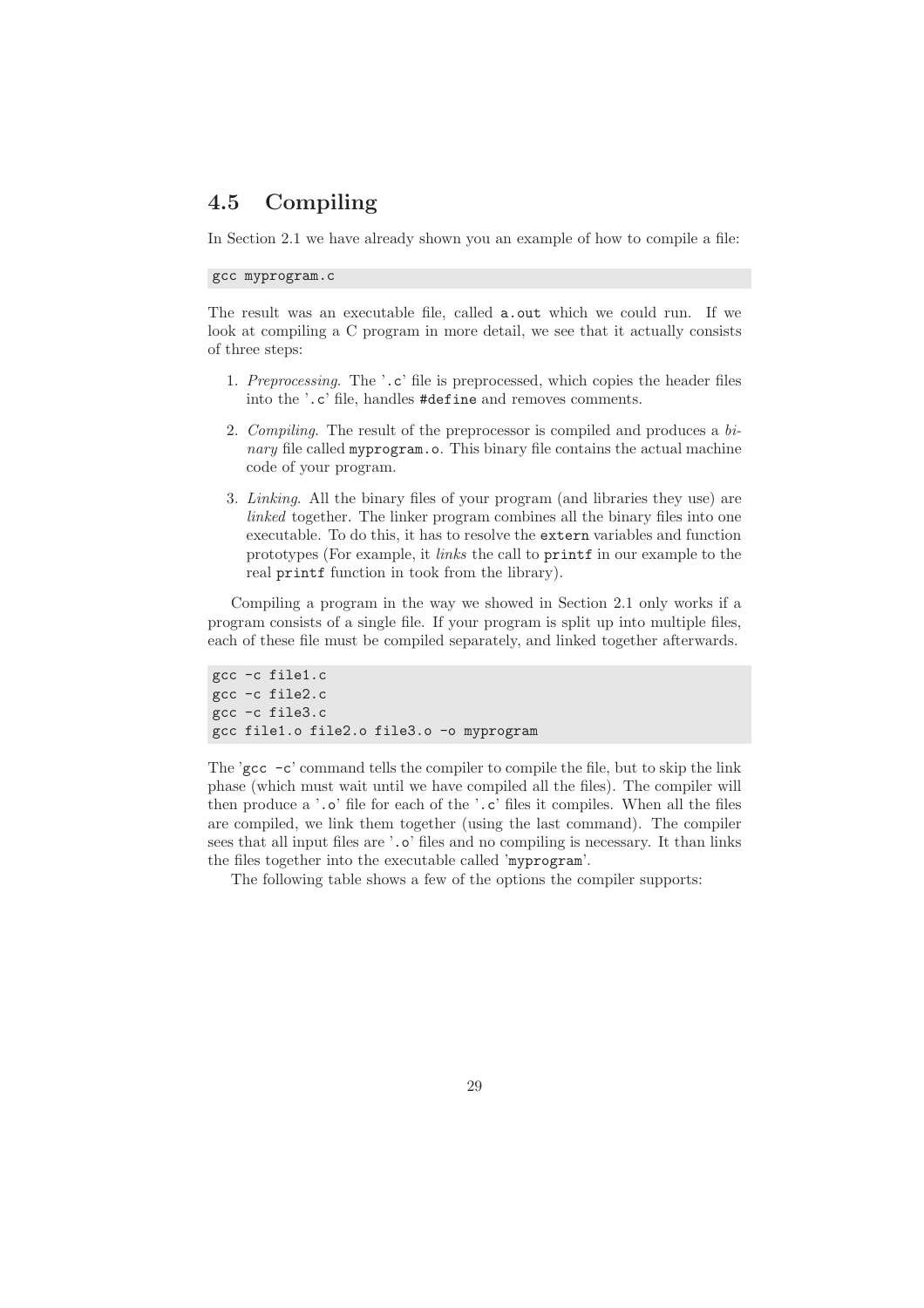| $-c$                | skip the link phase                    |
|---------------------|----------------------------------------|
| -I <dir></dir>      | add the <dir>to the include path</dir> |
| $-1<$ lib $>$       | link the library <1ib> to program      |
| -L <dir></dir>      | add the <dir>to the library path</dir> |
| $-w$                | give no warnings                       |
| $-Wall$             | give extra warnings                    |
| $-0$                | optimize the code                      |
| $-02$               | optimize the code even more            |
| $-g$                | produce debugging code                 |
| $-p$<br>$-pg$<br>or | produce profiling code                 |

The -I<directory-name> option can be used to add directories to the search path for the include files. For example:

gcc -I/home/jason/includes -I./includes file.c

This command adds the directories '/home/jason/includes' and './includes' to the search path.

Sometimes the compiler needs to be told to include a library when linking the program. For example:

```
#include <math.h>
int main(void)
{
    double d = cos(1.2);
    return 0;
}
/* compile this program */
gcc example.c
/* output */
/tmp/ccBtnHGs.o: In function 'main':
/tmp/ccBtnHGs.o(.text+0x16): undefined reference to 'cos'
collect2: ld returned 1 exit status
```
When we compile the program example.c, the compiler gives the error 'undefined reference to 'cos". What is happening here is that the compiler tries to find the function cos during linking, but can not find it in any of the '.o' files it knows. This function is part of the library libm.a. To include this library in the linking you must use the -lm command:

#### gcc example.c -lm

The program is now compiled and linked successfully. Note that the 'lib' and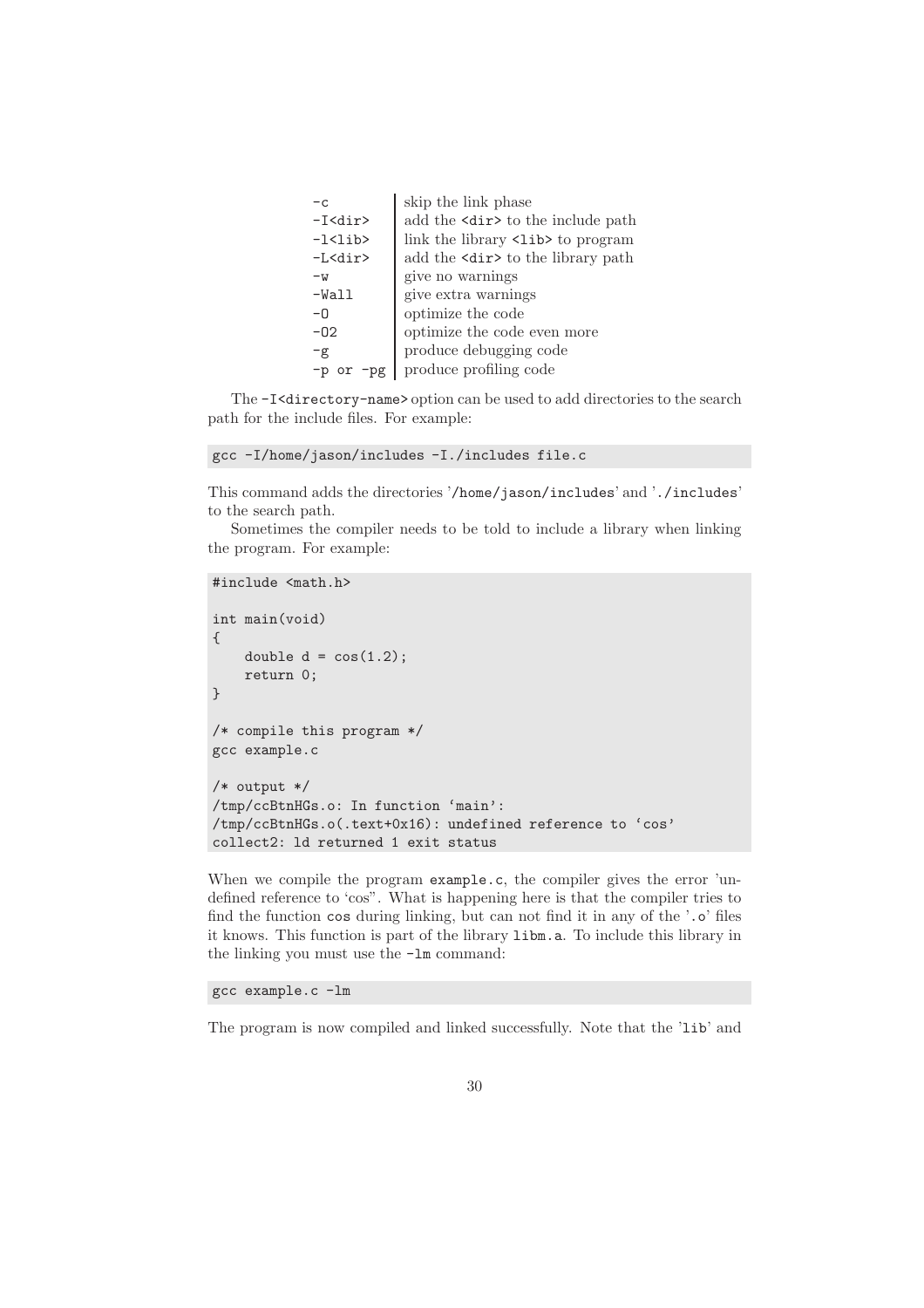'.a' part of the library name are not specified (only the 'm' part matters). Most of the functions you will need are in the library libc.a. This library is always linked with your program automatically.

More information about the command line options of gcc can be found at http://gcc.gnu.org/onlinedocs/gcc 3.html

#### 4.5.1 Makefiles

When you are writing large multi-file programs, compiling can become quite complicated. Just imagine having to compile hundreds of '.c' files by hand, and trying to keep track of the dependencies between those files. The make utility can help you manage these large programs. To use make the programmer has to write a so called Makefile. This Makefile describes which files are part of the program, the dependencies between them, what complier to use, etc. The following text shows an example Makefile.

```
# This is a comment !
#
# 'myprogram' is built from file1.c file2.c and file3.c
CC = \text{gcc}CFLAGS = -WallOBJS = file1.o file2.o file3.o
myprogram: $(OBJS)
        $(CC) -o myprogram $(OBJS)
# ^^^ This space must be a TAB!!.
```
The Makefile starts by defining a number of variables:

- CC defines the name of the compiler (gcc).
- CFLAGS defines what flags the compiler should use (-Wall).
- OBJS defines files are part of the program (file1.o file2.o file3.o).

The next line of the Makefile, 'myprogram: \$(OBJS)', gives a dependency rule. It says: 'to make myprogram, you must first make OBJS'. The make utility will then look at OBJS, see that it consists of three '.o' files, and find the '.c' files it needs to compile to generate these '.o' files.

After the '.<sup>o</sup>' files are generated (using the compiler described in CC), make analyses the next line in the Makefile. This line, '\$(CC) -o myprogram \$(OBJS)' tells make that is should call the compiler again, passing it the parameters -o myprogram \$(OBJS). This command will link all the '.o' files into a program called myprogram (note that this line starts with a tab). We can now use this Makefile to compile our program: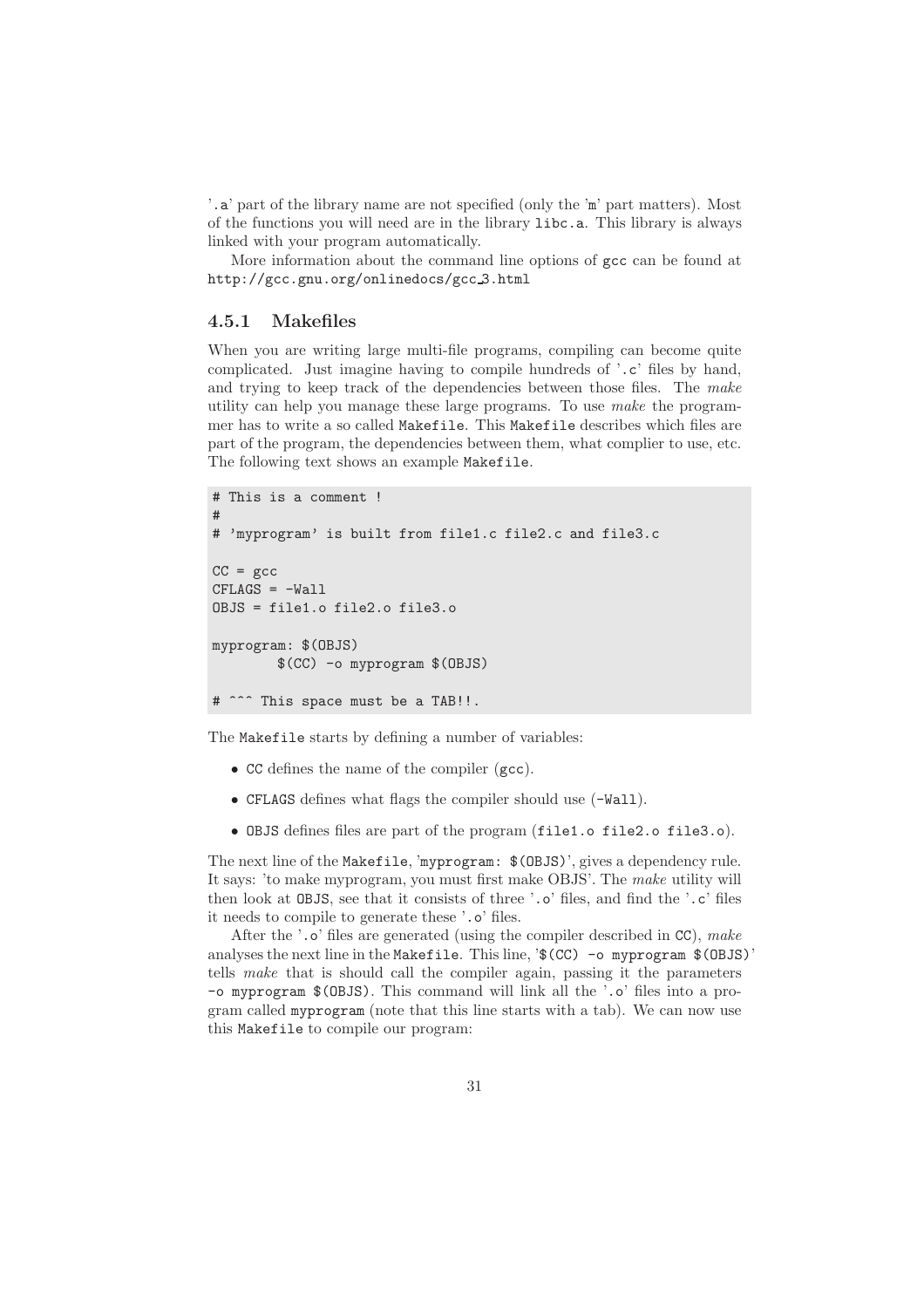```
make myprogram
```

```
/* Output */
gcc -Wall -c file1.c
gcc -Wall -c file2.c
gcc -Wall -c file3.c
gcc -o myprogram file1.o file2.o file3.o
```
The advantage of using *make* becomes clear if we type make myprogram again:

```
make myprogram
/* Output */
make: 'myprogram' is up to date.
```
The make program sees that myprogram already exists and that there is no reason to compile it again. However, if we change file2.c and type make myprogram:

```
make myprogram
/* Output */
gcc -Wall -c file2.c
gcc -o myprogram file1.o file2.o file3.o
```
The make program sees that file2.c has changed. Therefore, it first recompiles this file and the links a new myprogram.

To find more information about make, have a look at the man page (man make) or go to http://www.gnu.org/manual/make/html mono/make.html.

### 4.6 Debugging

Since the C language is less strict that Java, it is easier to make mistakes. In this section, we will briefly look at ways to prevent and find errors.

#### 4.6.1 Compiler flags

The best way of handling errors is to prevent them. The compiler can help by giving you warnings when sees suspicious code. By turning on the compiler options -Wall, -W, -Wundef, -Wunreachable-code, -Wshadow and -pedantic, many frequently made errors can be avoided. A description of these and other compiler options can be found at http://gcc.gnu.org/onlinedocs/ gcc 3.html#SEC11.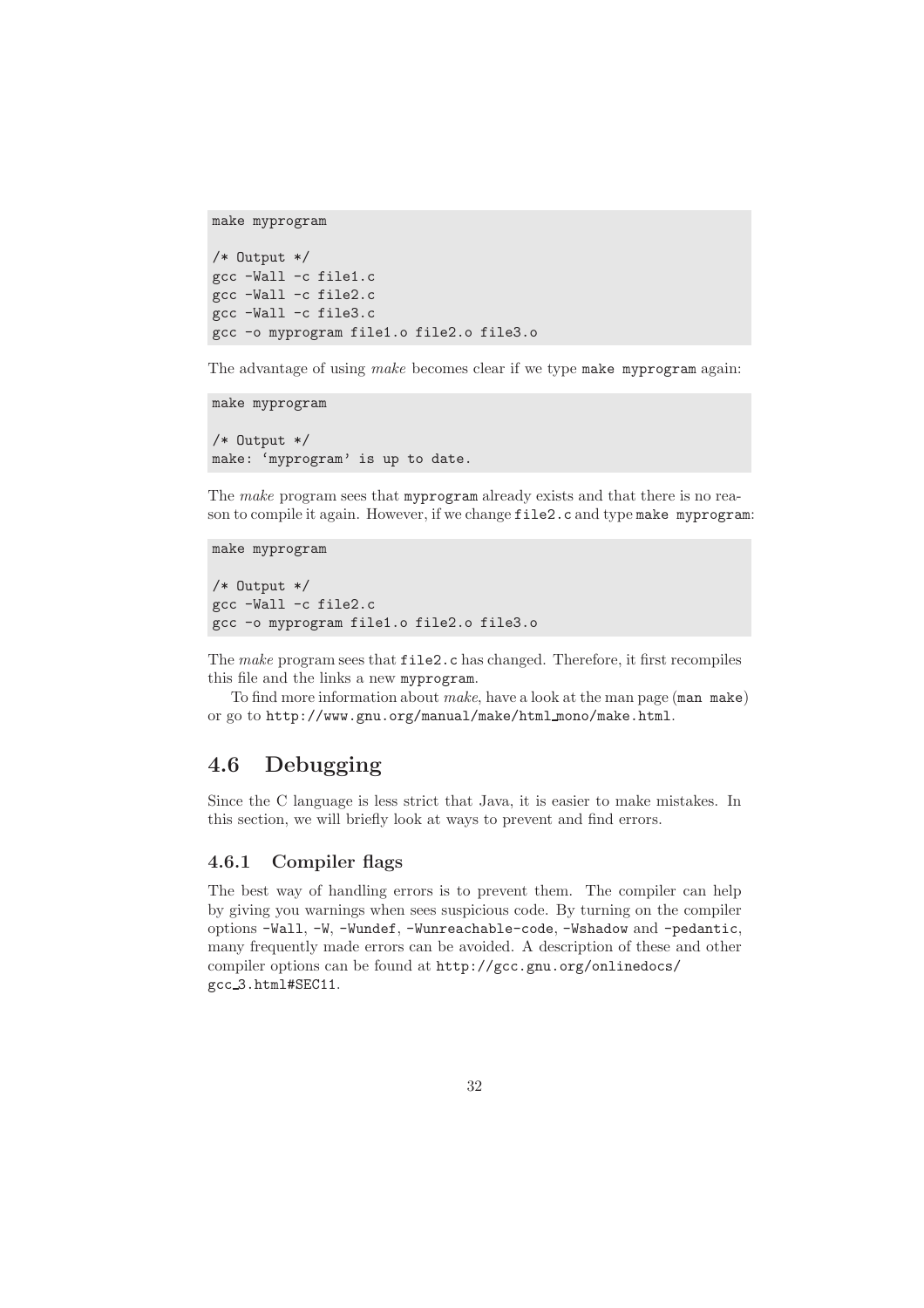#### 4.6.2 Assert

The assert library lets you insert checks into your program so it 'crashes' in a controlled way. To use assert, include the file assert.h.

```
void assert (int expression);
```
This assert function prints an error message to standard output and terminates the program if expression is false (i.e., is equal to zero). This only happens when the macro NDEBUG is undefined.

```
#include <assert.h>
int main(void)
{
   double d = 0.0;
   assert(d |= 0.0);d = 100.0/d;
}
/* Output */
a.out: example.c:7: main: Assertion 'd != 0.0' failed.
Aborted (core dumped)
```
#### 4.6.3 Debugger

If your program crashes, it produces a core dump. A core dump is a file (called 'core'), which contains a copy of all the memory your program was using when it crashed. Using the debugger program  $qdb$ , you can inspect your program and the core dump to see what went wrong. Take the following example:

```
int main(void)
{
    int a, b, c;
    a = 0;b = 0;c = a / b; /* CRASH */
}
```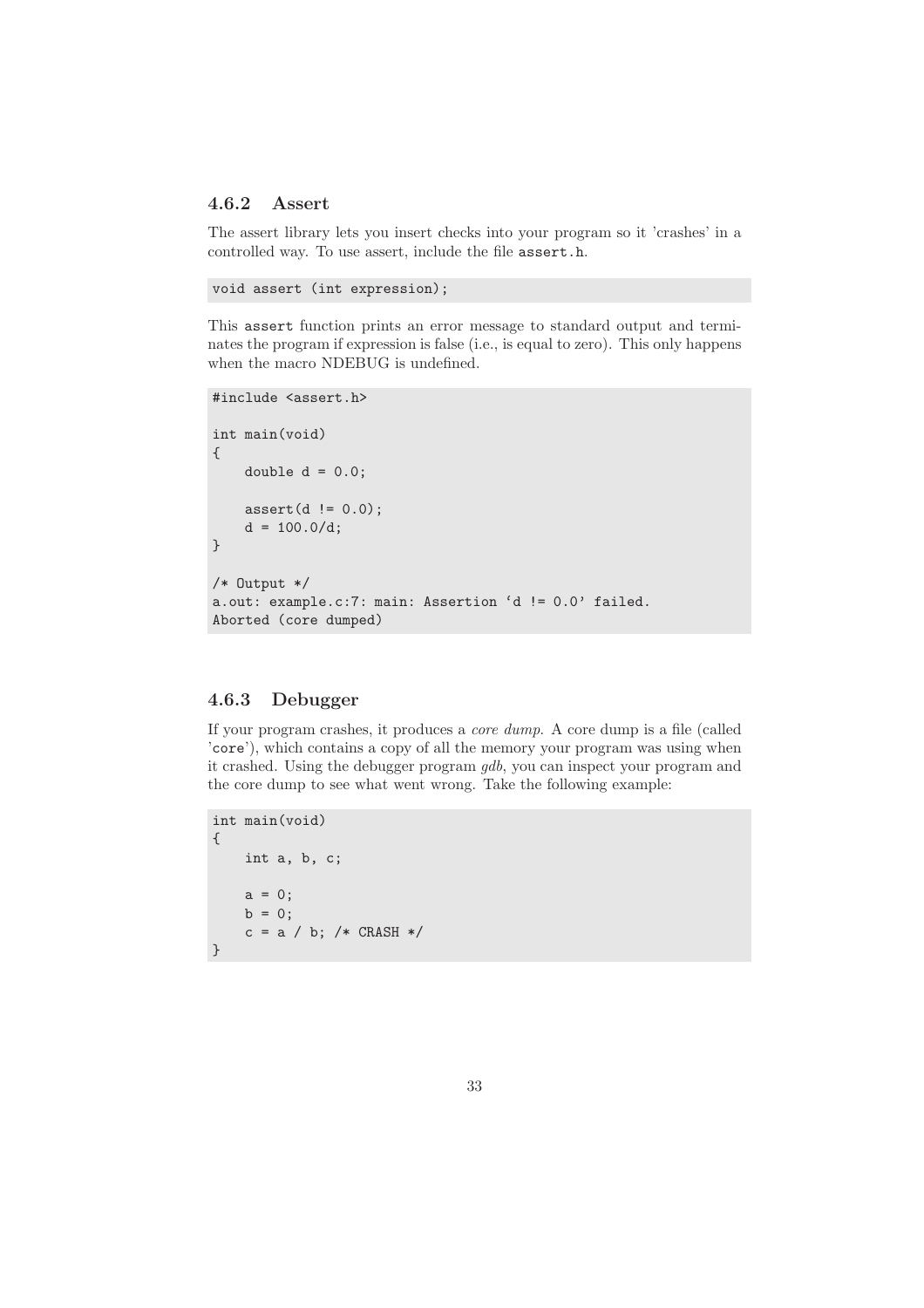```
/* compile this program with -g to generate debugging info */
gcc -g x.c
/* run it */./a.out
Floating point exception (core dumped)
/* run the debugger like this */
gdb a.out core
/* Output */
Copyright 1998 Free Software Foundation, Inc.
...
Program terminated with signal 8, Floating point exception.
Reading symbols from /lib/libc.so.6...done.
Reading symbols from /lib/ld-linux.so.2...done.
#0 0x80483ce in main () at example.c:7
7 \quad c = a / b;(gdb)
```
The debugger now tells you that the error occurred at line 7 of example.c (which contains ' $c = a / b$ ;') and waits for instructions. Note that we compiled the program using the option '-g' to produce extra information for the debugger. More information about gdb can be found by typing man gdb or at http://www.gnu.org/manual/gdb/html\_chapter/gdb\_toc.html.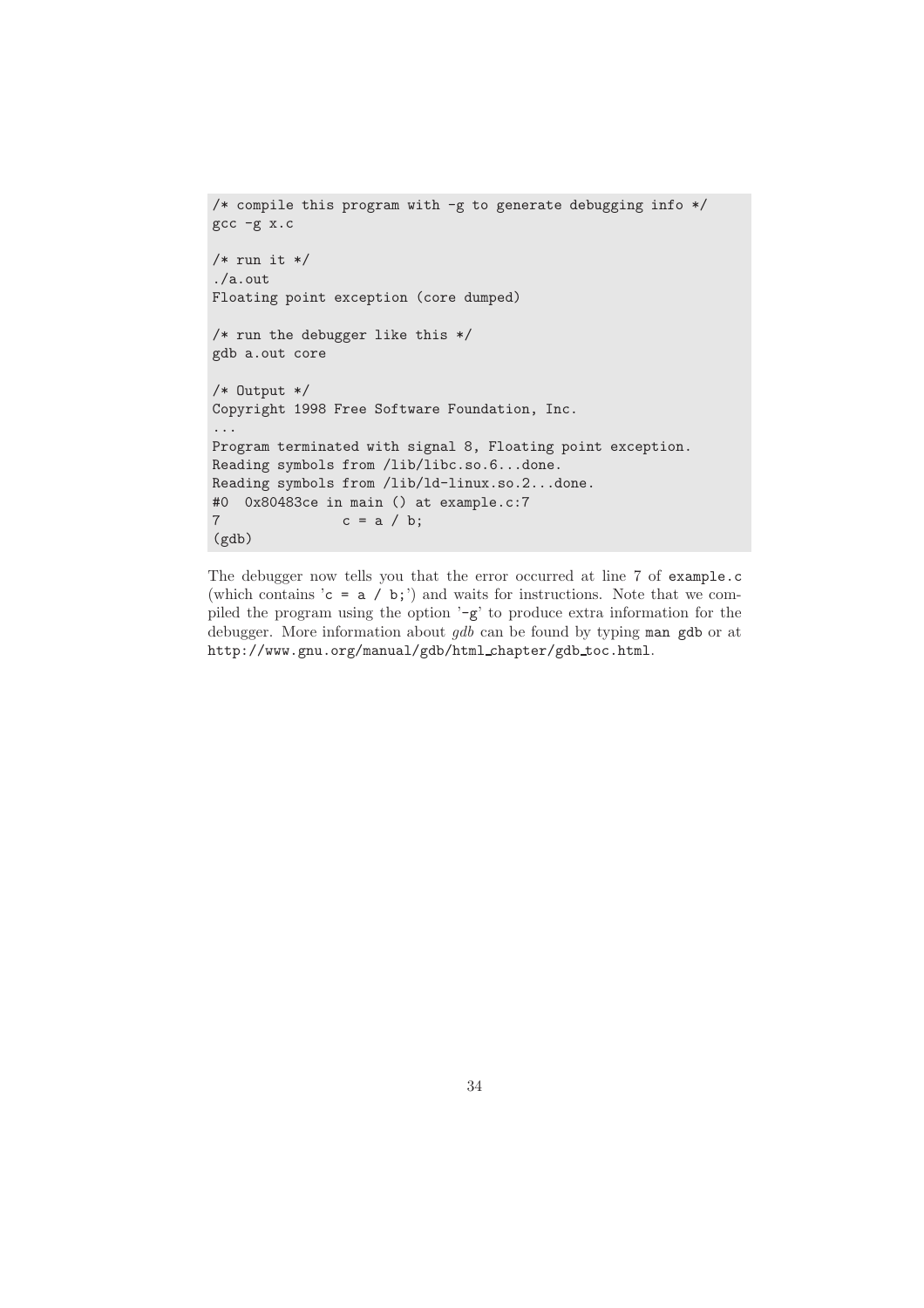# Chapter 5

# Pointers

Pointers in C are somewhat similar to references in Java. However, there are a lot of differences which make pointers both more powerful and more dangerous to use that references. To understand how a pointer works, we will fist look at variables in a little more detail.

The text in this Chapter was taken from ed Jensen's Tutorial on Pointers and Arrays in C, which can be found at http://home.netcom.com/~tjensen/ptr/ cpoint.htm.

### 5.1 Variables

A variable in a program is something with a name, the value of which can vary. The way the compiler handles variables, is that it assigns a specific block of memory within the computer to hold the value of that variable. The size of that block depends on the range over which the variable is allowed to vary (i.e., the type of the variable) For example, an integer variable is 4 bytes, and that a double variable is 8 bytes (note that this depends on the processor architecture and the compiler used). When we declare a variable we inform the compiler of two things, the name of the variable and the type of the variable. For example, we declare a variable of type integer with the name k by writing:

int k;

On seeing the "int" part of this statement the compiler sets aside 4 bytes of memory to hold the value of the integer. It also sets up a symbol table. In that table it adds the symbol k and the relative address (position) in memory where those 4 bytes were set aside. Thus, later if we write:

#### $k = 2;$

we expect that, at run time when this statement is executed, the value 2 will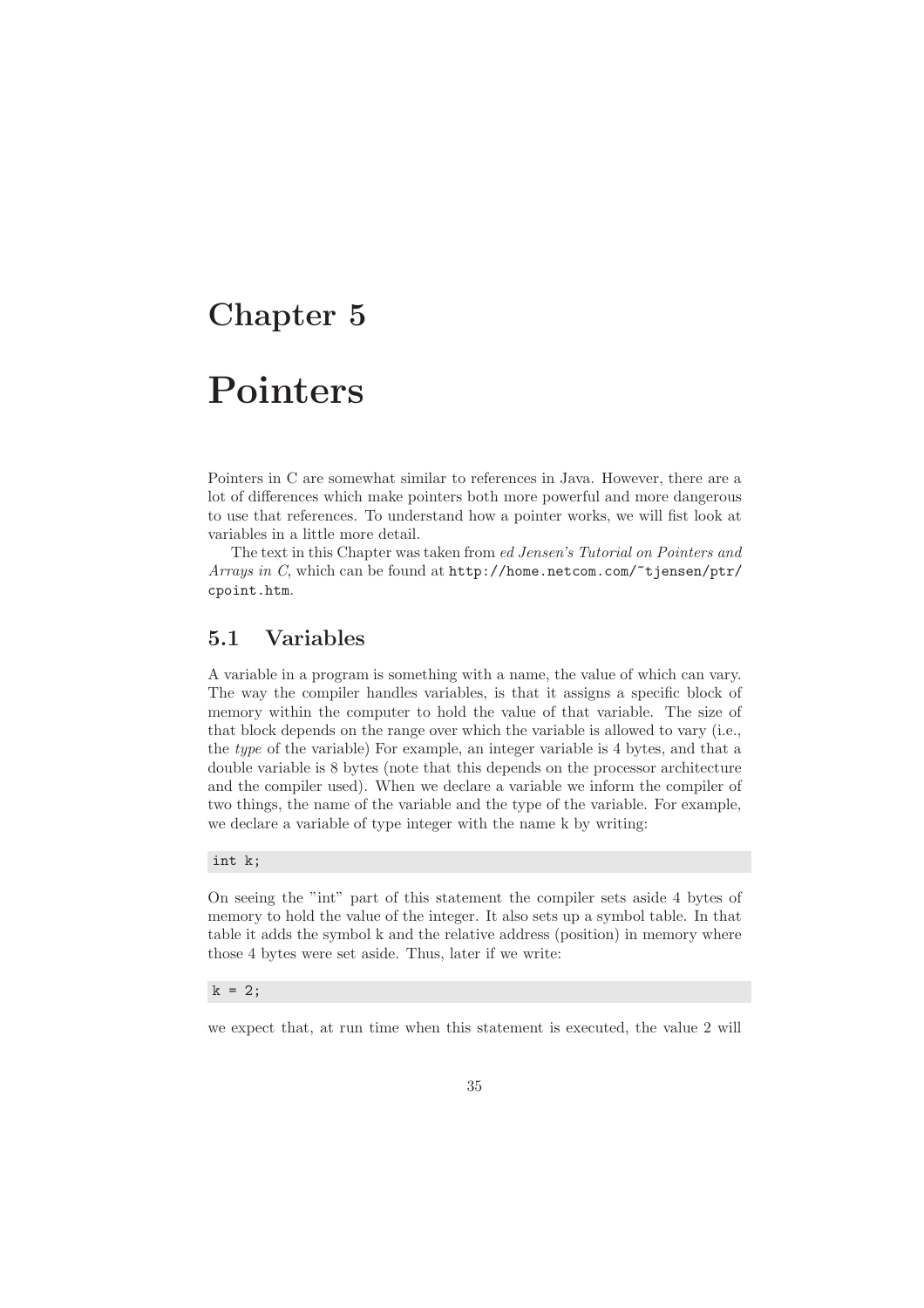be placed in that memory location reserved for the storage of the value of k. In C we refer to a variable such as the integer k as an "object" (be careful that object means something different that 'Object' in Java!).

In a sense there are two "values" associated with the object k. One is the value of the integer stored there (2 in the above example) and the location of k in the memory (i.e., the address of k). Some texts refer to these two values as the rvalue (right value, pronounced "are value") and lvalue (left value, pronounced "el value") respectively.

In some languages, the lvalue is the value permitted on the left side of the assignment operator  $=$  (i.e., the address where the result of evaluation of the right side ends up). The rvalue is that which is on the right side of the assignment statement, the 2 above. Rvalues cannot be used on the left side of the assignment statement. Thus:  $2 = k$ ; is illegal.

Actually, the above definition of "lvalue" is somewhat modified for C. According to K&R II (page 197) [2]: "An object is a named region of storage; an lvalue is an expression referring to an object." However, at this point, the definition originally cited above is sufficient. As we become more familiar with pointers we will go into more detail on this.

Now consider:

```
int j, k;
k = 2;
j = 7; \leq - line 1, copy 7 TO the memory position called 'j'
k = j; \leftarrow line 2, copy value FROM the memory position
                      called 'j' TO the to the memory position
                      called 'k'
```
In the above, the compiler interprets the j in line 1 as the address of the variable j (its lvalue) and creates code to copy the value 7 to that address. In line 2, however, the j is interpreted as its rvalue (since it is on the right hand side of the assignment operator  $'=$ ). That is, here the j refers to the value stored at the memory location set aside for j, in this case 7. So, the 7 is copied to the address designated by the lvalue of k.

In all of these examples, we are using 4 byte integers so all copying of rvalues from one storage location to the other is done by copying 4 bytes. Had we been using doubles, we would be copying 8 bytes.

The C language has a special keyword sizeof, which allows the programmer to retrieve the size of a type (i.e., the number of bytes required to store a value of that type). This keyword can be used like this:

```
struct example {
   int value1, value2, value3;
\}:
sizeof(int); /* result = 4 */
sizeof(struct example); /* result = 12 */
```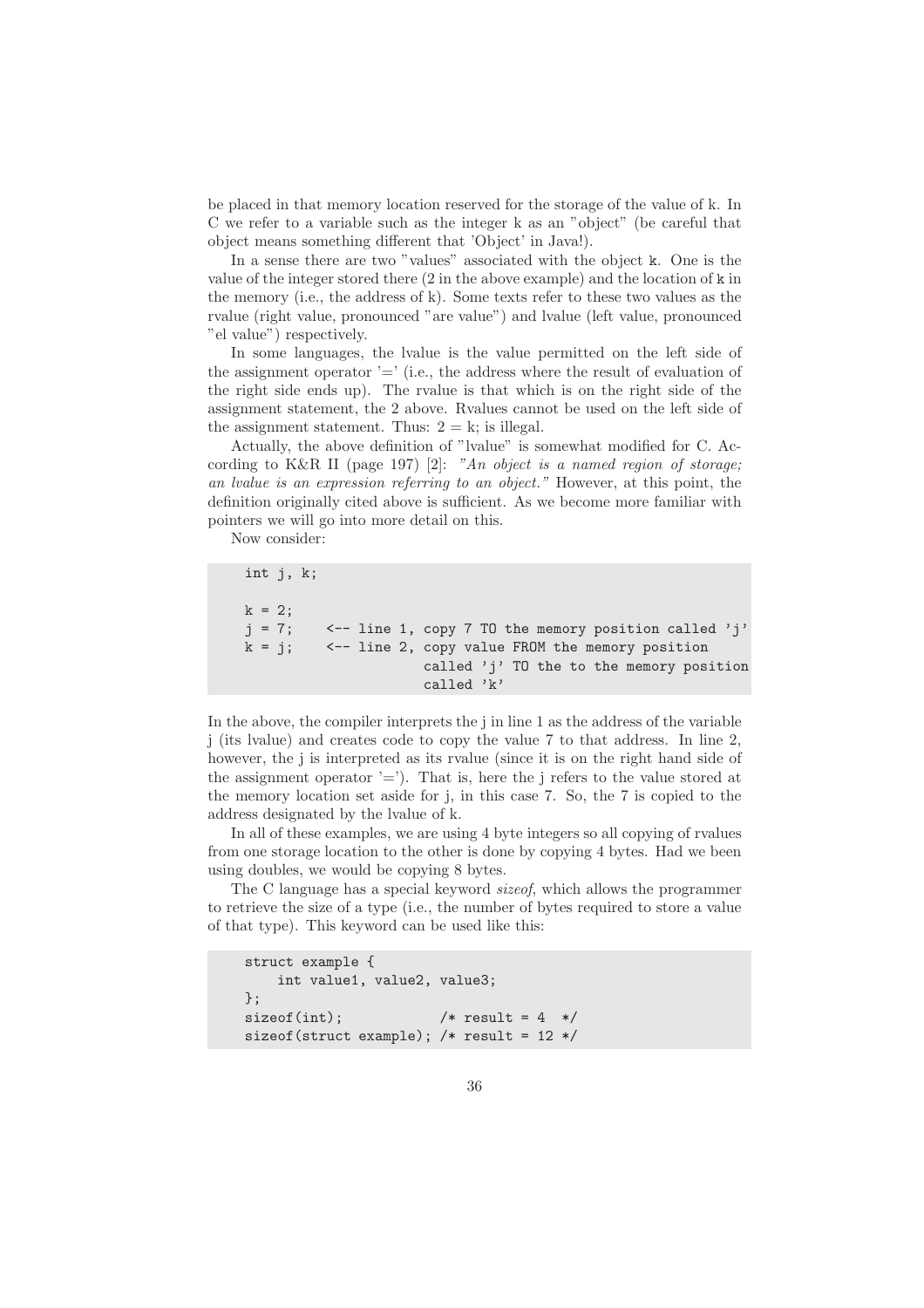## 5.2 Creating and using pointers

Now, let's say that we have a reason for wanting a variable designed to hold an address (or lvalue). The size required to hold such a value depends on the system. On old computers with 64K of memory total, the address of any point in memory can be contained in 2 bytes. Computers with more memory would require more bytes to hold an address. Some computers, such as the PC might require special handling to hold a segment and offset under certain circumstances. The actual size required is not too important so long as we have a way of informing the compiler that what we want to store is an address.

Such a variable is called a *pointer* variable (for reasons which hopefully will become clearer a little later). In C when we define a pointer variable we do so by preceding its name with an asterisk  $(\cdot^*)$ . In C we also give our pointer a type which refers to the type of data stored at the address we will be storing in our pointer. For example, consider the variable declaration:

### int \*ptr;

ptr is the name of our variable (just as k was the name of our integer variable). The '\*' informs the compiler that we want a pointer variable (i.e., to set aside however many bytes is required to store an address in memory). The int says that we intend to use our pointer variable to store the address of an integer. Such a pointer is said to "point to" an integer.

If we don't give ptr a value at its declaration, it is best to initialized it to a special *null* value (or *null pointer*. The actual bit pattern used for a null pointer depends on the specific system on which the code is developed, and may or may not be zero. Therefore, to make the source code compatible between various compilers on various systems, a macro is used to represent a null pointer. That macro goes under the name NULL. Thus, setting the value of a pointer using the NULL macro, as with an assignment statement such as  $ptr = NULL$ , guarantees that the pointer has become a null pointer. Similarly, one can test for a null pointer using if (ptr == NULL).

But, back to using our new variable ptr. Suppose now that we want to store in ptr the address of our integer variable k. To do this we use the unary  $\mathscr{E}'$ operator and write:

#### ptr =  $&k$

What the ' $\&$ ' operator does is retrieve the address (lvalue) of k, even though k is on the right hand side of the assignment operator  $\prime = \prime$ , and copies that to the contents of our pointer ptr. Now, ptr is said to "point to" k. Bear with us now, there is only one more operator we need to discuss.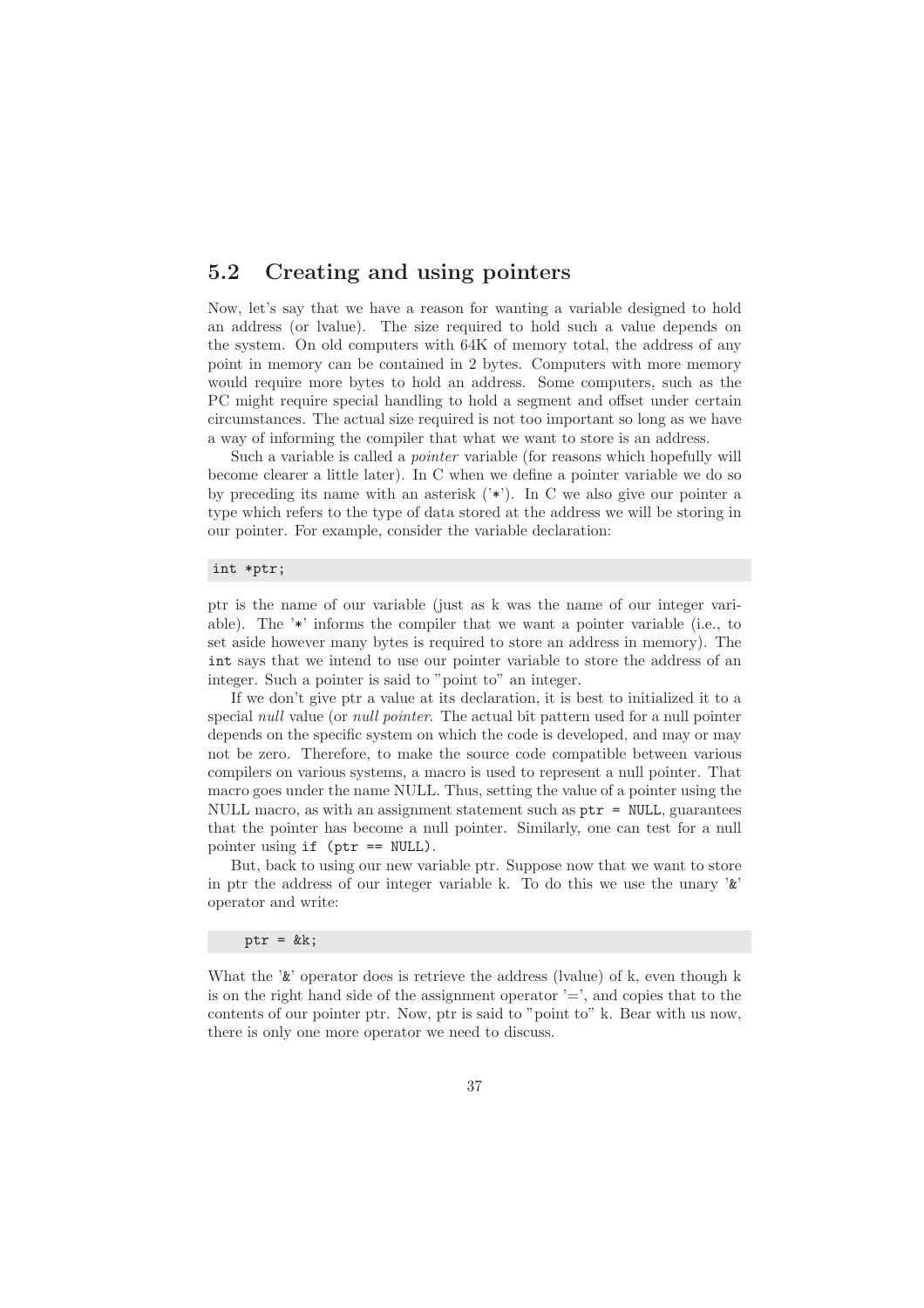The "dereferencing operator" is the asterisk and it is used as follows:

\*ptr =  $7$ ;

will copy 7 to the address pointed to by ptr. Thus if ptr "points to" (contains the address of) k, the above statement will set the value of k to 7. That is, when we use the '\*' this way we are referring to the value of that which ptr is pointing to, not the value of the pointer itself. Similarly, we could write:

printf("%d\n",\*ptr);

to print to the screen the integer value stored at the address pointed to by ptr. One way to see how all this stuff fits together would be to run the following program and then review the code and the output carefully.

```
/* Program 1.1 from PTRTUT10.TXT 6/10/97 */
#include <stdio.h>
int j, k;
int *ptr;
int main(void)
{
    j = 1;k = 2;ptr = \&k;printf("j has value %d and is stored at %p\n", j, &j);
    printf("k has value %d and is stored at %p\n", k, &k);
    printf("ptr has value %p and is stored at %p\n", ptr, &ptr);
    printf("value of integer pointed to by ptr is %d\n", *ptr);
    return 0;
}
/* Output */
j has value 1 and is stored at 0x804972c
k has value 2 and is stored at 0x8049734
ptr has value 0x8049734 and is stored at 0x8049730
value of integer pointed to by ptr is 2
```
In C, like in Java, functions always receive a copy of their parameters. Take the following example: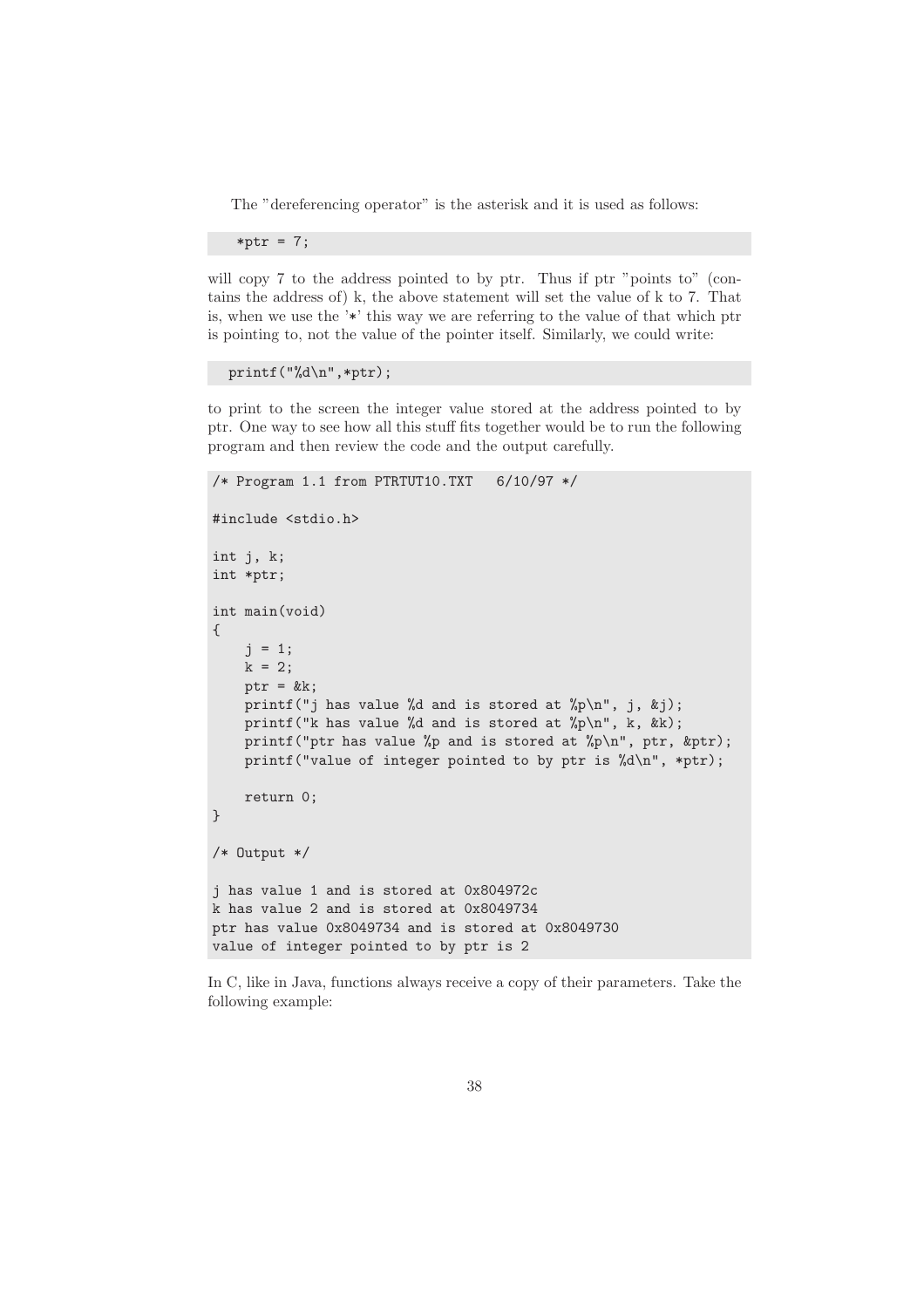```
#include <stdio.h>
/* WRONG */
void swap(int a, int b) {
   int temp = a;
    a = b;
    b = temp;}
int main(void)
{
   int j = 2;
    int k = 4;
    printf("j has value %d, k has value %d\n", j, k);
    swap(j, k);
    printf("j has value %d, k has value %d\n", j, k);
}
/* Output */
j has value 2, k has value 4
j has value 2, k has value 4
```
As you can see, the implementation of the swap function is not correct. When swap is invoked by main, the local variables j and k are passed as its parameters. Unfortunately, swap only receives copies of their values as parameters. Therefore, as the output shows, swap only changes the values of the parameters itself. The values of j and k remain unchanged.

This problem can be solved by creating a swap function that receives pointers to the variables it must swap as parameters (instead of receiving the values of the variables). For example:

```
#include <stdio.h>
/* OK */
void swap(int *a, int *b) {
    int temp = *a;
   *a = *b;*b = temp;}
```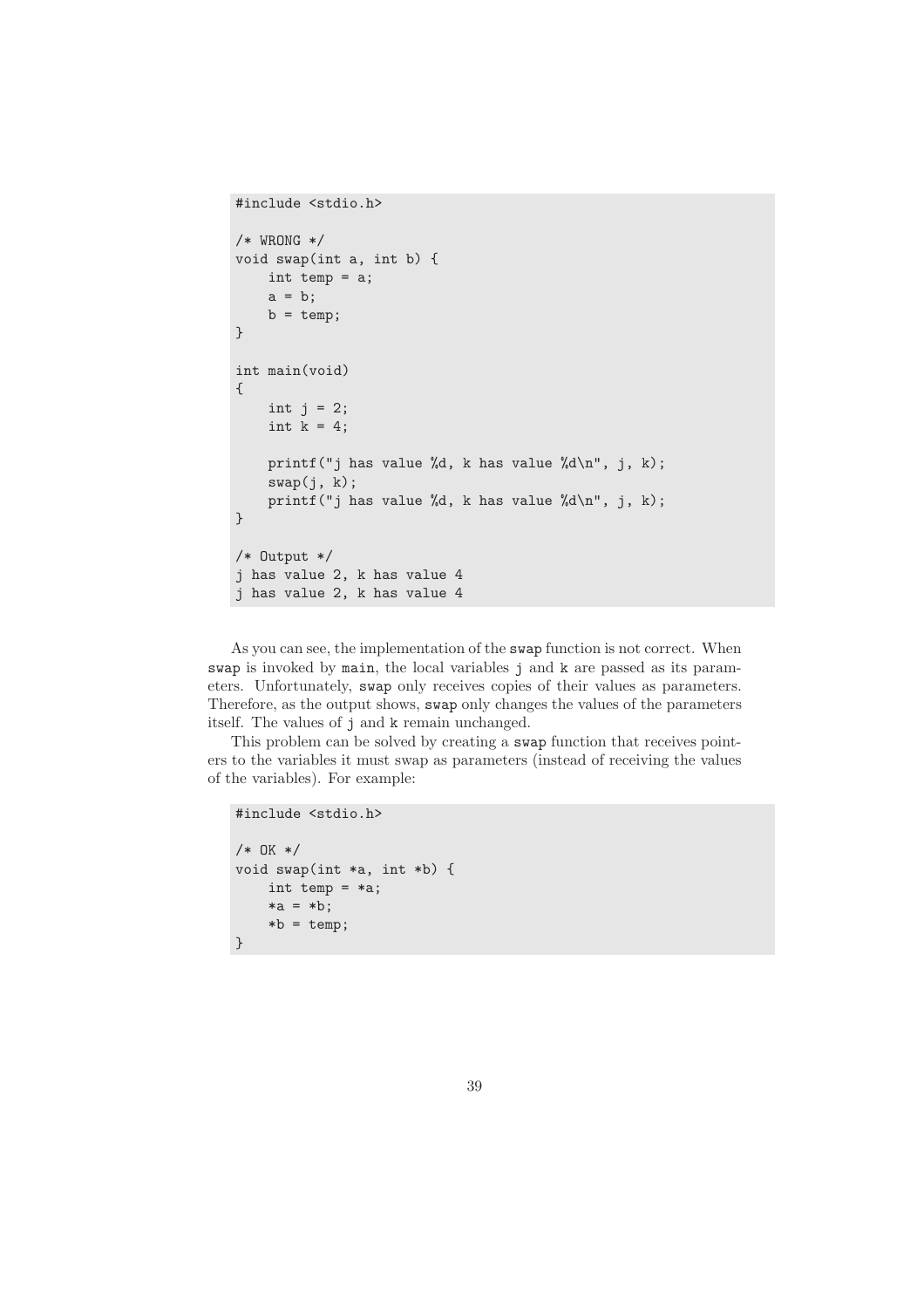```
int main(void)
{
    int j = 2;
    int k = 4;
    printf("j has value %d, k has value %d\n", j, k);
    swap(kj, kk);printf("j has value %d, k has value %d\n", j, k);
    return 0;
}
/* Output */
j has value 2, k has value 4
j has value 4, k has value 2
```
In this example the swap function receives the memory locations (i.e., pointers) of the variables it must swap as parameters. Using these pointers, swap can retrieve the values stored in the variables (using the \* operator) and swap them. Note that the swap function now expects pointers to int variables as parameters, instead of actual int values. Therefore, main uses the & operator to pass their memory locations instead of their values.

## 5.3 Pointer types and Arrays

Okay, let's move on. Let us consider why we need to specify the type of variable that a pointer points to, as in:

```
int *ptr;
```
One reason for doing this is so that later, once ptr "points to" something, if we write:

\*ptr =  $2$ ;

the compiler will know how many bytes to copy into that memory location pointed to by ptr. If ptr was declared as pointing to an integer, 4 bytes would be copied, if a double, 8 bytes would be copied. Similarly for floats and chars the appropriate number will be copied. But, defining the type that the pointer points to permits a number of other interesting ways a compiler can interpret code. For example, let's say that we have a block in memory consisting if ten integers in a row. That is, 40 bytes of memory are set aside to hold 10 integers (Section 5.10 will explain how this can be done).

Now, let's say we point our integer pointer ptr at the first of these integers. Furthermore lets say that integer is located at memory location 100 (decimal). What happens when we write: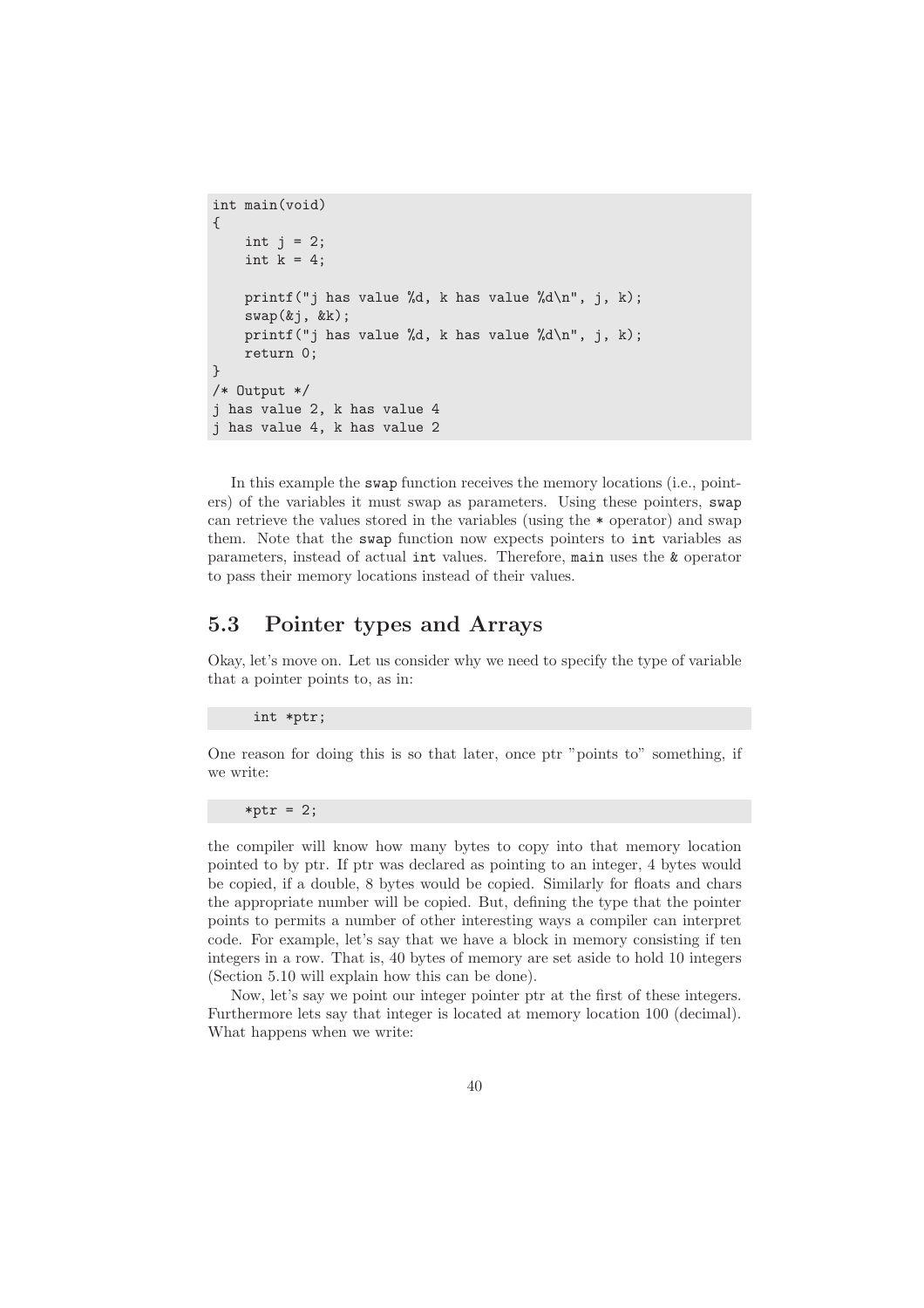ptr + 1;

Because the compiler "knows" this is a pointer (i.e., a memory address) and that it points to an integer (its current address, 100, is the address of an integer), it adds 4 to ptr instead of 1, so the pointer "points to" the next integer, at memory location 104. Similarly, were the ptr declared as a pointer to a double, it would add 8. The same goes for other data types such as floats, chars, or even user defined data types such as structures. This is obviously not the same kind of "addition" that we normally think of. In C it is referred to as addition using pointer arithmetic, a term which we will come back to later.

Similarly, since  $ptr++$  is both equivalent to ptr  $+1$ , the unary  $++$  operator increments the address stored in the pointer by the size of the type pointed to (i.e., sizeof(type pointed to)).

Since a block of 10 integers located contiguously in memory is, by definition, an array of integers, this brings up an interesting relationship between arrays and pointers.

Consider the following:

```
int my_array[] = {1,23,17,4,-5,100};
```
Here we have an array containing 6 integers. We refer to each of these integers by means of a subscript to my array (i.e., using my array[0] through my array[5]). But, we could alternatively access them via a pointer as follows:

| int *ptr;               |  |                                     |  |  |
|-------------------------|--|-------------------------------------|--|--|
| $ptr = \&my\_array[0];$ |  | $/*$ point our pointer at the first |  |  |
|                         |  | integer in our array */             |  |  |

And then we could print out our array either using the array notation or by dereferencing our pointer. The following code illustrates this: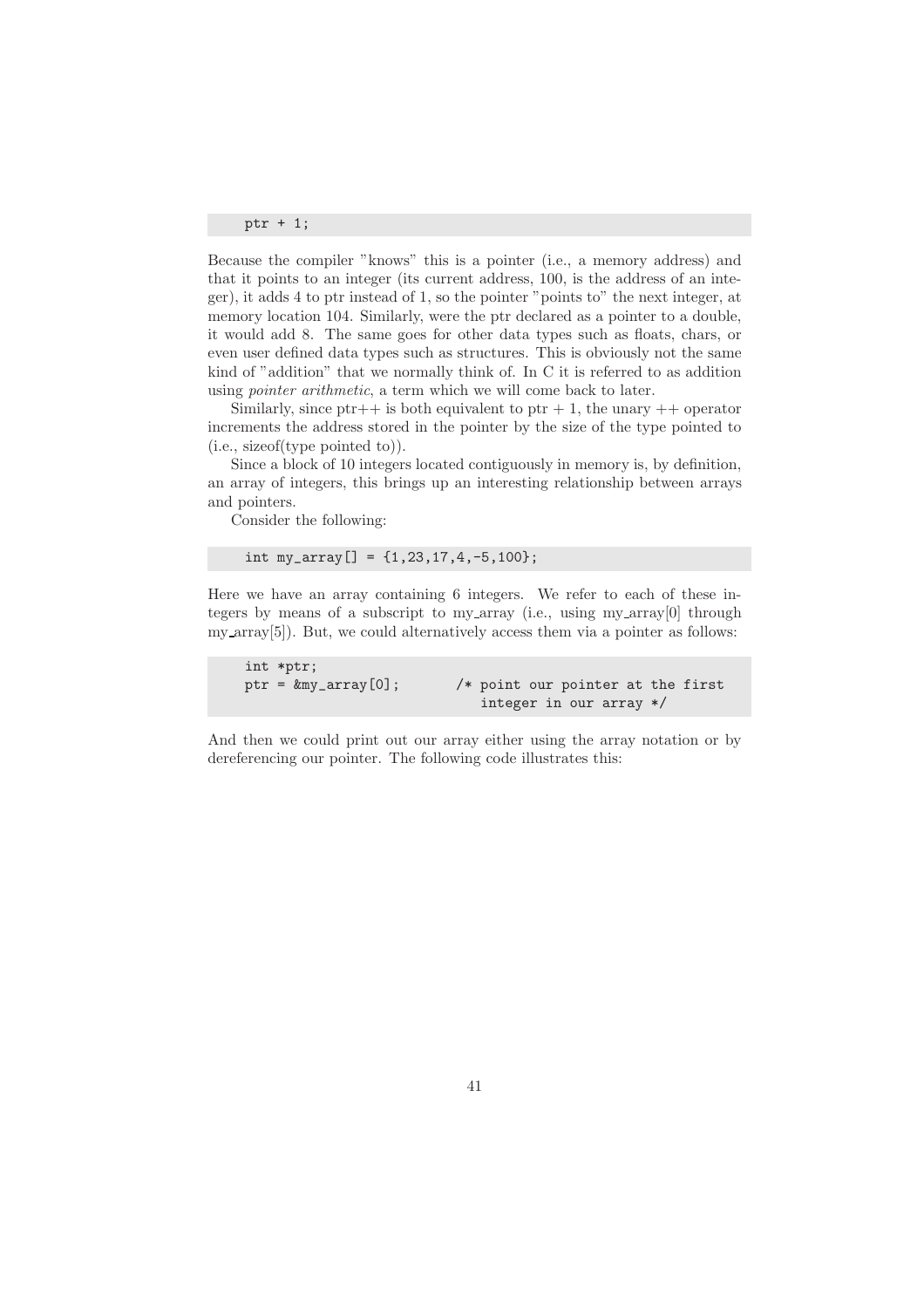```
/* Program 2.1 from PTRTUT10.HTM 6/13/97 */
#include <stdio.h>
int my_array[] = {1,23,17,4,-5,100};
int *ptr;
int main(void)
{
    int i;
    /* point our pointer to the first element of the array */
    ptr = \&my\_array[0];for (i = 0; i < 6; i++){
      printf("my_array[%d] = %d ", i, my_array[i]); /*<-- A */
      printf("ptr + %d = %d\n", i, *(ptr + i)); /*<-- B */
    }
    return 0;
}
/* Output */
my_array[0] = 1 ptr + 0 = 1<br>my_array[1] = 23 ptr + 1 = 23
my_array[1] = 23my_array[2] = 17 ptr + 2 = 17
my_array[3] = 4 ptr + 3 = 4
my_array[4] = -5 ptr + 4 = -5
my_array[5] = 100 ptr + 5 = 100
```
When we compile and run the above program and we see that lines A and B print out the same values. Also observe how we dereferenced our pointer in line B (i.e., we first added i to it and then dereferenced the new pointer). We could also have written:

printf("ptr + %d = %d\n", i, \*ptr++);

In C, the standard states that wherever we might use  $&var_name[0]$  we can replace that with var name, thus in our code where we wrote:

ptr = &my\_array[0];

we can write: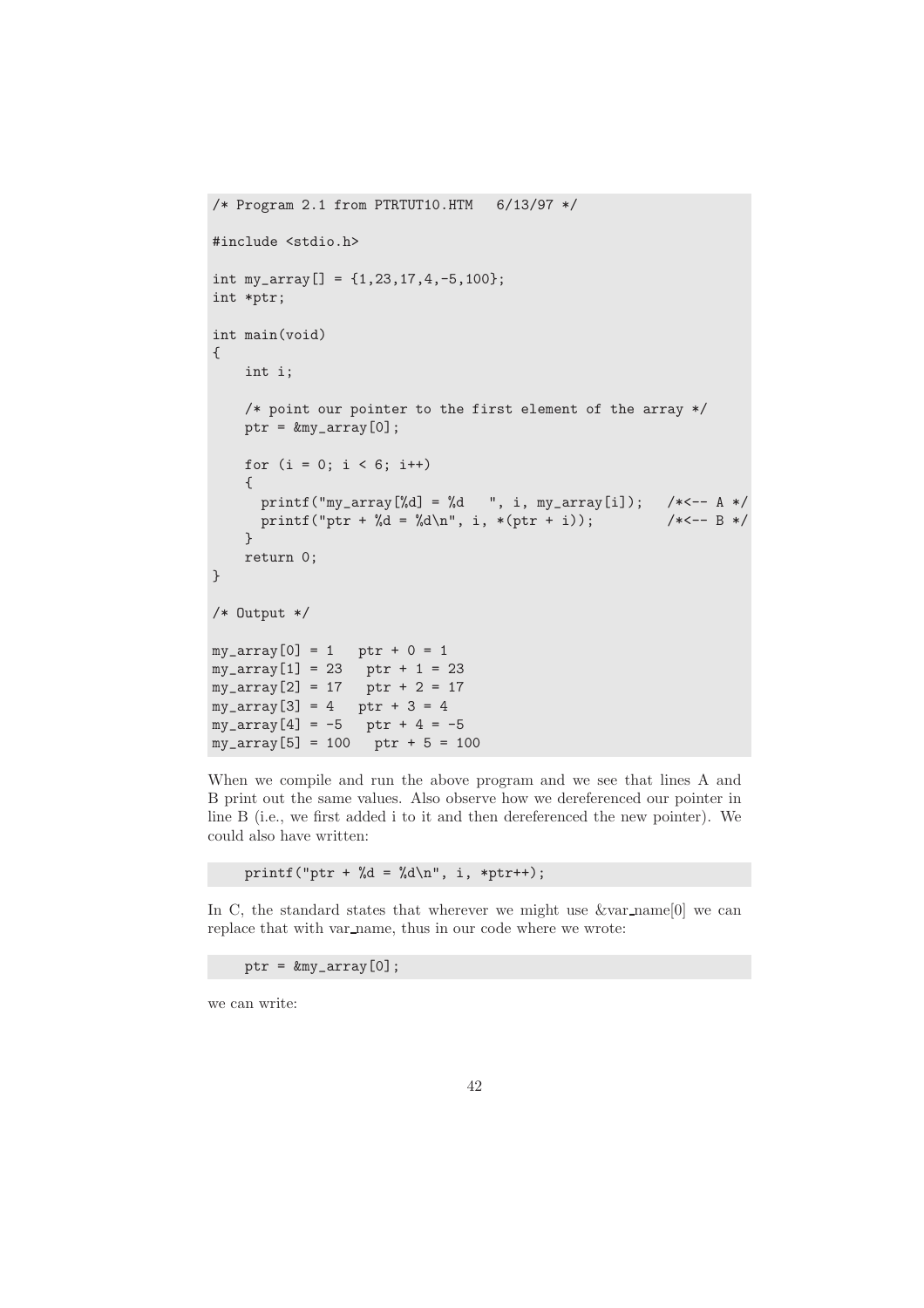ptr = my\_array;

to achieve the same result.

This leads many texts to state that the name of an array is a pointer. I prefer to think "the name of the array is the address of first element in the array". Many beginners (including myself when I was learning) have a tendency to become confused by thinking of it as a pointer. For example, while we can write

ptr = my\_array;

we cannot write

my\_array = ptr;

The reason is that while ptr is a variable, my array is a *constant*. That is, the location at which the first element of my array will be stored cannot be changed once my array[] has been declared.

Modify the example program above by changing

 $ptr = \text{kmy\_array}[0];$ 

to

ptr = my\_array;

and run it again to verify the results are identical.

# 5.4 Pointers and Strings

The study of strings is useful to further tie in the relationship between pointers and arrays. It also makes it easy to illustrate how some of the standard C string functions can be implemented. Finally it illustrates how and when pointers can and should be passed to functions.

In C, strings are arrays of characters. This is not necessarily true in other languages. In Java, BASIC, Pascal, Fortran and various other languages, a string has its own data type. But in C it does not. In C a string is an array of characters terminated with a binary zero character (written as '\0'). To start off our discussion we will write some code which you would probably never write in an actual program. Consider, for example: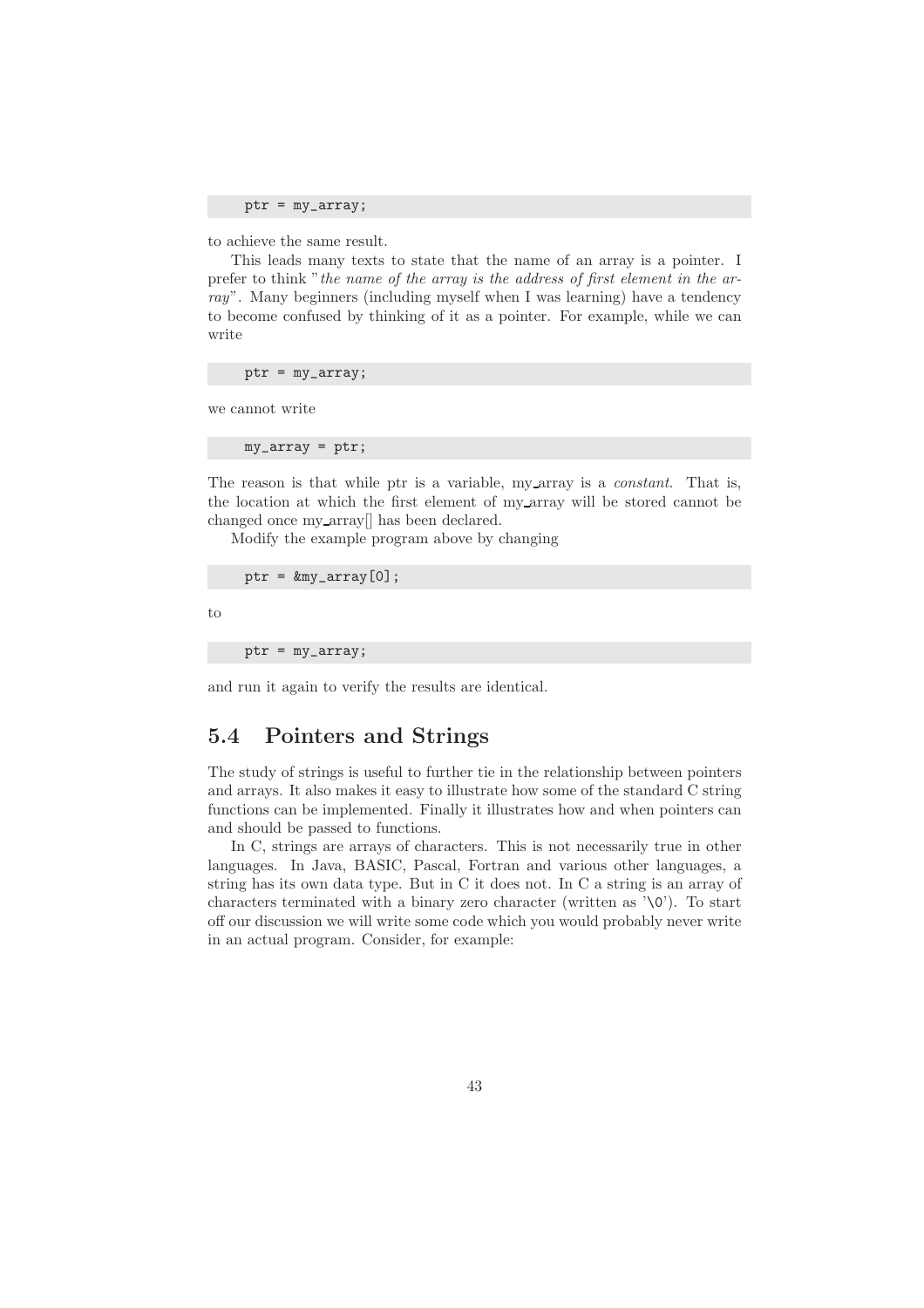```
char my_string[40];
my\_string[0] = 'T';my\_string[1] = 'e';my\_string[2] = 'd':my\_string[3] = ' \0';
```
While one would never build a string like this, the end result is a string in that it is an array of characters terminated with a nul character. By definition, in C, a string is an array of characters terminated with the nul character. Be aware that "nul" is not the same as "NULL". The nul refers to a zero as defined by the escape sequence '\0'. That is it occupies one byte of memory. NULL, on the other hand, is the name of the macro used to initialize null pointers. NULL is #defined in a header file in your C compiler, nul may not be #defined at all.

Since writing the above code would be very time consuming, C permits two alternate ways of achieving the same thing. First, one might write:

char my\_string[40] = {'T', 'e', 'd', '\0', };

But this also takes more typing than is convenient. So, C permits:

```
char my\_string[40] = "Ted";
```
When the double quotes are used, instead of the single quotes as was done in the previous examples, the nul character ( $'\$ ) is automatically appended to the end of the string.

In all of the above cases, the same thing happens. The compiler sets aside an contiguous block of memory 40 bytes long to hold characters and initialized it such that the first 4 characters are Ted\0.

Now, consider the following program: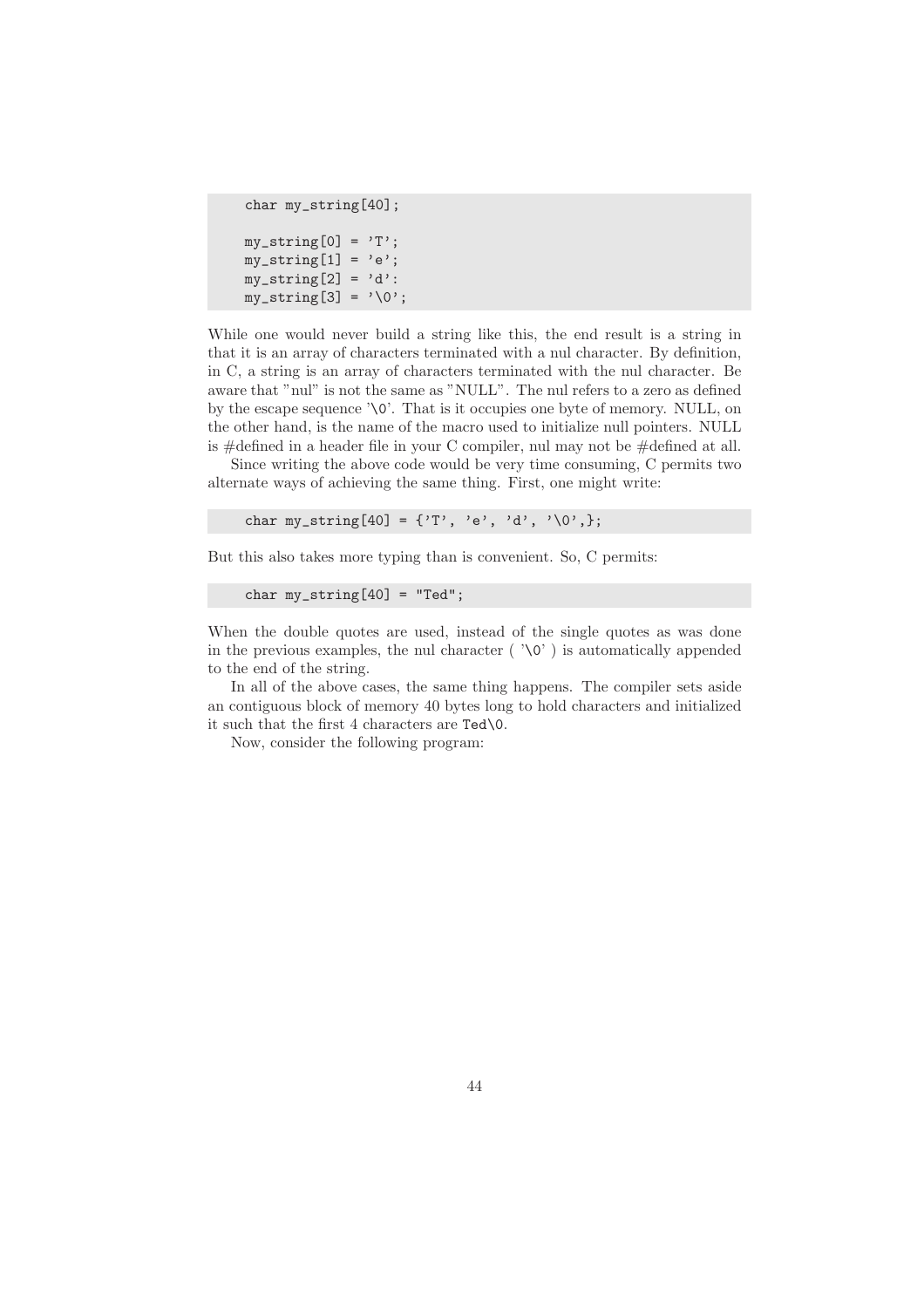```
/* Program 3.1 from PTRTUT10.HTM 6/13/97 */
#include <stdio.h>
char strA[80] = "A string to be used for demonstration purposes";
char strB[80];
int main(void)
{
   char *pA; /* a pointer to type character */char *pB; /* another pointer to type character */
   puts(strA); /* show string A */
   pA = strA; /* point pA at string A */
   puts(pA); /* show what pA is pointing to */
   pB = strB; /* point pB at string B */
   putchar('\n); /* move down one line on the screen */
   while(*pA != \sqrt{0'}) /* line A (see text) */
    {
       *pB++ = *pA++; /* line B (see text) */
    }
    *pB = '\0'; /* line C (see text) */
   puts(strB); /* show strB on screen */
   return 0;
}
```
In the above we start out by defining two character arrays of 80 characters each. Since these are globally defined, they are initialized to all '\0's first. Then, strA has the first 42 characters initialized to the string in quotes.

Now, moving into the code, we declare two character pointers and show the string on the screen. We then "point" the pointer pA at strA. That is, by means of the assignment statement we copy the address of  $strA[0]$  into our variable pA. We now use the puts() function (from  $\text{stdio.h}$ ) to show that which is pointed to by pA on the screen. Consider here that the function prototype for puts() is:

int puts(const char \*s);

For the moment, ignore the const. The parameter passed to puts() is a pointer to (or the address of) the first character of a string. Thus when we write puts(strA) we are passing the address of  $strA[0]$ . Similarly, when we write  $puts(pA)$ ; we are passing the same address, since we have set  $pA = strA$ ;

Given that, follow the code down to the while() statement on line A. Line A states: 'While the character pointed to by pA (i.e., \*pA) is not a nul character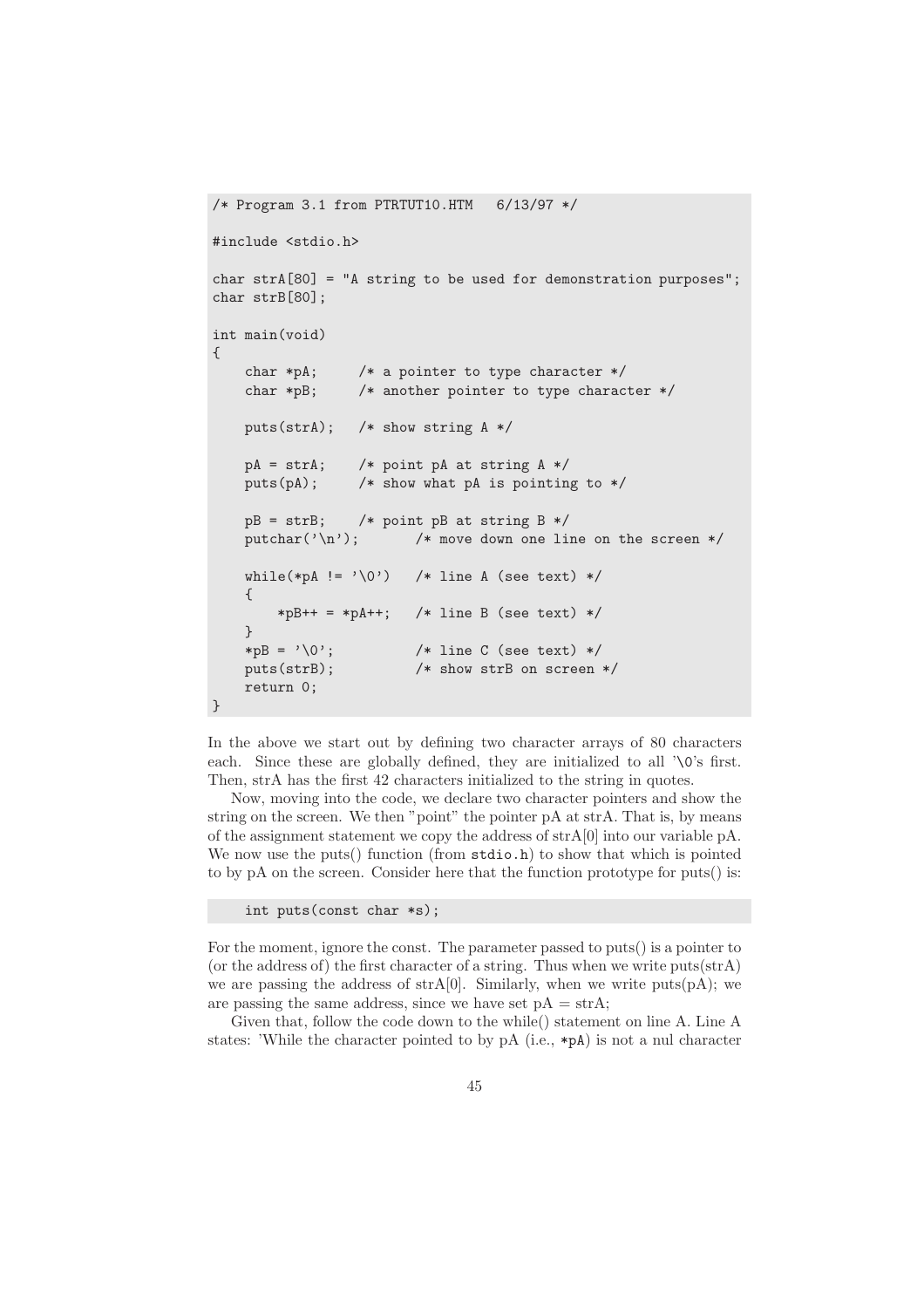(i.e., the terminating ' $\lozenge$ '), execute line B'. Line B states: 'copy the character pointed to by pA to the space pointed to by pB. Then, increment pA so it points to the next character and increment pB so it points to the next space'.

When we have copied the last character, pA now points to the terminating nul character and the loop ends. However, we have not copied the nul character. And, by definition a string in C must be nul terminated. So, we add the nul character with line C.

Getting back to the prototype for puts() for a moment, the "const" used as a parameter modifier informs the user that the function will not modify the string pointed to by s (i.e., it will treat that string as a constant).

Of course, what the above program illustrates is a simple way of copying a string. After playing with the above until you have a good understanding of what is happening, we can proceed to creating our own replacement for the standard strcpy() function that comes with C. It might look like:

```
char *my_strcpy(char *destination, char *source)
{
    char *p = destination;while (*source != '\0')
    {
        *p++ = *source++;
    }
    *p = '\0';return destination;
}
```
In this case, I have followed the practice used in the standard routine of returning a pointer to the destination.

Again, the function is designed to accept the values of two character pointers (i.e., addresses), and thus in the previous program we could write:

```
int main(void)
{
    my_strcpy(strB, strA);
    puts(strB);
}
```
I have deviated slightly from the form used in standard C which would have the prototype:

```
char *my_strcpy(char *destination, const char *source);
```
Here the "const" modifier is used to assure the user that the function will not modify the contents pointed to by the source pointer (this will be checked by the compiler).

Recall again that a string is nothing more than an array of characters, with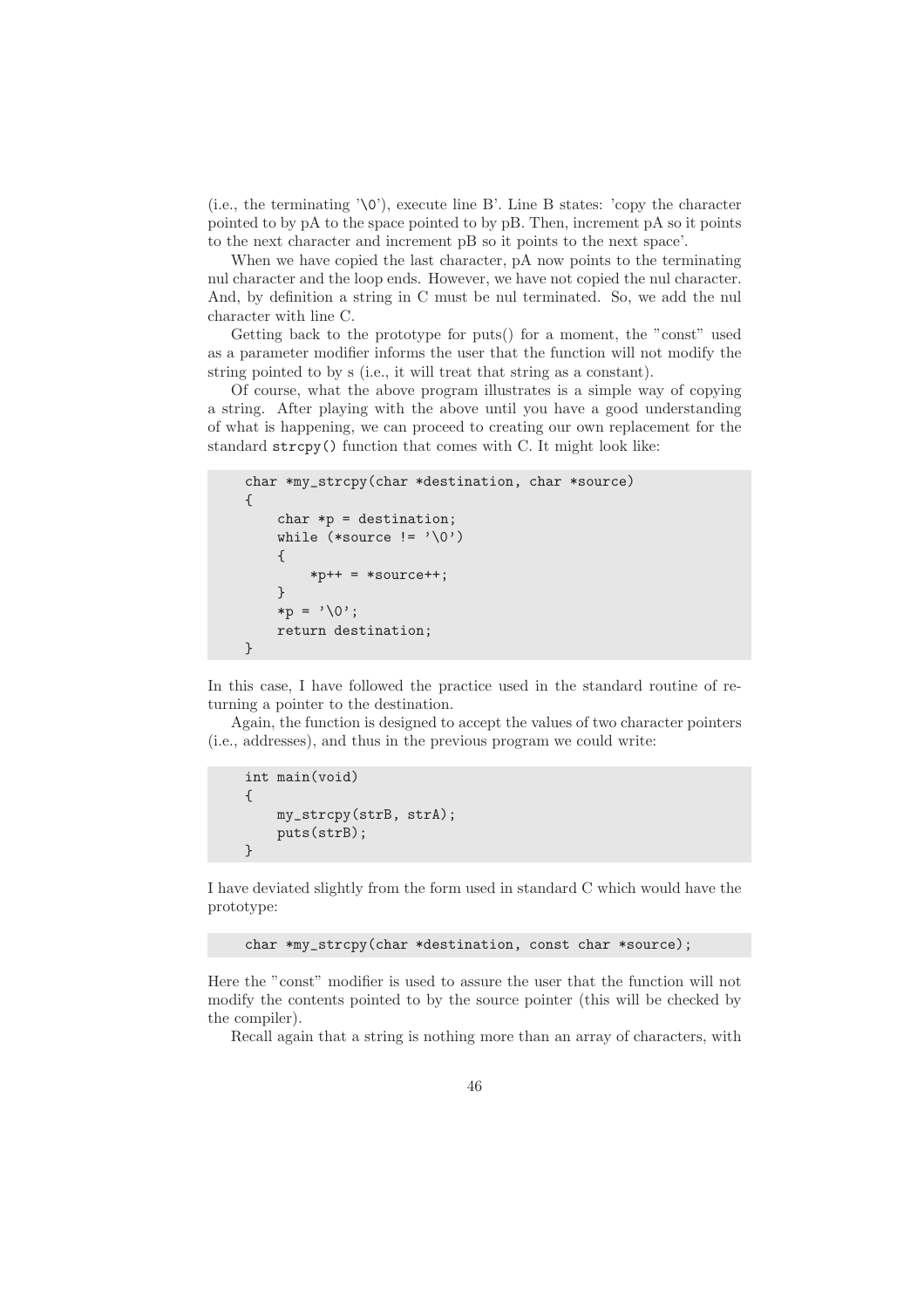the last character being a ' $\lozenge$ '. What we have done above is deal with copying an array. It happens to be an array of characters but the technique could be applied to an array of integers, doubles, etc. In those cases, however, we would not be dealing with strings and hence the end of the array would not be marked with a special value like the nul character. We could implement a version that relied on a special value to identify the end. For example, we could copy an array of positive integers by marking the end with a negative integer. On the other hand, it is more usual that when we write a function to copy an array of items other than strings we pass the function the number of items to be copied as well as the address of the array, e.g. something like the following prototype might indicate:

```
void int_copy(int *ptrA, int *ptrB, int len);
```
where len is the number of integers to be copied. You might want to play with this idea and create an array of integers and see if you can write the function int copy() and make it work.

This permits using functions to manipulate large arrays. For example, if we have an array of 5000 integers that we want to manipulate with a function, we need only pass to that function the address of the array (and any auxiliary information such as len above). The array itself does not get passed, only its address is sent.

This is different from passing, say an integer, to a function. When we pass an integer we make a copy of the integer (i.e., pass a copy of its value). Within the function any manipulation of the value passed can in no way effect the original integer. But, with arrays and pointers we can pass the address of a variable, and manipulate the value that variable directly.

## 5.5 More on Strings

Well, we have progressed quite a way in a short time! Let's back up a little and look at what was done in the previous Section on copying of strings in a different light. Consider the following function:

```
char *my_strcpy(char dest[], char source[])
{
    int i = 0;
    while (source[i] != '\0')
    {
        dest[i] = source[i];i++;
    }
    dest[i] = ' \0;
    return dest;
}
```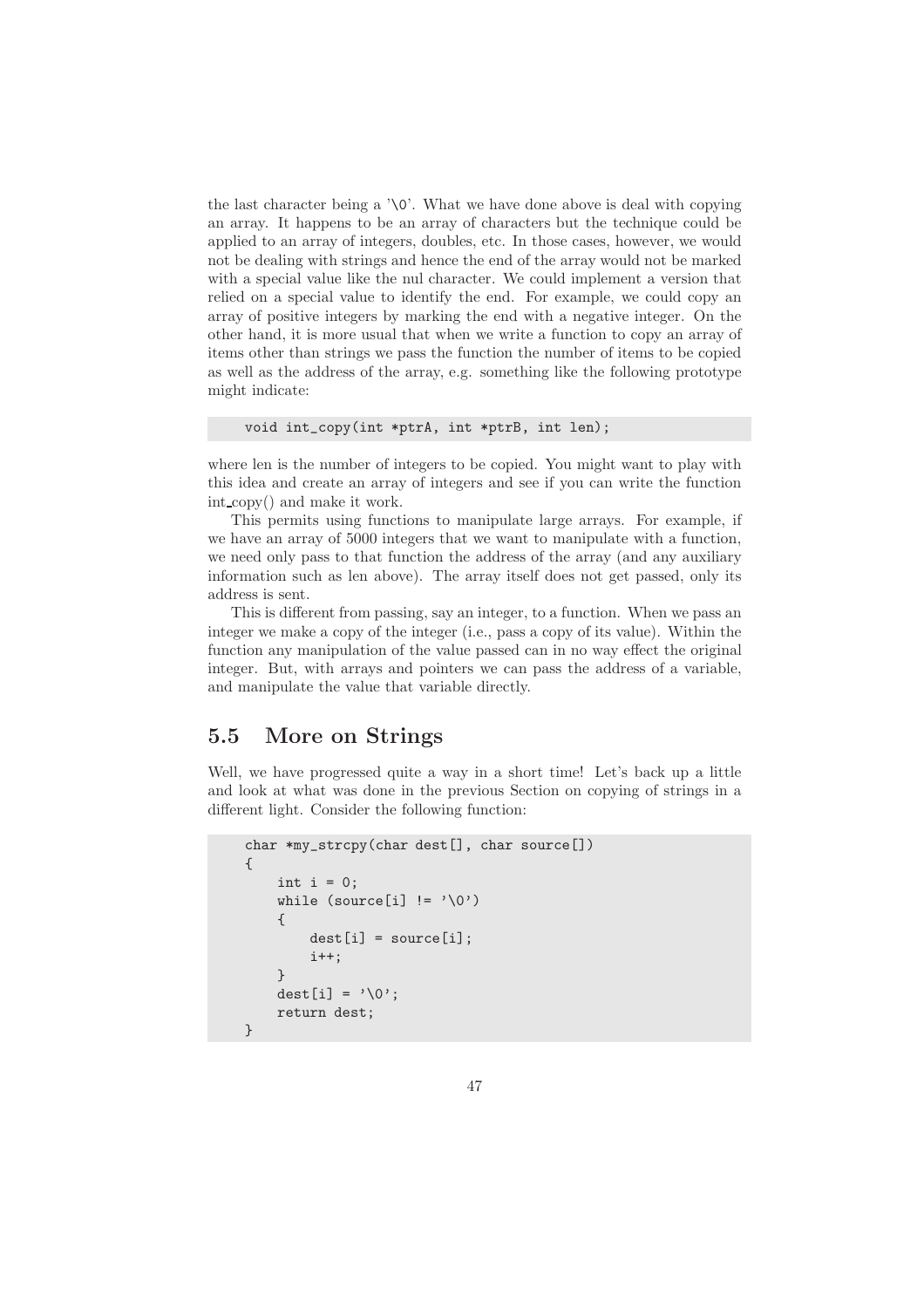Recall that strings are arrays of characters. Here we have chosen to use array notation instead of pointer notation to do the actual copying. The results are the same, the string gets copied using this notation just as accurately as it did before. This raises some interesting points which we will discuss.

Since parameters are passed by value, in both the passing of a character pointer or the name of the array as above, what actually gets passed is the address of the first element of each array. Thus, the numerical value of the parameter passed is the same whether we use a character pointer or an array name as a parameter. This would tend to imply that somehow source[i] is the same as  $*(p+i)$ .

In fact, this is true. Wherever one writes a i i it can be replaced with  $*(a + i)$ without any problems. In fact, the compiler will create the same code in either case. Thus we see that pointer arithmetic is the same thing as array indexing. Either syntax produces the same result.

This is NOT saying that pointers and arrays are the same thing, they are not. We are only saying that to identify a given element of an array we have the choice of two syntaxes, one using array indexing and the other using pointer arithmetic, which yield identical results.

Now, lets look at this last expression. Part of it,  $(a + i)$ , is a simple addition using the + operator and the rules of C state that such an expression is commutative. That is  $(a + i)$  is identical to  $(i + a)$ . Thus we could write  $*(i +$ a) just as easily as  $*(a + i)$ .

Now, looking at our function above, when we write:

 $dest[i] = source[i];$ 

due to the fact that array indexing and pointer arithmetic yield identical results, we can write this as:

 $*(dest + i) = *(source + i);$ 

But, this takes 2 additions for each value taken on by i. Additions, generally speaking, take more time than incrementations (such as those done using the  $++$  operator as in  $i++$ ). This may not be true in modern optimizing compilers, but one can never be sure. Thus, the pointer version may be a bit faster than the array version.

Another way to speed up the pointer version would be to change:

while (\*source  $!=$  '\0')

to simply

while (\*source)

since the value within the parenthesis will go to zero  $(false)$  at the same time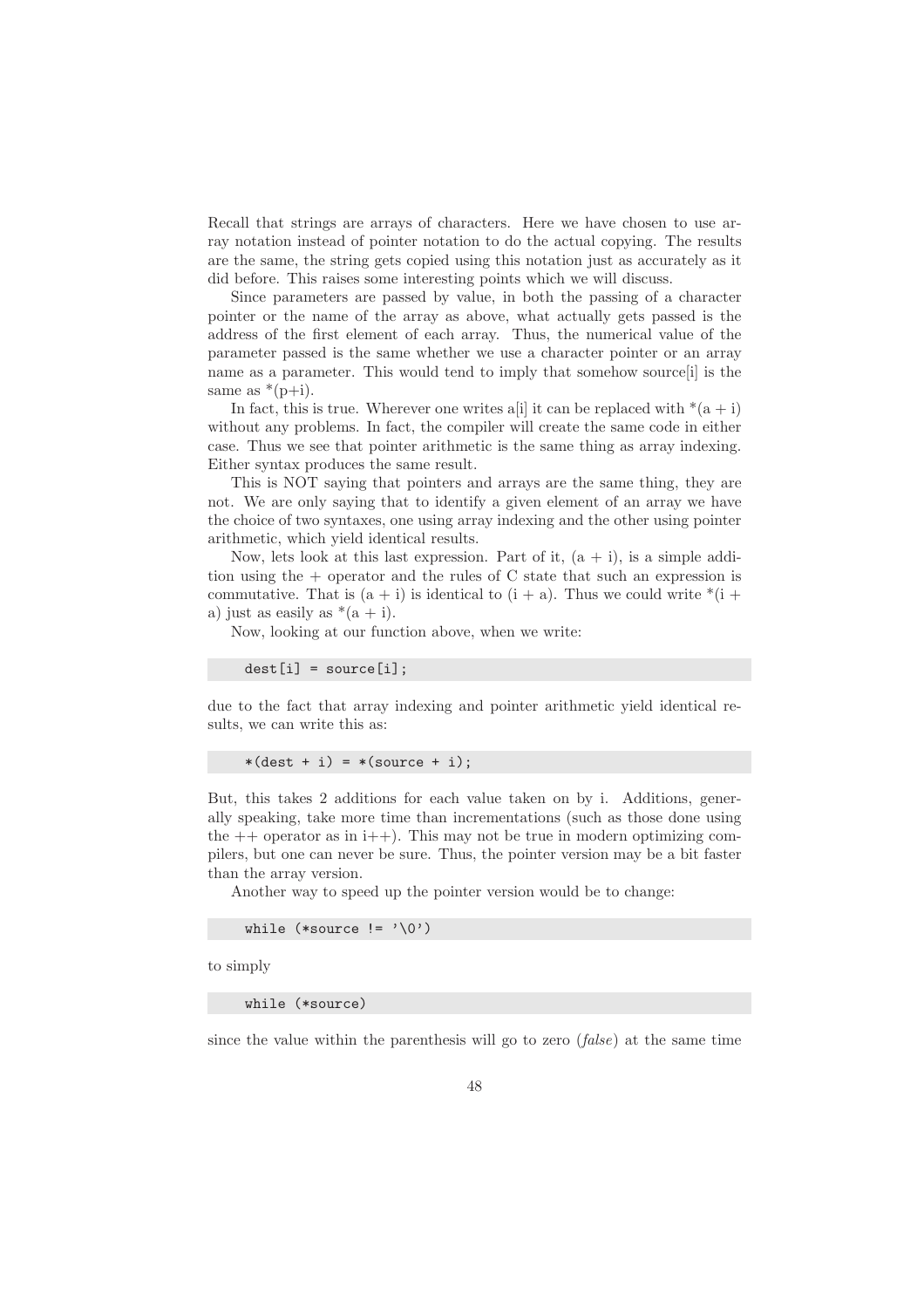in either case.

At this point you might want to experiment a bit with writing some of your own programs using pointers. Manipulating strings is a good place to experiment. You might want to write your own versions of such standard functions as:

```
strlen();
strcat();
strchr();
strcpy();
```
and any others you might have on your system. These functions can be imported by including the string.h header file. For example:

```
#include <stdio.h>
#include <string.h>
char name[40];
int main(void)
{
    strcpy(name, "Jason"); /* copies the string "Jason" into
                               the array */
    return 0;
}
```
We will come back to strings and their manipulation through pointers in a later section.

# 5.6 Pointers and Structures

As explained in Section 3.4, we can declare the form of a block of data containing different data types by means of a structure declaration. For example, a personnel file might contain structures which look something like:

```
struct tag {
   char lname[20]; /* last name */
   char fname[20]; /* first name */
   int age; /* age */float rate; /* e.g. 12.75 per hour */};
```
Let's say we have a bunch of these structures in a disk file and we want to read each one out and print out the first and last name of each one so that we can have a list of the people in our files. The remaining information will not be printed out. We will want to do this printing with a function call and pass to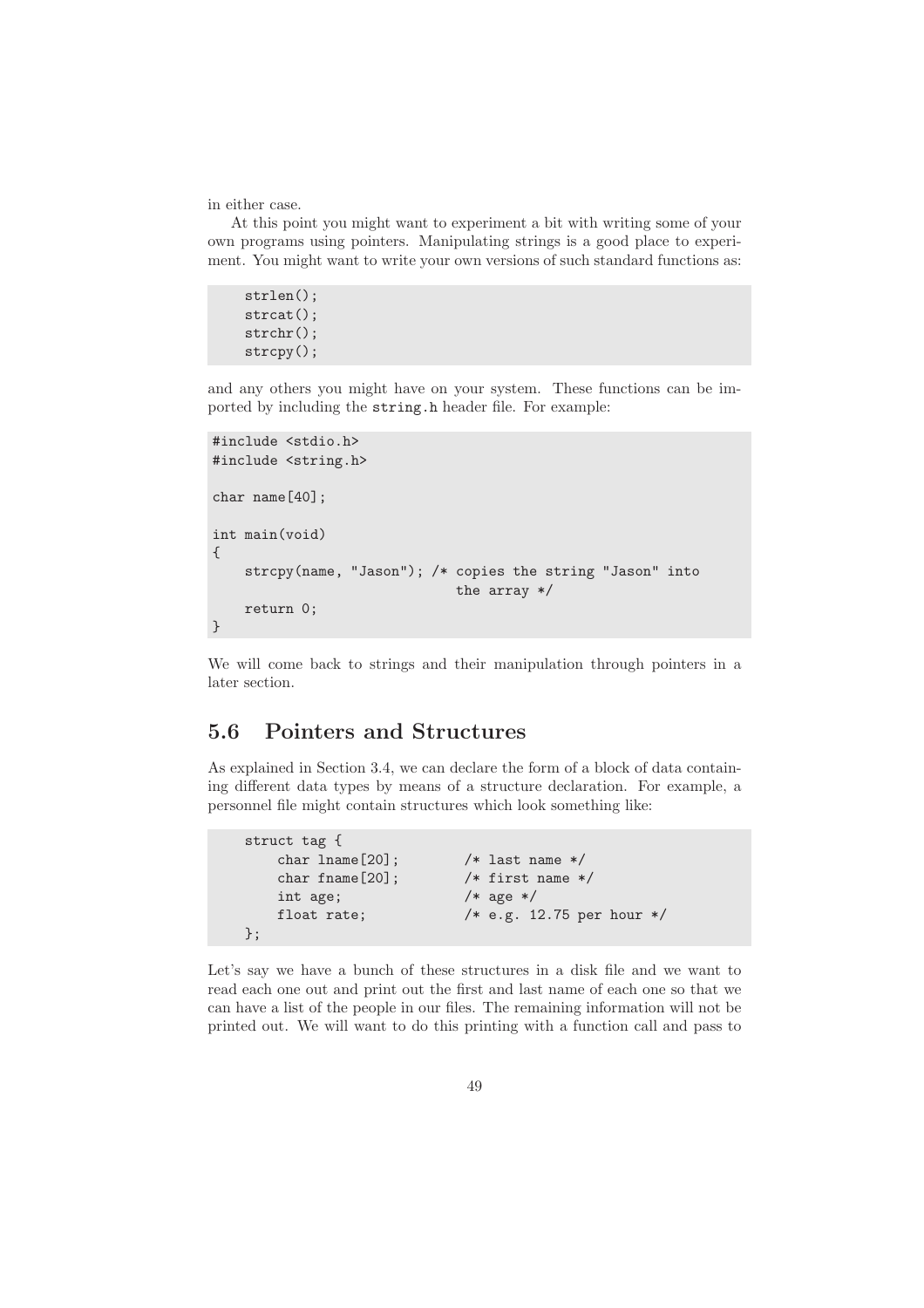that function a pointer to the structure at hand. For demonstration purposes I will use only one structure for now. But realize the goal is the writing of the function, not the reading of the file which, presumably, we know how to do.

For review, recall that we can access structure members with the dot operator as in:

```
/* Program 5.1 from PTRTUT10.HTM 6/13/97 */
#include <stdio.h>
#include <string.h>
struct tag {
   char lname[20]; /* last name */
   char fname[20]; /* first name */
   int age; /* age */
   float rate; /* e.g. 12.75 per hour */
};
struct tag my_struct; /* declare the structure my_struct */
int main(void)
{
   strcpy(my_struct.lname,"Jensen");
   strcpy(my_struct.fname,"Ted");
   printf("%s", my_struct.fname);
   printf("%s\n", my_struct.lname);
   return 0;
}
```
If we have a large number of employees, what we want to do is manipulate the data in these structures by means of functions. For example we might want a function print out the name of the employee listed in any structure passed to it.

Consider the case described. We want a function that will accept as a parameter a pointer to a structure and from within that function we want to access members of the structure. For example we want to print out the name of the employee in our example structure.

Okay, so we know that our pointer is going to point to a structure declared using struct tag. We declare such a pointer with the declaration:

struct tag \*st\_ptr;

and we point it to our example structure with:

st\_ptr = &my\_struct;

Now, we can access a given member by de-referencing the pointer. But, how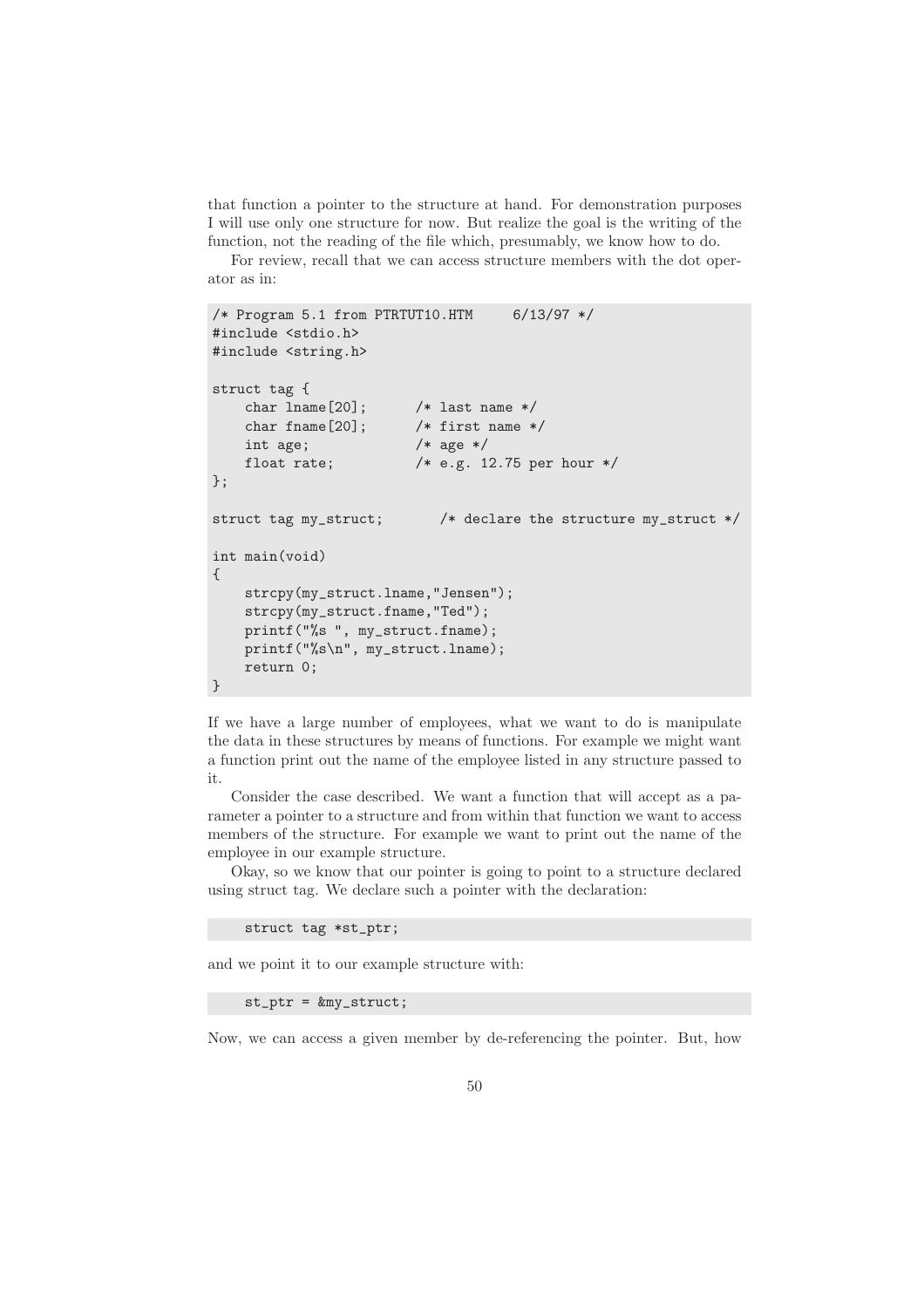do we de-reference the pointer to a structure? Well, consider the fact that we might want to use the pointer to set the age of the employee. We would write:

 $(*st\_ptr) .age = 63;$ 

Look at this carefully. It says, replace that within the parenthesis with that which st\_ptr points to, which is the structure my\_struct. Thus, this breaks down to the same as my struct.age. However, this is a fairly often used expression and the designers of C have created an alternate syntax with the same meaning which is:

 $st_ptr-\geq 63$ ;

We can now add our function to program:

```
/* Program 5.2 from PTRTUT10.HTM 6/13/97 */
#include <stdio.h>
#include <string.h>
struct tag{ /* the structure type */char lname [20]; /* last name */char fname[20]; /* first name */int age; /* age */float rate; /* e.g. 12.75 per hour */
};
struct tag my_struct; /* define the structure */
void show_name(struct tag *p)
{
   printf("%s ", p->fname); /* p points to a structure */
   printf("%s", p->lname);
   printf("%d\n", p->age);
}
int main(void)
{
   struct tag *st_ptr; /* a pointer to a structure */
   st_ptr = &my_struct; /* point the pointer to my_struct */
   strcpy(my_struct.lname,"Jensen");
   strcpy(my_struct.fname,"Ted");
   my_struct.age = 63;
   show_name(st_ptr); /* pass the pointer */return 0;
}
```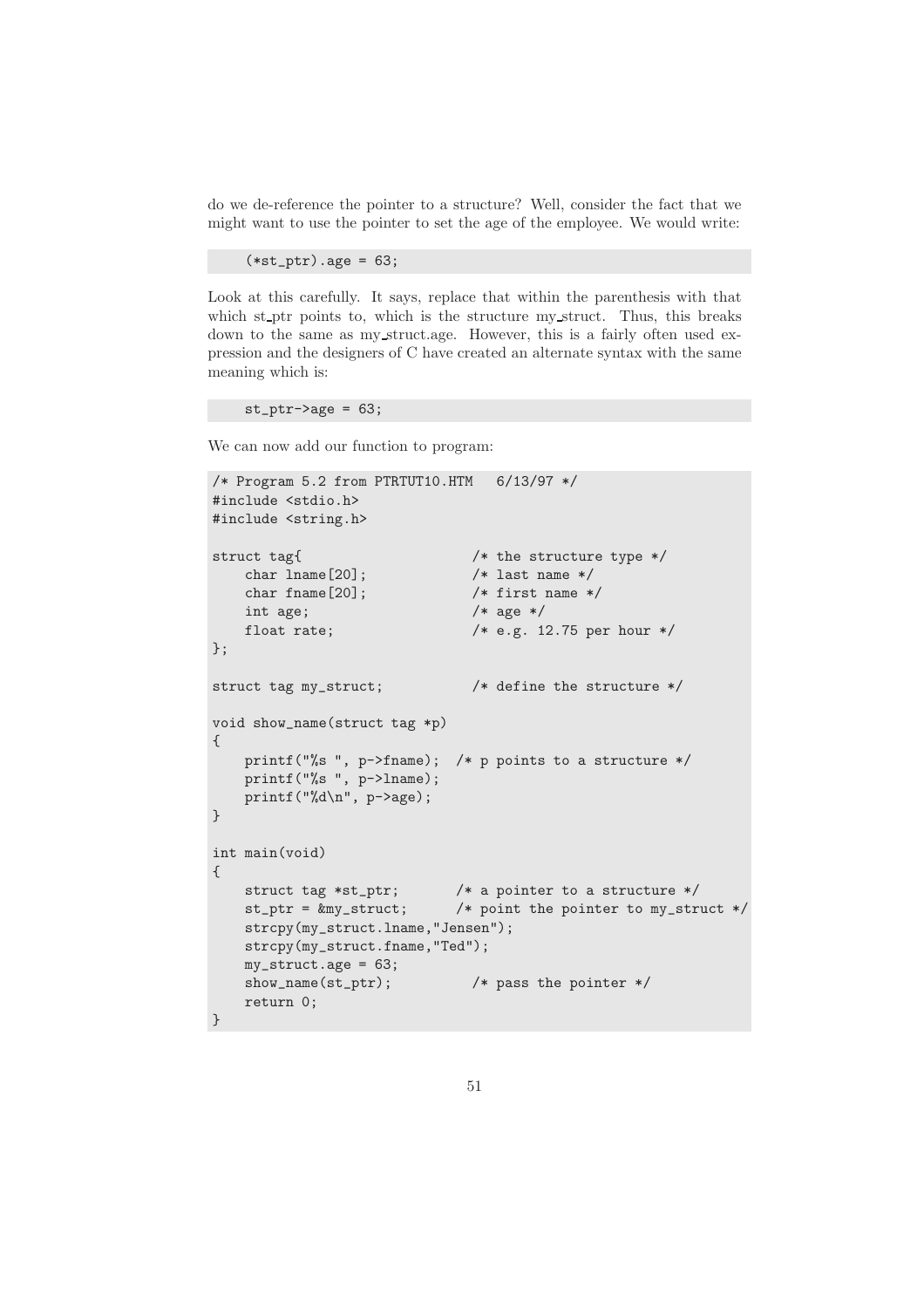The show name function receives a pointer to our struct, and uses the  $\rightarrow$ operator to access the fields of that struct.

# 5.7 Some more on Strings, and Arrays of Strings

Let's go back to strings. In the following all assignments are to be understood as being global (i.e., made outside of any function).

We pointed out in an earlier section that we could write:

```
char my\_string[40] = "Ted";
```
which would allocate space for a 40 byte array and put the string in the first 4 bytes (three for the characters in the quotes and a 4th to handle the terminating  $'$ \0').

Actually, if all we wanted to do was store the name "Ted" we could write:

char  $my_name[] = "Ted";$ 

and the compiler would count the characters, leave room for the nul character and store the total of the four characters in memory the location of which would be returned by the array name, in this case my\_name.

In some code, instead of the above, you might see:

char \*my\_name = "Ted";

which is an alternate approach. There is a difference between these two. In the array notation, my name is just the name of a block of memory (containing the string "Ted"). In other words, it is short for  $\&$ myname $[0]$  which is the address of the first element of the array, and my name is a constant (i.e., it can not be changed). Only the content of the my name array can be changed during run time.

In the pointer notation my name is a variable, which points to a block of memory containing the string "Ted". As a result, both my\_name and the content of the array referenced by my name can be changed during run time.

As to which is the better method, that depends on what you are going to do within the rest of the program.

Let's now go one step further and consider what happens if each of these declarations are done within a function as opposed to globally outside the bounds of any function.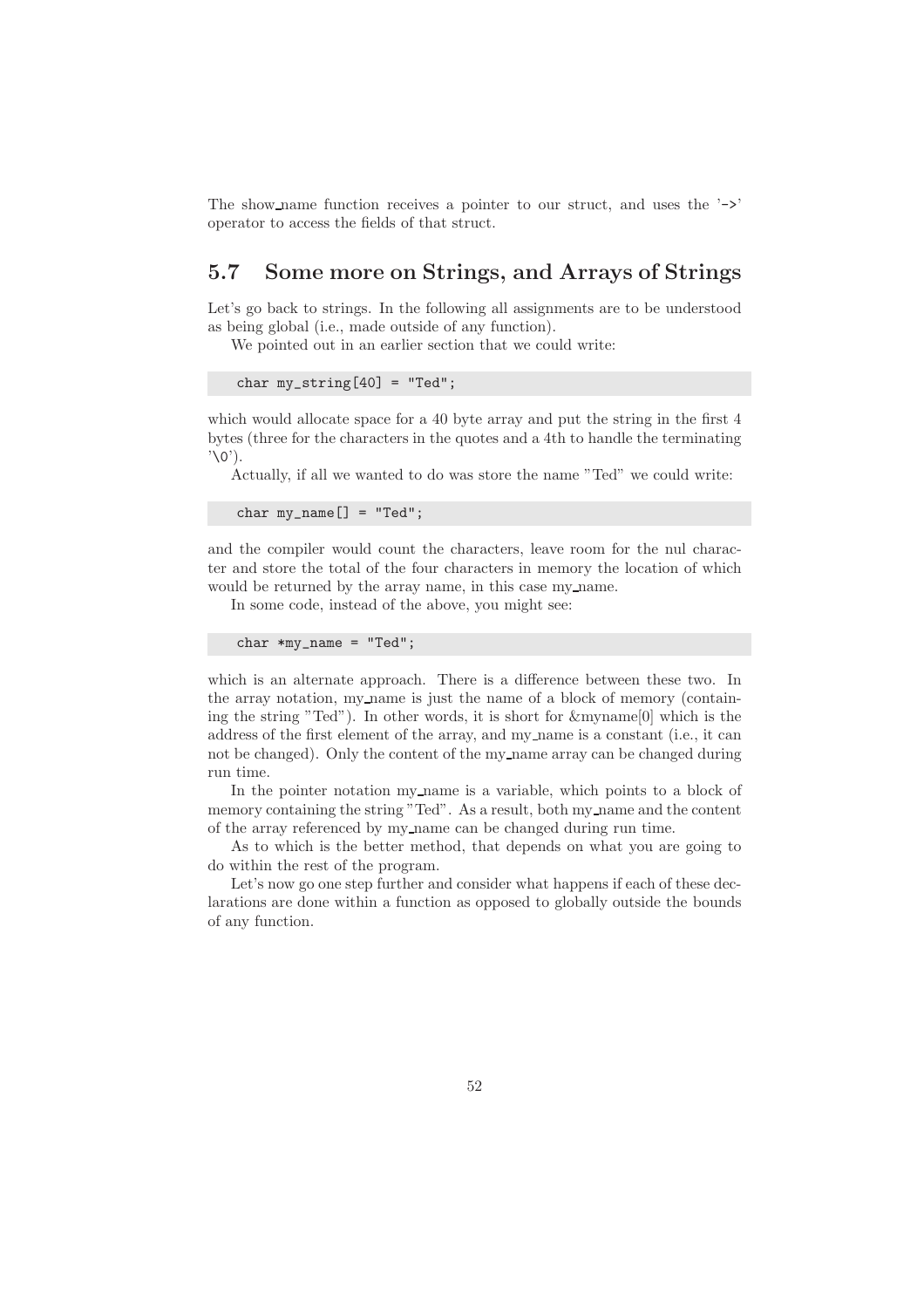```
void my_function_A(char *ptr)
{
    char a[] = "ABCDE"...
}
void my_function_B(char *ptr)
{
    char *cp = "FGHIJ"...
}
```
In the case of my function  $A$ , the content, or value(s), of the array a[] is considered to be the data. The array is said to be initialized to the values ABCDE. In the case of my function B, the value of the pointer cp is considered to be the data. The pointer has been initialized to point to the string FGHIJ. In both my function A and my function B the definitions are local variables and thus the string ABCDE is stored on the stack, as is the value of the pointer cp. The string FGHIJ can be stored anywhere. On my system it gets stored in the data segment.

As long as we are discussing the relationship/differences between pointers and arrays, let's move on to multi-dimensional arrays. Consider, for example the array:

char multi[5][10];

Just what does this mean? Let's take 'multi[5]' to be the "name" of an array. Then prepending the char and appending the [10] we have an array of 10 characters. But, the name 'multi[5]' is in itself an array indicating that there are 5 elements each being an array of 10 characters. Hence we have an array of 5 arrays of 10 characters each.

Assume we have filled this two dimensional array with data of some kind. In memory, it might look as if it had been formed by initializing 5 separate arrays using something like:

```
multi[0] = \{ '0', '1', '2', '3', '4', '5', '6', '7', '8', '9' \}multi[1] = {'a','b','c','d','e','f','g','h','i','j'}
multi[2] = \{'A', 'B', 'C', 'D', 'E', 'F', 'G', 'H', 'I', 'J'\}multi[3] = {'9','8','7','6','5','4','3','2','1','0'}
multi[4] = \{'J', 'I', 'H', 'G', 'F', 'E', 'D', 'C', 'B', 'A'\}
```
At the same time, individual elements might be addressable using syntax such as: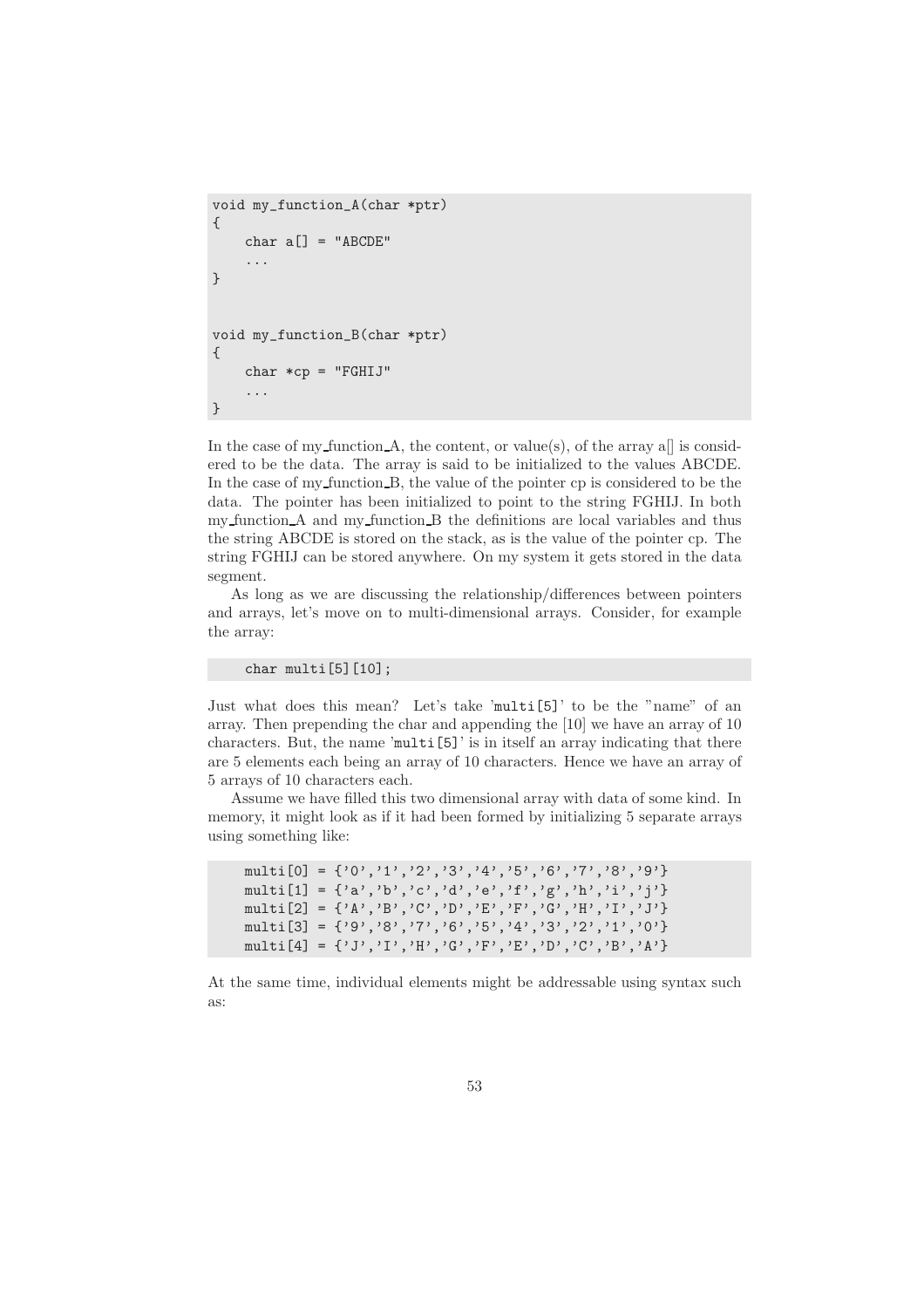$multi[0][3] = '3'$ multi $[1]$  $[7]$  = 'h' multi $[4]$  $[0]$  = 'J'

Since arrays are contiguous in memory, our actual memory block for the above should look like:

```
0123456789abcdefghijABCDEFGHIJ9876543210JIHGFEDCBA
\hat{\phantom{a}}|
+----- starting at the address &multi[0][0]
```
Note that I did not write multi $[0] = "0123456789"$ . Had I done so a terminating '\0' would have been implied since whenever double quotes are used a '\0' character is appended to the characters contained within those quotes. Had that been the case I would have had to set aside room for 11 characters per row instead of 10.

My goal in the above is to illustrate how memory is laid out for 2 dimensional arrays. That is, this is a 2 dimensional array of characters, NOT an array of "strings".

Now, the compiler knows how many columns are present in the array so it can interpret multi  $+1$  as the address of the 'a' in the 2nd row above. That is, it adds 10, the number of columns, to get this location. If we were dealing with integers and an array with the same dimension the compiler would add  $10*$ sizeof(int) which, on my machine, would be 20. Thus, the address of the 9 in the 4th row above would be &multi[3][0] or  $*($ multi + 3) in pointer notation. To get to the content of the 2nd element in the 4th row we add 1 to this address and dereference the result as in

 $*(*(multi + 3) + 1)$ 

With a little thought we can see that:

```
*(*(\text{multi} + \text{row}) + \text{col}) and
multi[row][col] yield the same results.
```
The following program illustrates this using integer arrays instead of character arrays.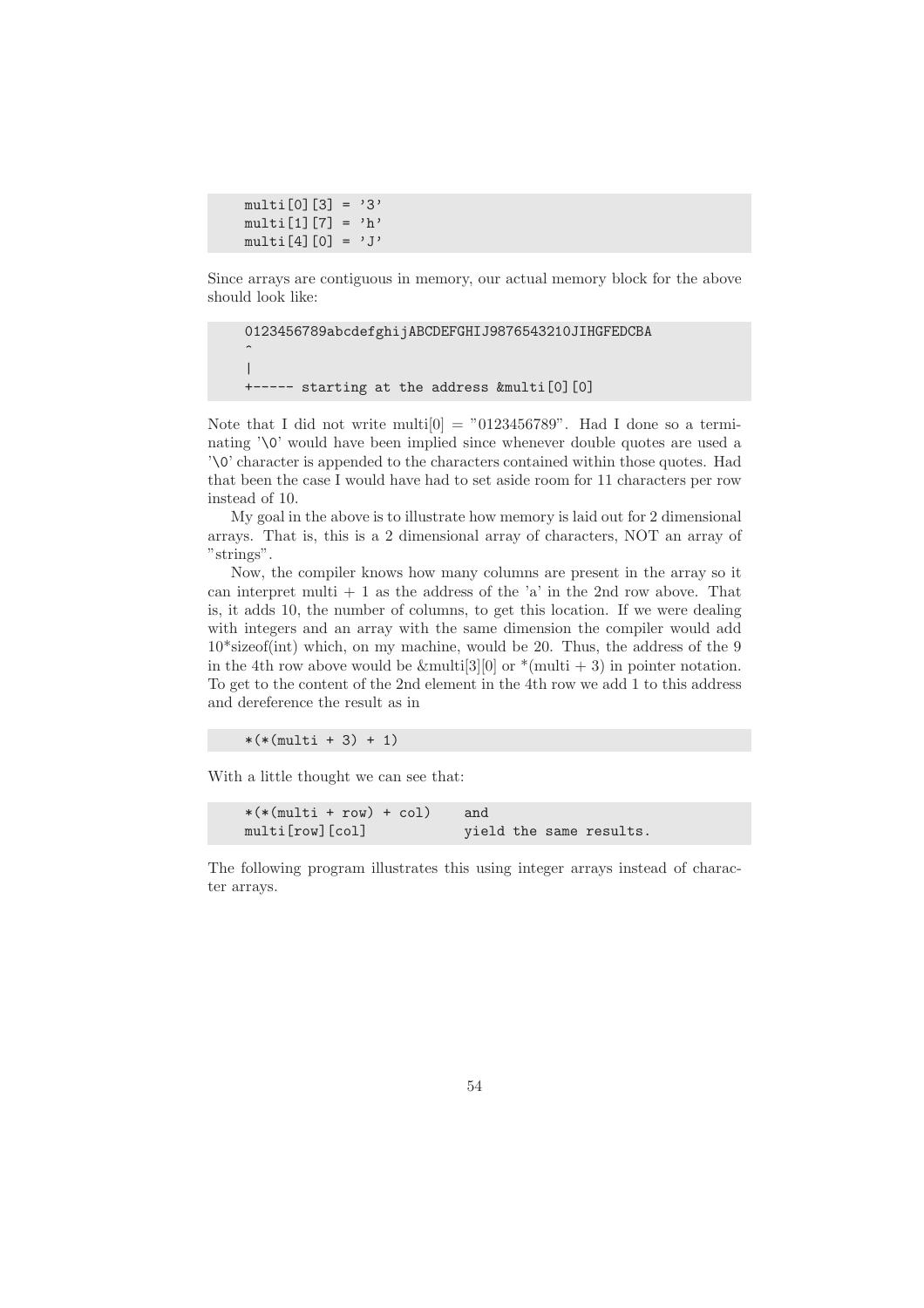```
/* Program 6.1 from PTRTUT10.HTM 6/13/97*/
#include <stdio.h>
#define ROWS 5
#define COLS 10
int multi[ROWS][COLS];
int main(void)
{
    int row, col;
    for (row = 0; row < ROWS; row++){
        for (col = 0; col < COLS; col++){
            multi[row][col] = row*col;
        }
    }
    for (row = 0; row < ROWS; row++){
        for (col = 0; col < COLS; col++){
            printf("\n%d ",multi[row][col]);
            printf("%d ",*(*(multi + row) + col));
        }
    }
    return 0;
}
```
Because of the double de-referencing required in the pointer version, the name of a 2 dimensional array is often said to be equivalent to a pointer to a pointer. With a three dimensional array we would be dealing with an array of arrays of arrays and some might say its name would be equivalent to a pointer to a pointer to a pointer. However, here we have initially set aside the block of memory for the array by defining it using array notation. Hence, we are dealing with a constant, not a variable. That is we are talking about a fixed address not a variable pointer. The dereferencing function used above permits us to access any element in the array of arrays without the need of changing the value of that address (the address of multi $[0][0]$  as given by the symbol multi).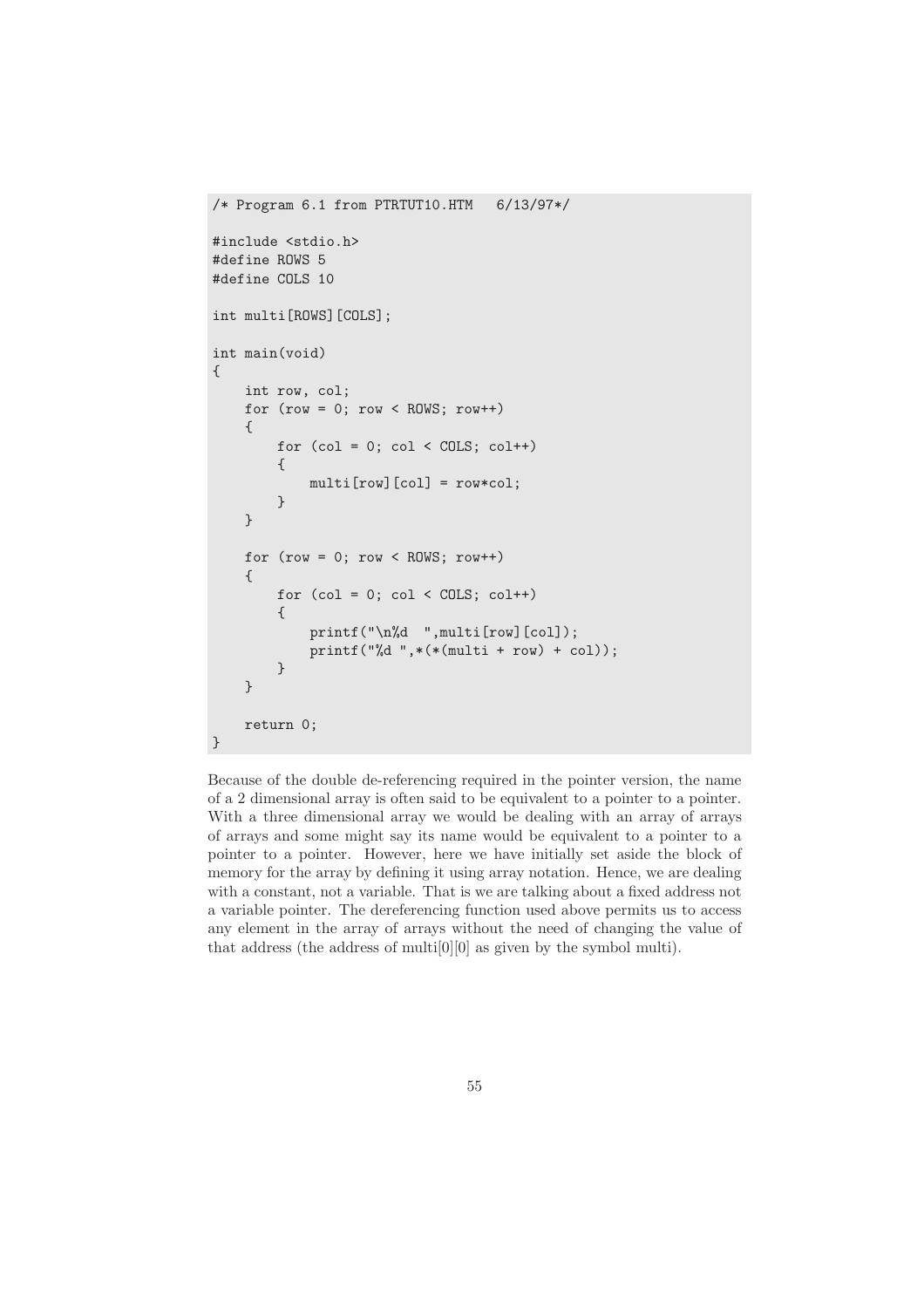## 5.8 More on Multi-Dimensional Arrays

In the previous section we noted that given

```
#define ROWS 5
#define COLS 10
```
int multi[ROWS][COLS];

we can access individual elements of the array multi using either:

multi[row][col]

or

 $*(*(\text{multi} + \text{row}) + \text{col})$ 

To understand more fully what is going on, let us replace

\*(multi + row)

with X as in:

 $*(X + col)$ 

Now, from this we see that X is like a pointer since the expression is de-referenced and we know that col is an integer. Here the arithmetic being used is of a special kind called "pointer arithmetic" is being used. That means that, since we are talking about an integer array, the address pointed to by (i.e., value of) X  $+$  col  $+$  1 must be greater than the address  $X +$  col by and amount equal to sizeof(int).

Since we know the memory layout for 2 dimensional arrays, we can determine that in the expression multi  $+$  row as used above, multi  $+$  row  $+1$  must increase by value an amount equal to that needed to "point to" the next row, which in this case would be an amount equal to COLS \* sizeof(int).

That says that if the expression  $*(\text{multi} + \text{row}) + \text{col})$  is to be evaluated correctly at run time, the compiler must generate code which takes into consideration the value of COLS (i.e., the 2nd dimension). Because of the equivalence of the two forms of expression, this is true whether we are using the pointer expression as here or the array expression multi[row][col].

Thus, to evaluate either expression, a total of 5 values must be known:

- 1. The address of the first element of the array, which is returned by the expression multi (i.e., the name of the array).
- 2. The size of the type of the elements of the array, in this case sizeof(int).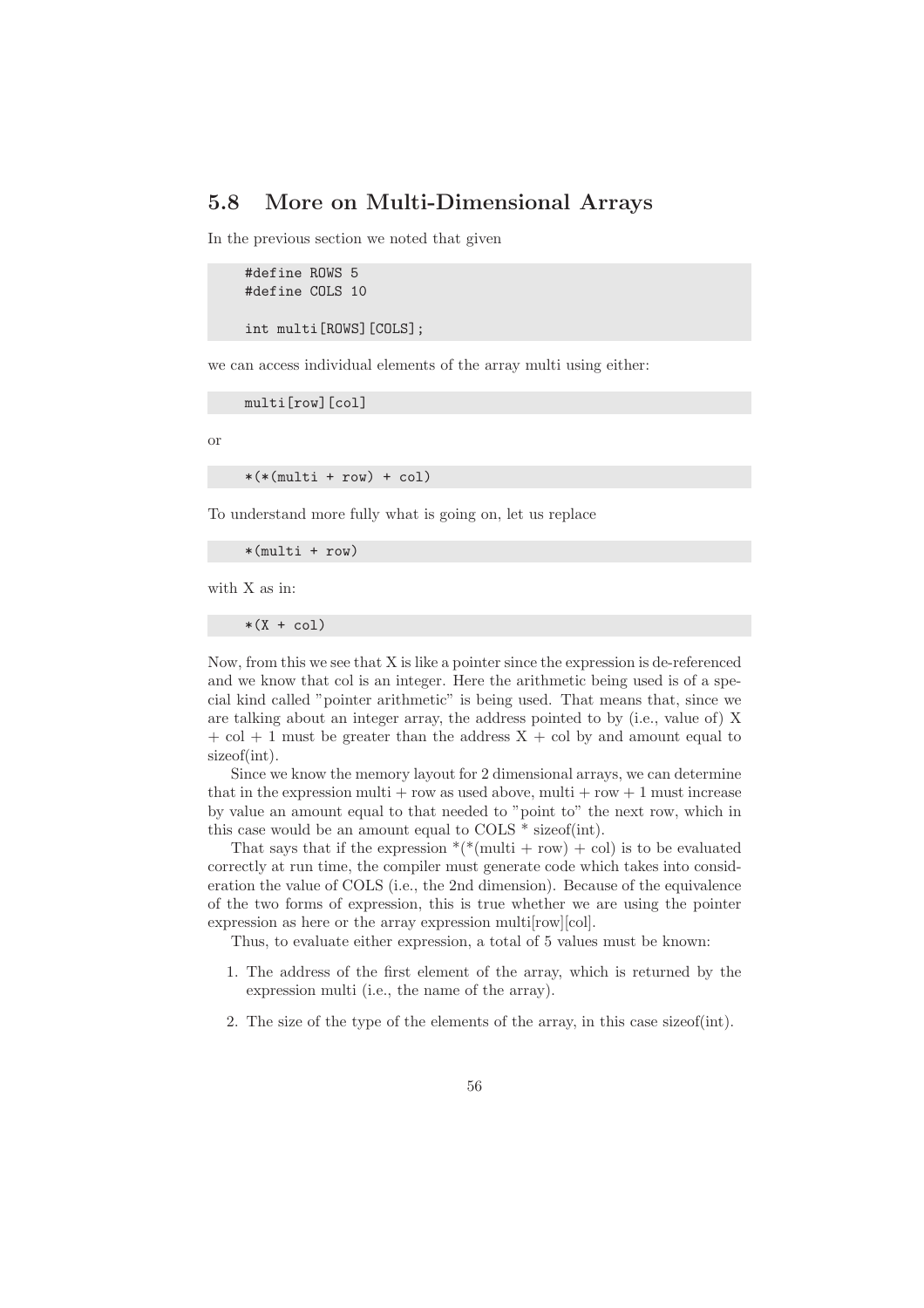- 3. The 2nd dimension of the array
- 4. The specific index value for the first dimension, row in this case.
- 5. The specific index value for the second dimension, col in this case.

Given all of that, consider the problem of designing a function to manipulate the element values of a previously declared multidimensional array. For example, one which would set all the elements of the array multi to the value 1.

```
void set_value(int m_array[][], /* PROBLEM */
               int rows, int cols)
{
    int row, col;
    for (row = 0; row < rows; row++){
        for (col = 0; col < col; col++){
            m_=array[row][col] = 1;}
    }
}
```
There is a problem with the parameter of this function. If we try to compile it, the compiler gives the following error:

```
example.c: In function 'set_value':
example.c:8: arithmetic on pointer to an incomplete type
```
To calculate the address of the array element 'm\_array[row][col], the compiler needs to know the size of the 2nd dimension of the array. Unfortunately, there is no way for the compiler to determine how large this dimension is when the array is passed as a parameter.

The only solution to this problem is to specify (in the parameter list) what the 2nd dimension of the array is going to be:

```
void set_value(int m_array[][COLS], int rows)
{
    int row, col;
    for (row = 0; row < row; row; row++){
        for (col = 0; col < COLS; col++){
            m_=array[row][col] = 1;}
    }
}
```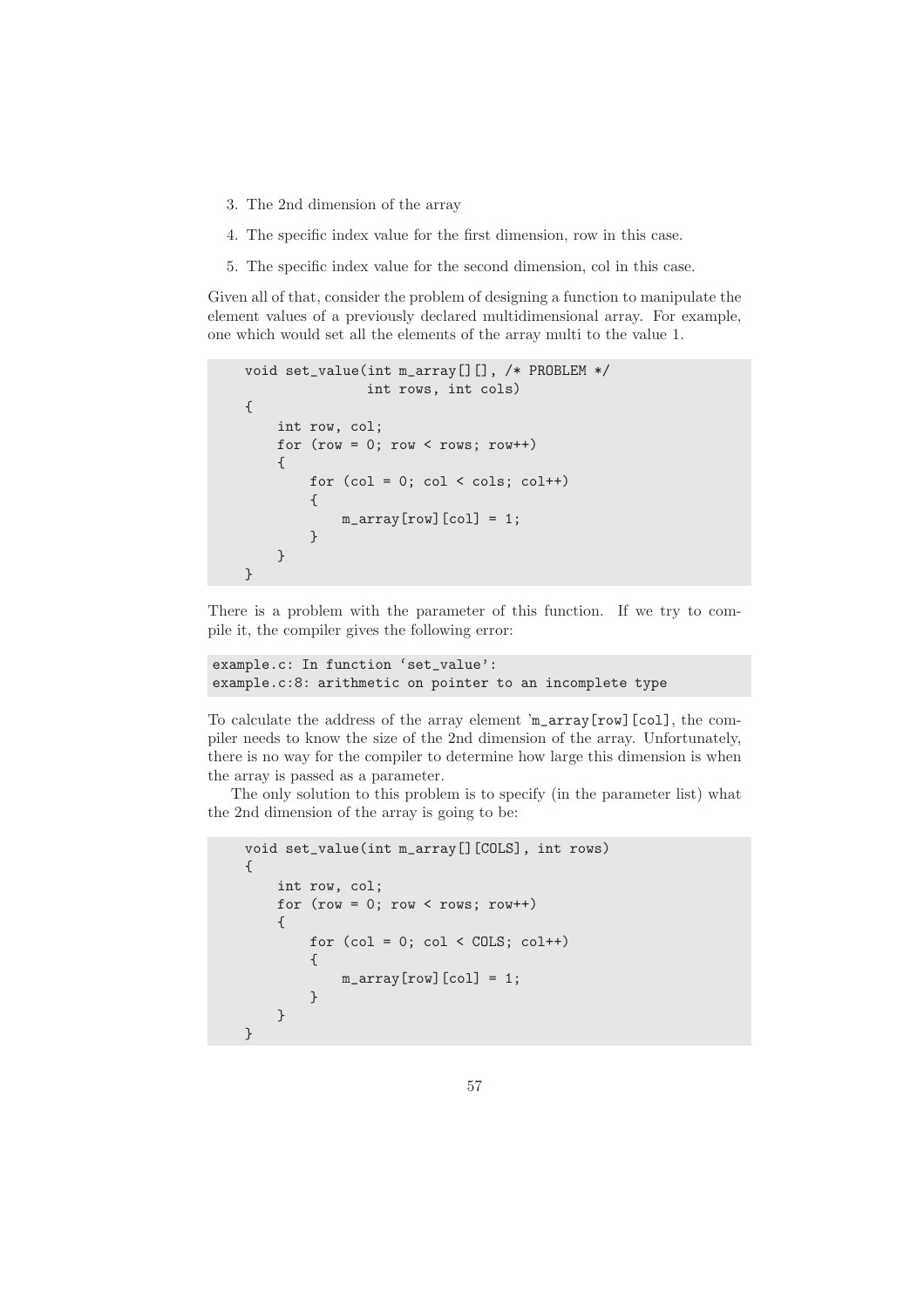In fact, in general all dimensions of higher order than one are needed when dealing with multi-dimensional arrays. That is if we are talking about 3 dimensional arrays, the 2nd and 3rd dimension must be specified in the parameter definition.

## 5.9 Pointers to Arrays

Pointers, of course, can be "pointed at" any type of data object, including arrays. While that was evident when we discussed program 3.1, it is important to expand on how we do this when it comes to multi-dimensional arrays.

To review, in Section 5.3 we stated that given an array of integers we could point an integer pointer at that array using:

| int *ptr;               | /* point our pointer at the first |  |  |  |
|-------------------------|-----------------------------------|--|--|--|
| $ptr = \&my\_array[0];$ | integer in our array */           |  |  |  |

As we stated there, the type of the pointer variable must match the type of the first element of the array.

In addition, we can use a pointer as a formal parameter of a function which is designed to manipulate an array. For example:

```
int array [3] = \{'1', '5', '7'\};void a_func(int *p);
```
Some programmers might prefer to write the function prototype as:

```
void a_func(int p[]);
```
which would tend to inform others who might use this function that the function is designed to manipulate the elements of an array. Of course, in either case, what actually gets passed is the value of a pointer to the first element of the array, independent of which notation is used in the function prototype or definition. Note that if the array notation is used, there is no need to pass the actual dimension of the array since we are not passing the whole array, only the address to the first element.

We now turn to the problem of the 2 dimensional array. As stated in the last section, C interprets a 2 dimensional array as an array of one dimensional arrays. That being the case, the first element of a 2 dimensional array of integers is a one dimensional array of integers. And a pointer to a two dimensional array of integers must be a pointer to that data type. One way of accomplishing this is through the use of the keyword "typedef". typedef assigns a new name to a specified data type. For example: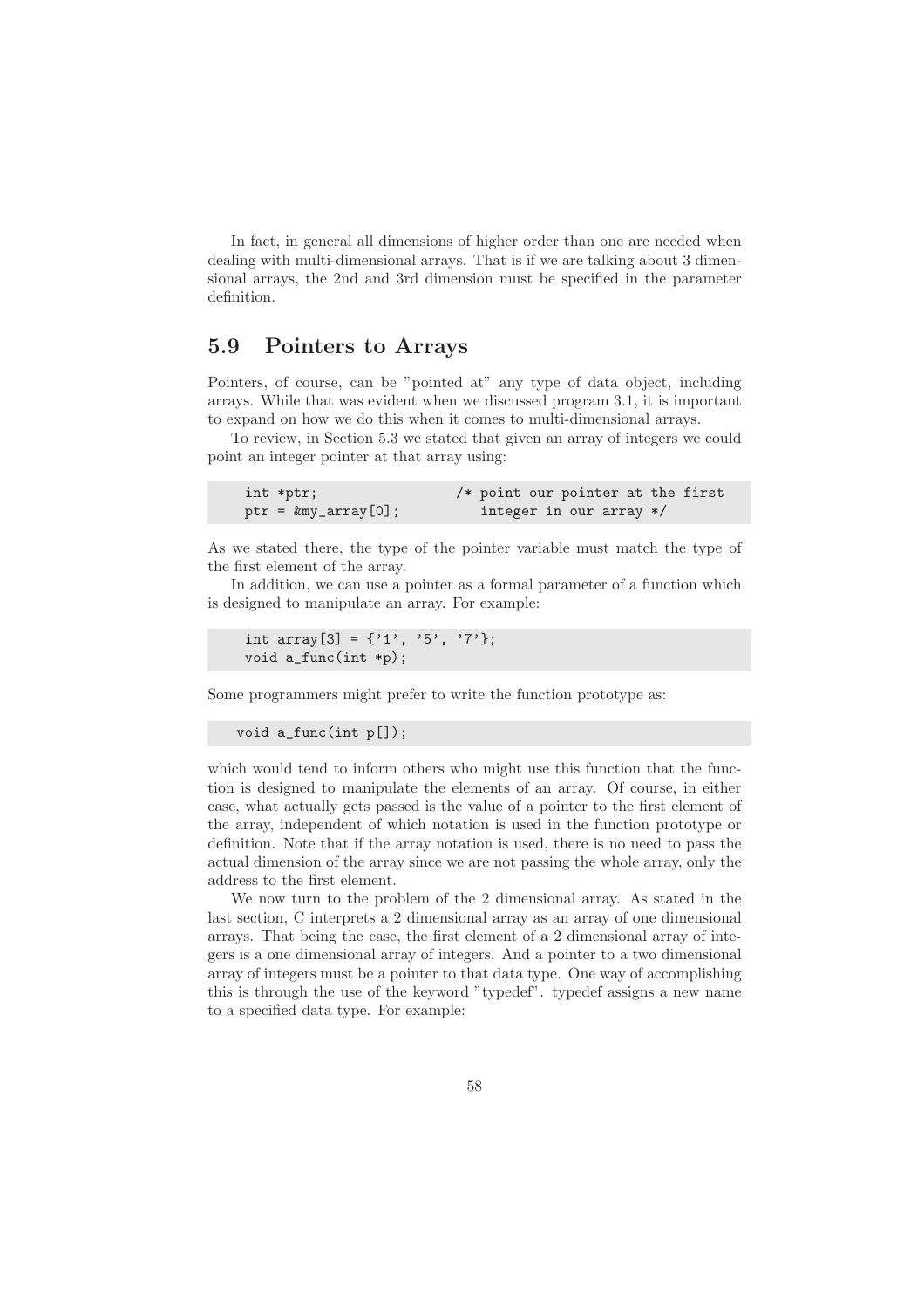typedef unsigned char byte;

causes the name byte to mean type unsigned char. Hence

byte b[10]; would be an array of unsigned characters.

Note that in the typedef declaration, the word byte has replaced that which would normally be the name of our unsigned char. That is, the rule for using typedef is that the new name for the data type is the name used in the definition of the data type. Thus in:

```
typedef int Array[10];
```
Array becomes a data type for an array of 10 integers (i.e., Array my arr; declares my arr as an array of 10 integers) and Array arr2d[5]; makes arr2d an array of 5 arrays of 10 integers each.

Also note that 'Array \*p1d; makes p1d a pointer to an array of 10 integers. Because \*p1d points to the same type as arr2d, assigning the address of the two dimensional array arr2d to p1d, the pointer to a one dimensional array of 10 integers is acceptable (i.e., 'p1d =  $\&array[0]$ ;' or 'p1d =  $\ar{r}2d$ ;' are both correct).

Since the data type we use for our pointer is an array of 10 integers, incrementing p1d by 1 will change its value by  $10*$  size of (int) (you can prove this to yourself by writing and running a simple short program).

Now, while using typedef makes things clearer for the reader and easier on the programmer, it is not really necessary. What we need is a way of declaring a pointer like p1d without the need of the typedef keyword. It turns out that this can be done and that

int (\*p1d)[10];

is the proper declaration. Variable p1d here is a pointer to an array of 10 integers just as it was under the declaration using the Array type. Note that this is different from

int \*p1d[10];

which would make p1d the name of an array of 10 pointers to type int.

## 5.10 Dynamic Allocation of Memory

There are times when it is convenient to allocate memory at run time. The are a number of functions you can use to allocate memory, like malloc() and calloc() (see man -S 3 malloc). Using this approach permits postponing the decision on the size of the memory block need to store an array, for example,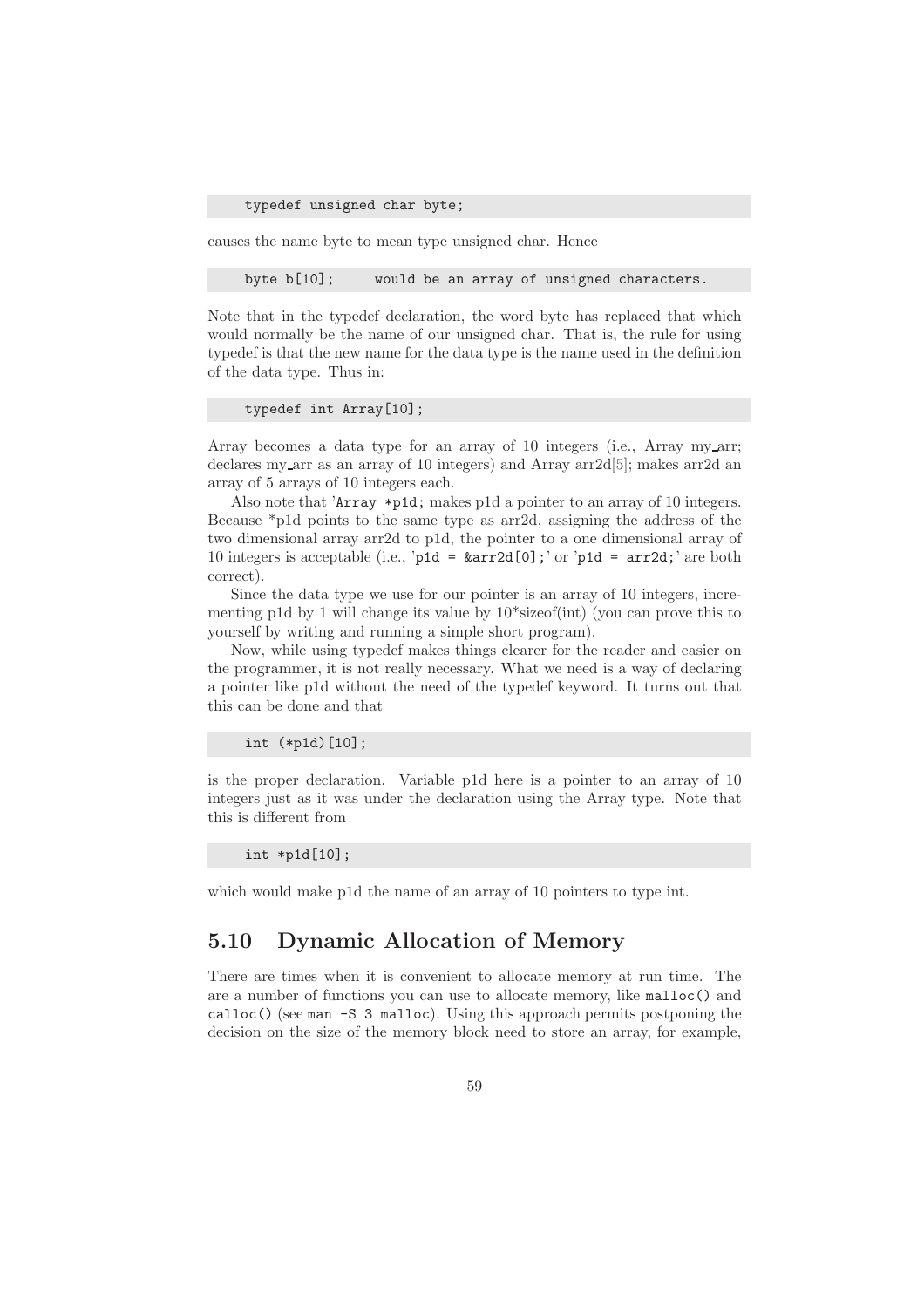until run time. Or it permits using a section of memory for the storage of an array of integers at one point in time, and then when that memory is no longer needed it can be freed up for other uses, such as the storage of an array of structures.

```
int *iptr;
iptr = \text{malloc}(10 * \text{sizeof(int)});if (iptr == NULL)
{
     /* ERROR */
}
```
When memory is allocated, the allocating function (such as malloc()) returns a pointer. The type of this pointer void (i.e., it points to something without a type). This void pointer can be assigned to a pointer variable of any type.

The array dimension can now be determined at run time and is not needed at compile time. That is, the 10 above could be a variable read in from a data file or keyboard, or calculated based on some need, at run time.

Because of the equivalence between array and pointer notation, once iptr has been assigned as above, one can use the array notation. For example, one could write:

```
int k;
for (k = 0; k < 10; k++)iptr[k] = 2;
```
to set the values of all elements to 2.

Even with a reasonably good understanding of pointers and arrays, one place the newcomer to C is likely to stumble at first is in the dynamic allocation of multi-dimensional arrays. In general, we would like to be able to access elements of such arrays using array notation, not pointer notation, wherever possible. Depending on the application we may or may not know both dimensions at compile time. This leads to a variety of ways to go about our task.

As we have seen, when dynamically allocating a one dimensional array its dimension can be determined at run time. Now, when using dynamic allocation of higher order arrays, we never need to know the first dimension at compile time. Whether we need to know the higher dimensions depends on how we go about writing the code. Here I will discuss various methods of dynamically allocating room for 2 dimensional arrays of integers.

First we will consider cases where the 2nd dimension is known at compile time.

METHOD 1: One way of dealing with the problem is through the use of the typedef keyword. To allocate a 2 dimensional array of integers recall that the following two notations result in the same object code being generated: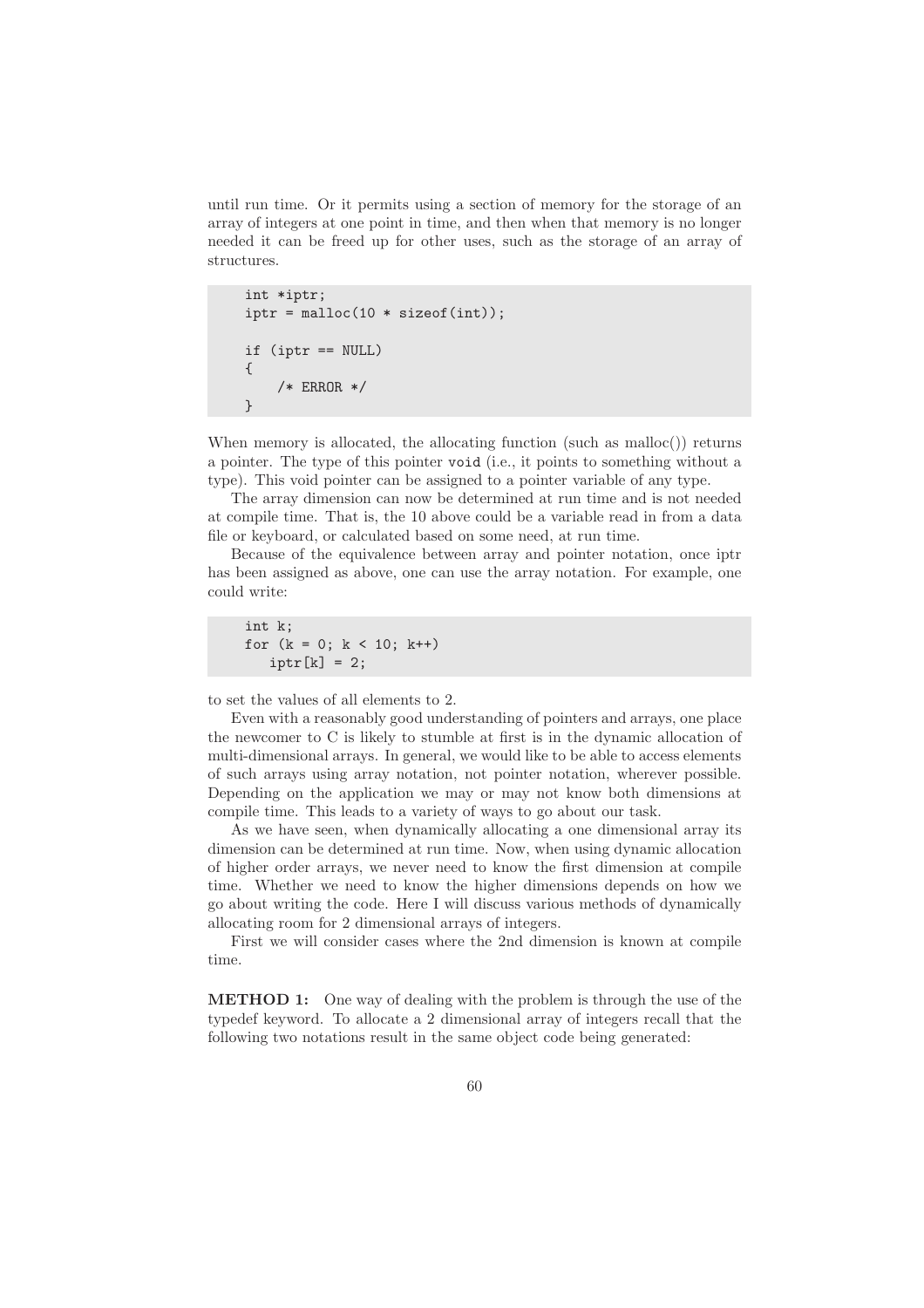multi $[row][col] = 1;$   $*(*(multi + row) + col) = 1;$ 

It is also true that the following two notations generate the same code:

multi[row]  $*(\text{multi} + \text{row})$ 

Since the one on the right must evaluate to a pointer, the array notation on the left must also evaluate to a pointer. In fact multi[0] will return a pointer to the first integer in the first row, multi[1] a pointer to the first integer of the second row, etc. Actually, multi<sup>[n]</sup> evaluates to a pointer to that array of integers that make up the n-th row of our 2 dimensional array. That is, multi can be thought of as an array of arrays and multi[n] as a pointer to the n-th array of this array of arrays. Consider now:

```
/* Program 9.1 from PTRTUT10.HTM 6/13/97 */
#include <stdio.h>
#include <stdlib.h>
#define COLS 5
typedef int RowArray[COLS];
RowArray *rptr;
int main(void)
{
    int nrows = 10;
    int row, col;
    rptr = malloc(nrows * COLS * sizeof(int));
    for (row = 0; row < nrows; row++)
    {
        for (col = 0; col < COLS; col++){
            rptr[row][col] = 17;}
    }
    return 0;
}
```
Using this approach, rptr has all the characteristics of an array name name, (except that rptr is modifiable), and array notation may be used throughout the rest of the program. That also means that if you intend to write a function to modify the array contents, you must use COLS as a part of the formal parameter in that function, just as we did when discussing the passing of two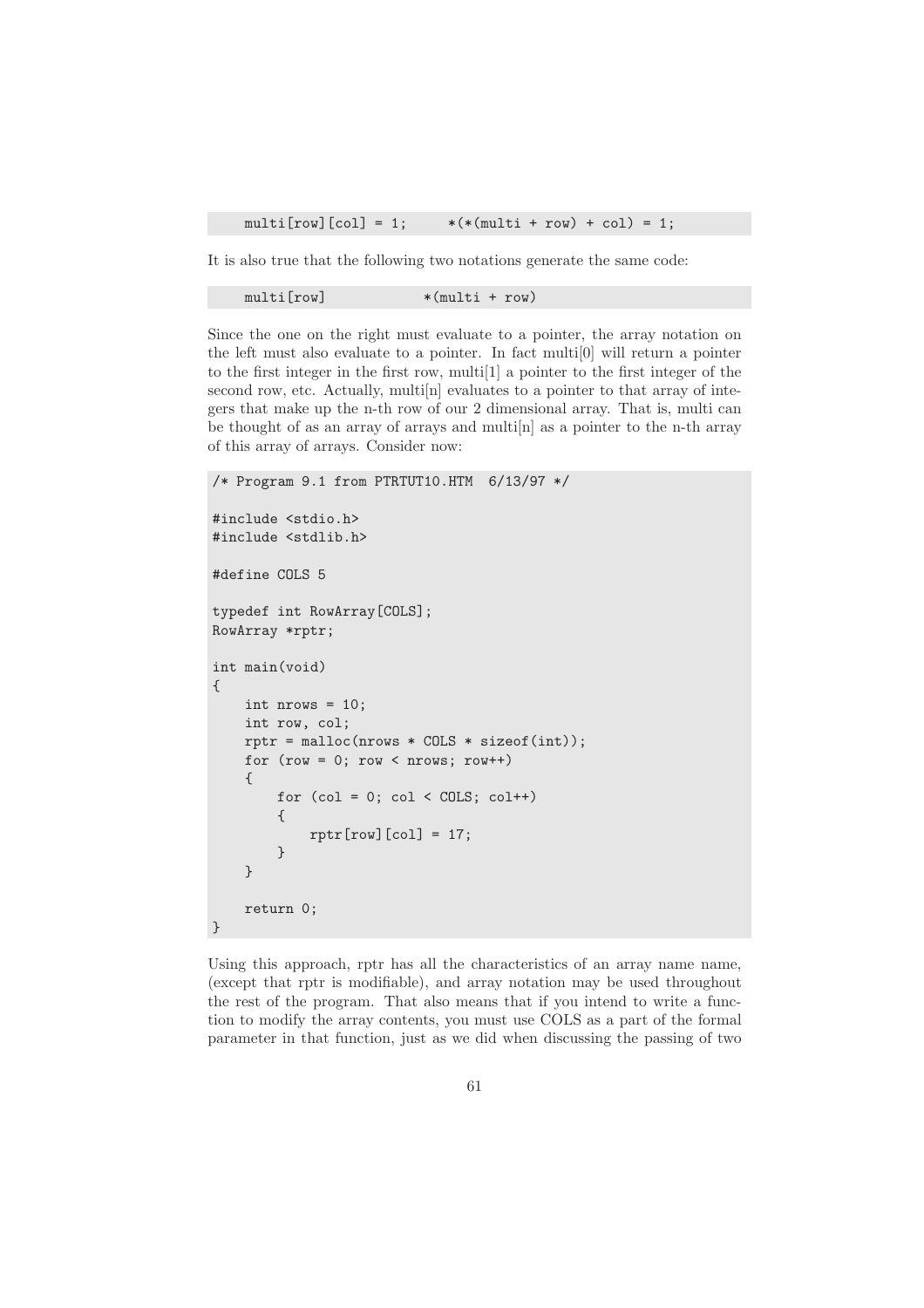dimensional arrays to a function.

METHOD 2: In the METHOD 1 above, rptr turned out to be a pointer to type "one dimensional array of COLS integers". It turns out that there is syntax which can be used for this type without the need of typedef. If we write:

```
int (*xptr)[COLS];
```
the variable xptr will have all the same characteristics as the variable rptr in METHOD 1 above, and we need not use the typedef keyword. Here xptr is a pointer to an array of integers and the size of that array is given by the #defined COLS. The parenthesis placement makes the pointer notation predominate, even though the array notation has higher precedence. Had we written

int \*xptr[COLS];

we would have defined xptr as an array of pointers holding the number of pointers equal to that #defined by COLS. That is not the same thing at all. However, arrays of pointers have their use in the dynamic allocation of two dimensional arrays, as will be seen in the next 2 methods.

METHOD 3: Consider the case where we do not know the number of elements in each row at compile time (i.e., both the number of rows and number of columns must be determined at run time). One way of doing this would be to create an array of pointers to type int and then allocate space for each row and point these pointers at each row (this is the way in which Java handles multidimensional arrays). Consider:

```
/* Program 9.2 from PTRTUT10.HTM 6/13/97 */
#include <stdio.h>
#include <stdlib.h>
int main(void)
{
    int nrows = 5; /* Both nrows and ncols could be evaluated */int ncols = 10; /* or read in at run time */int row;
    int **rowptr;
```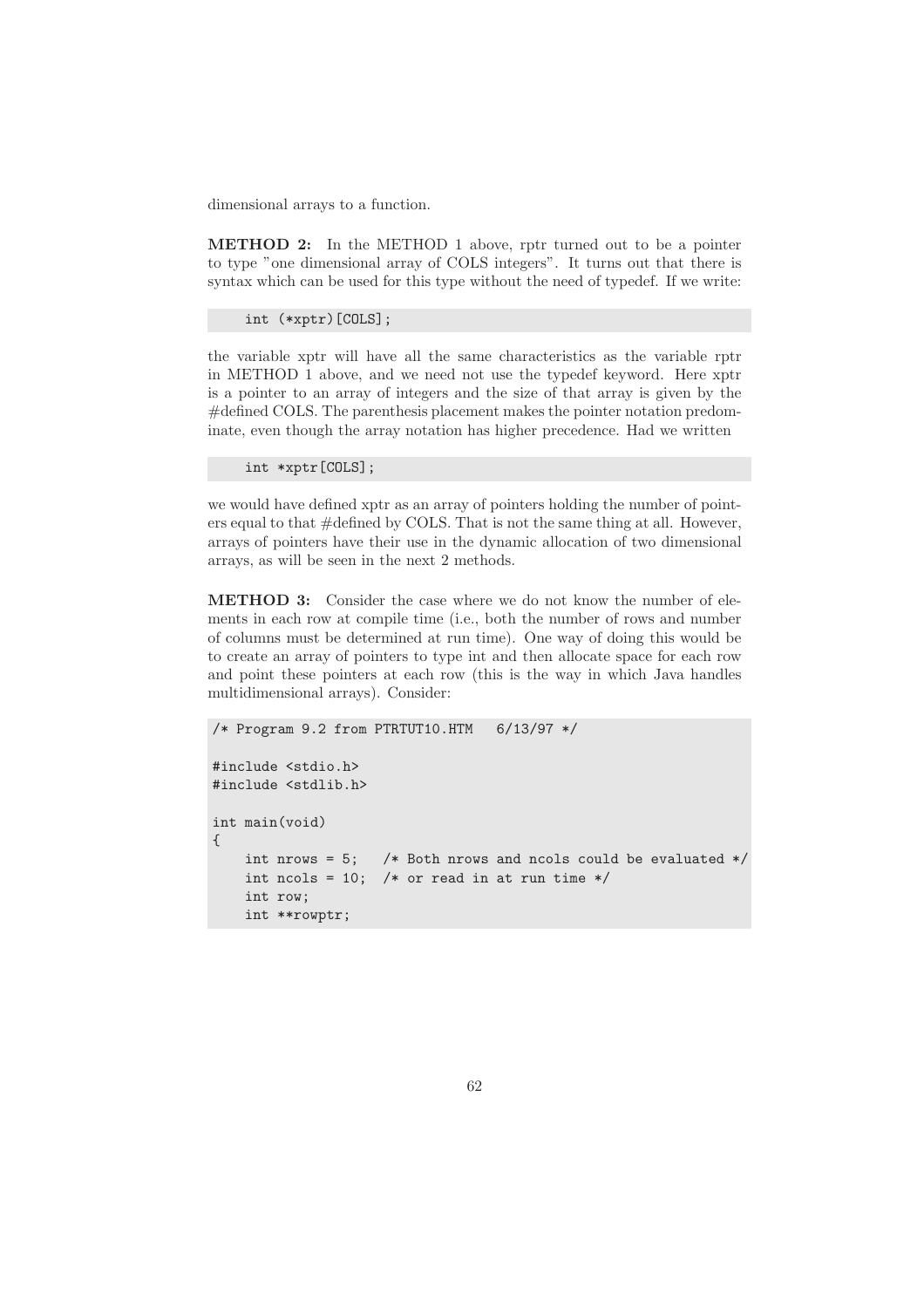```
rowptr = malloc(nrows * sizeof(int *));
if (rowptr == NULL)
{
   puts("\nFailure to allocate room for row pointers.\n");
   exit(0);}
printf("\n\n\nIndex Pointer(hex) Pointer(dec) Diff.(dec)");
for (row = 0: row < nrows: row++){
   rowptr[row] = malloc(ncols * sizeof(int));if (rowptr[row] == NULL)
   {
       printf("\nFailure to allocate for row[%d]\n",row);
       exit(0);}
   printf("\n%d %p %d", row, rowptr[row], rowptr[row]);
   if (row > 0)printf(" %d",(int)(rowptr[row] - rowptr[row-1]));
}
return 0;
```
In the above code rowptr is a pointer to pointer to type int. In this case it points to the first element of an array of pointers to type int. Consider the number of calls to malloc():

| To get the array of pointers |    | call  |
|------------------------------|----|-------|
| To get space for the rows    | h  | calls |
|                              |    |       |
| Total                        | 6. | calls |

If you choose to use this approach note that while you can use the array notation to access individual elements of the array (e.g., 'rowptr[row][col] =  $17$ ;'), it does not mean that the data in the "two dimensional array" is contiguous in memory.

You can, however, use the array notation just as if it were a continuous block of memory. For example, you can write:

rowptr $[row][col] = 176;$ 

}

just as if rowptr were the name of a two dimensional array created at compile time. Of course row and col must be within the bounds of the array you have created, just as with an array created at compile time. More information on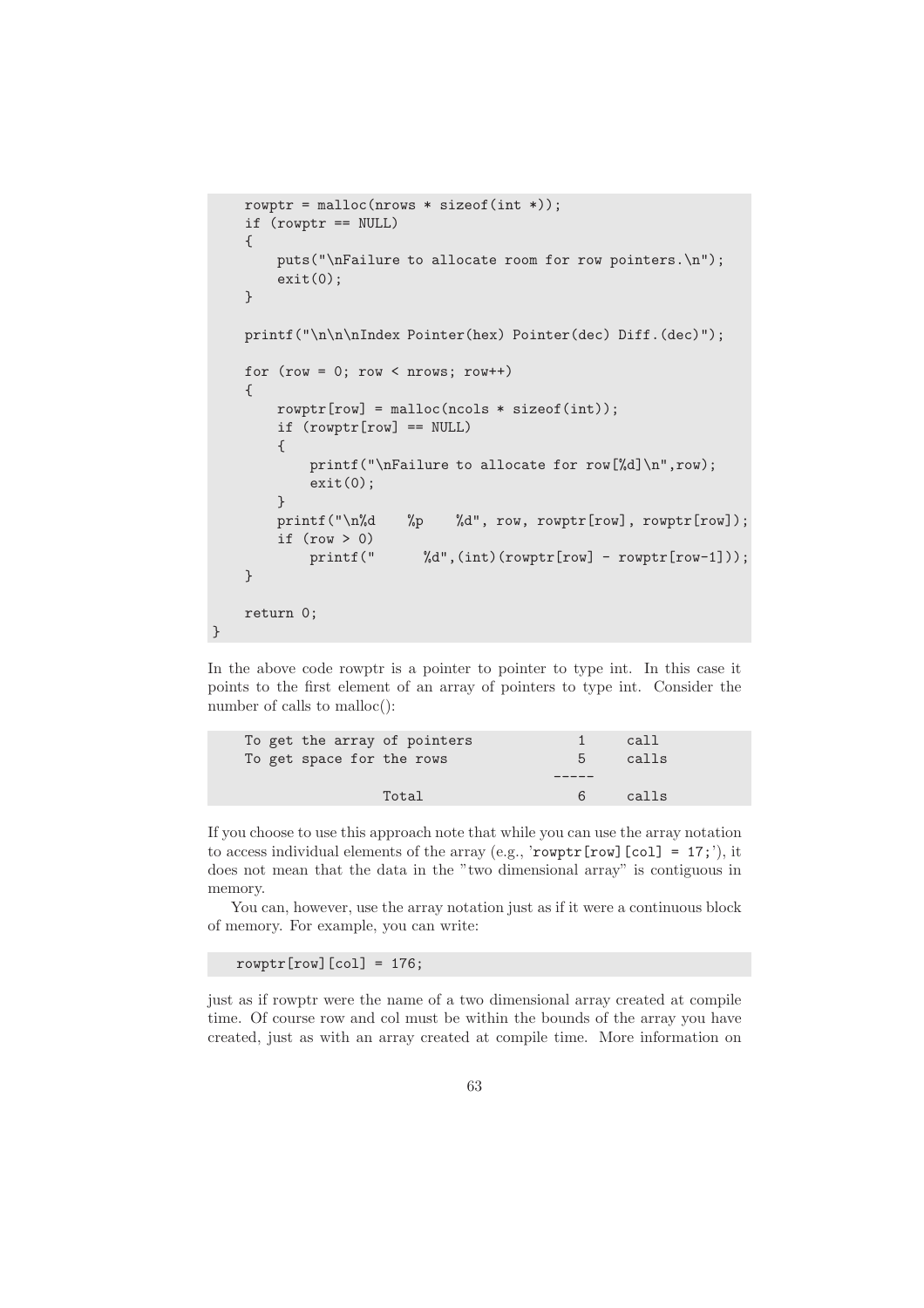creating multidimensional arrays can be found at http://home.netcom.com/ ~tjensen/ptr/cpoint.htm.

# 5.11 Pointers to Functions

Up to this point we have been discussing pointers to data objects. C also permits the declaration of pointers to functions. Pointers to functions have a variety of uses and some of them will be discussed here.

Consider the following real problem. You want to write a function that is capable of sorting virtually any collection of data that can be stored in an array. This might be an array of strings, or integers, or floats, or even structures. The sorting algorithm can be the same for all. For example, it could be a simple bubble sort algorithm, or the more complex shell or quick sort algorithm. We'll use a simple bubble sort for demonstration purposes.

Sedgewick [5] has described the bubble sort using C code by setting up a function which when passed a pointer to the array would sort it. If we call that function bubble(), a sort program is described by bubble 1.c, which follows:

```
/* Program bubble_1.c from PTRTUT10.HTM 6/13/97 */
#include <stdio.h>
int arr[10] = \{ 3, 6, 1, 2, 3, 8, 4, 1, 7, 2 \};void bubble(int a[], int N);
int main(void)
{
    int i;
    putchar(\prime\n<sub>'</sub>);
    for (i = 0; i < 10; i++){
         printf("%d ", arr[i]);
    }
    bubble(arr,10);
    putchar(\prime\n<sub>'</sub>);
    for (i = 0; i < 10; i++){
         printf("%d ", arr[i]);
    }
    return 0;
}
```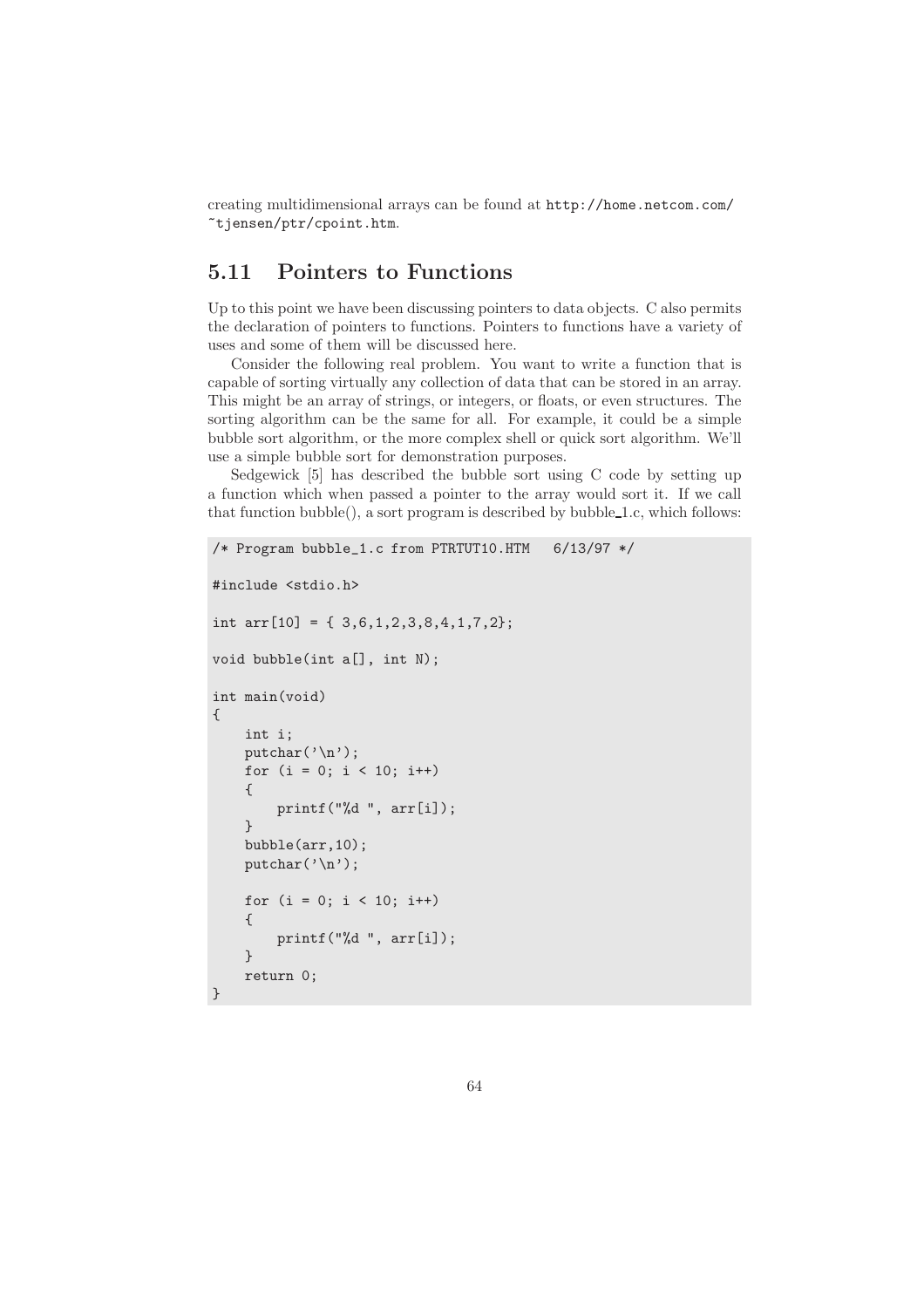```
void bubble(int a[], int N)
{
    int i, j, t;
    for (i = N-1; i >= 0; i--){
        for (j = 1; j \le i; j++){
            if (a[i-1] > a[i]){
                t = a[i-1];a[j-1] = a[j];a[j] = t;}
        }
    }
}
```
The bubble sort is one of the simpler sorts. The algorithm scans the array from the second to the last element comparing each element with the one which precedes it. If the one that precedes it is larger than the current element, the two are swapped so the larger one is closer to the end of the array. On the first pass, this results in the largest element ending up at the end of the array. The array is now limited to all elements except the last and the process repeated. This puts the next largest element at a point preceding the largest element. The process is repeated for a number of times equal to the number of elements minus 1. The end result is a sorted array.

Here our function is designed to sort an array of integers. Thus in line 1 we are comparing integers and in lines 2 through 4 we are using temporary integer storage to store integers. What we want to do now is see if we can convert this code so we can use any data type (i.e., not be restricted to integers).

At the same time we don't want to have to analyze our algorithm and the code associated with it each time we use it. We start by removing the comparison from within the function bubble() so as to make it relatively easy to modify the comparison function without having to re-write portions related to the actual algorithm. This results in bubble 2.c: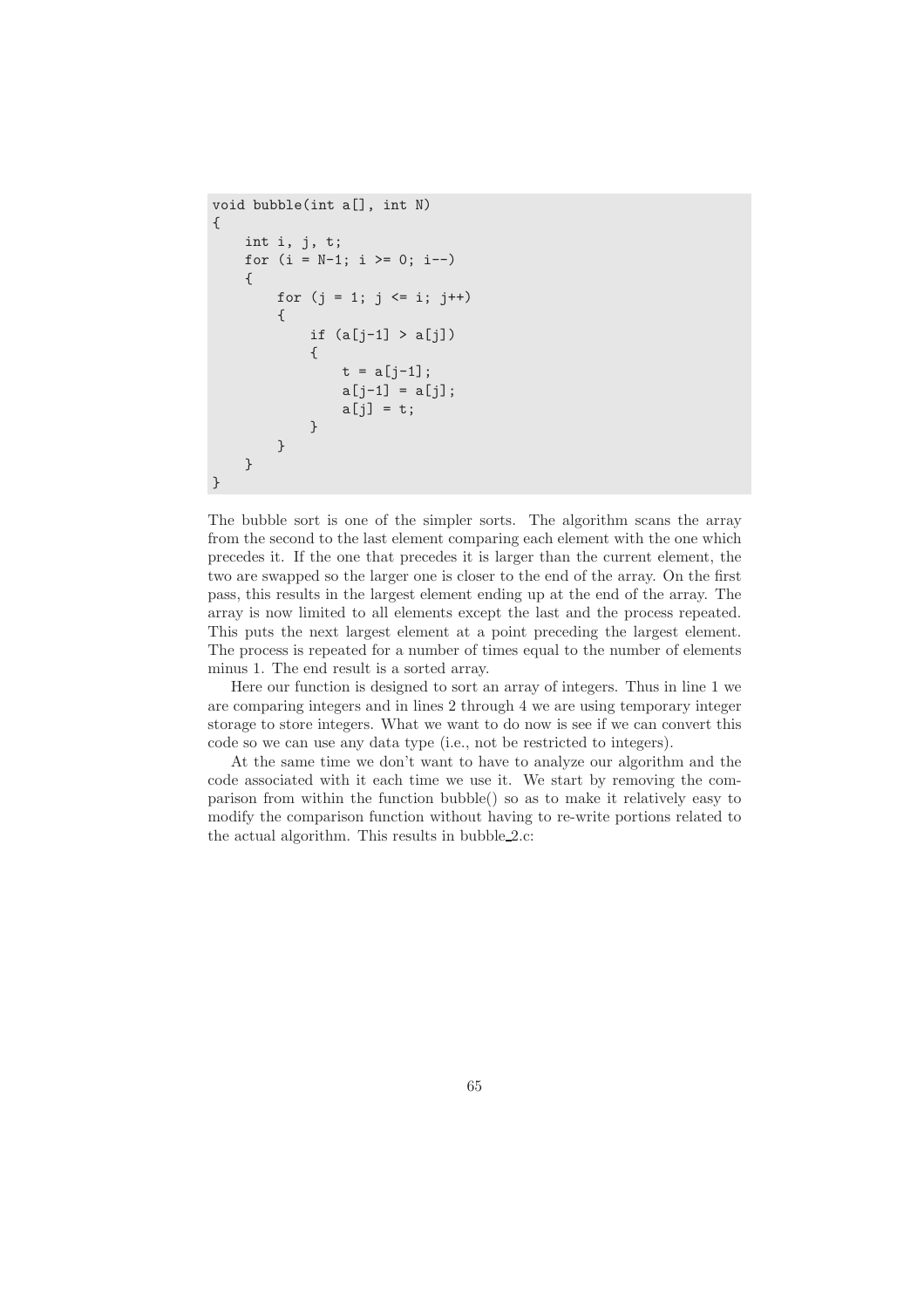```
/* Program bubble_2.c from PTRTUT10.HTM 6/13/97 */
   /* Separating the comparison function */
#include <stdio.h>
int arr[10] = { 3,6,1,2,3,8,4,1,7,2};
void bubble(int a[], int N);
int compare(int m, int n);
int main(void)
{
    int i;
    putchar('\n');
   for (i = 0; i < 10; i++){
       printf("%d ", arr[i]);
    }
   bubble(arr,10);
   putchar('\n\in);
   for (i = 0; i < 10; i++){
       printf("%d ", arr[i]);
    }
    return 0;
}
void bubble(int a[], int N)
{
    int i, j, t;
    for (i = N-1; i > = 0; i--){
       for (j = 1; j \le i; j++){
           if (compare(a[j-1], a[j]))
            {
                t = a[j-1];a[j-1] = a[j];a[j] = t;}
       }
    }
}
int compare(int m, int n)
{
   return (m > n);}
                               66
```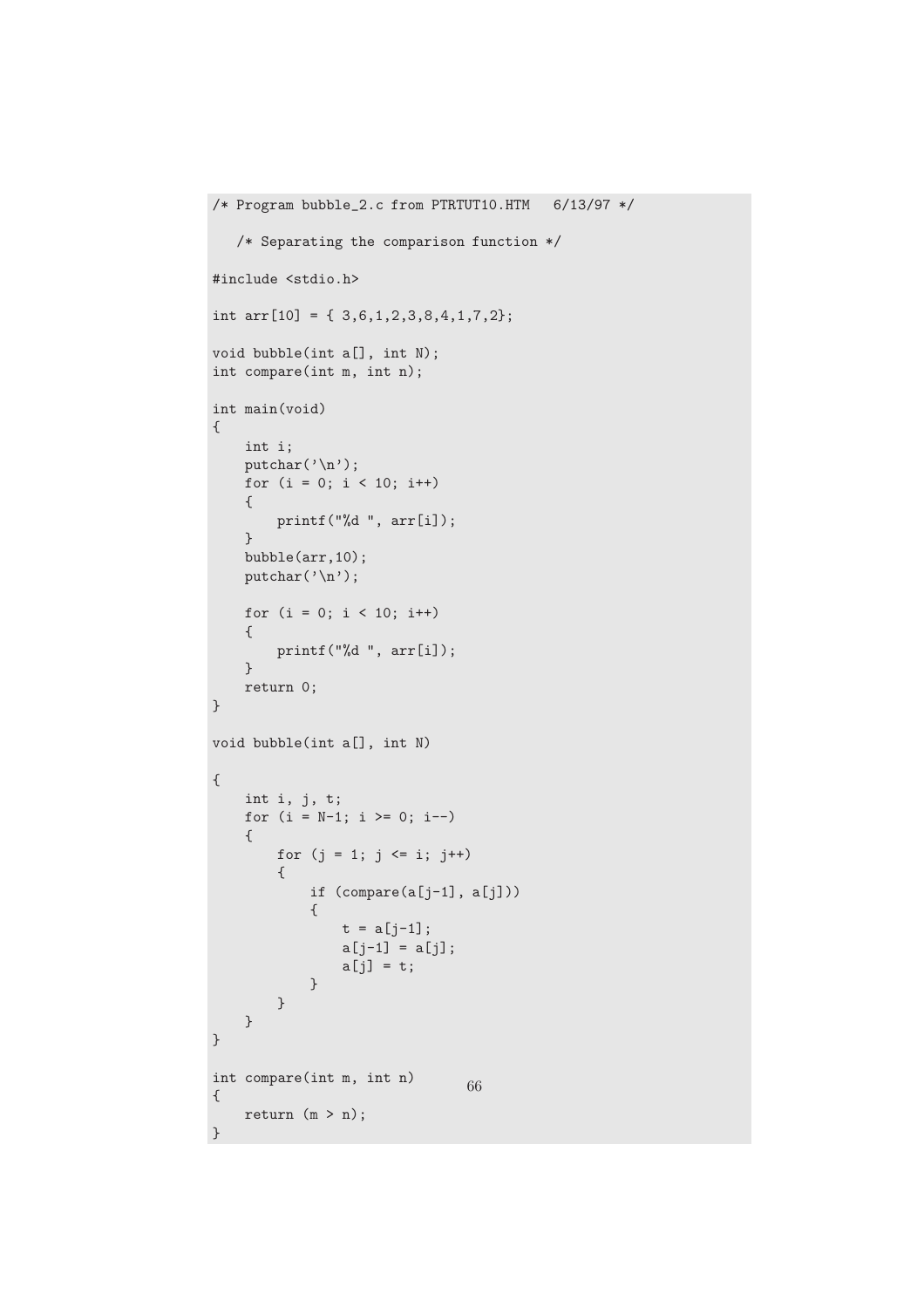If our goal is to make our sort routine data type independent, one way of doing this is to use pointers to type void to point to the data instead of using the integer data type. As a start in that direction let's modify a few things in the above so that pointers can be used. To begin with, we'll stick with pointers to type integer.

```
/* Program bubble_3.c from PTRTUT10.HTM 6/13/97 */
#include <stdio.h>
int arr[10] = { 3,6,1,2,3,8,4,1,7,2};
void bubble(int *p, int N);
int compare(int *m, int *n);
int main(void)
{
    int i;
    putchar(\prime\n<sub>'</sub>);
    for (i = 0; i < 10; i++){
        printf("%d ", arr[i]);
    }
    bubble(arr,10);
    putchar('\n');
    for (i = 0; i < 10; i++){
        printf("%d ", arr[i]);
    }
    return 0;
}
int compare(int *m, int *n)
{
    return (*m > *n);}
```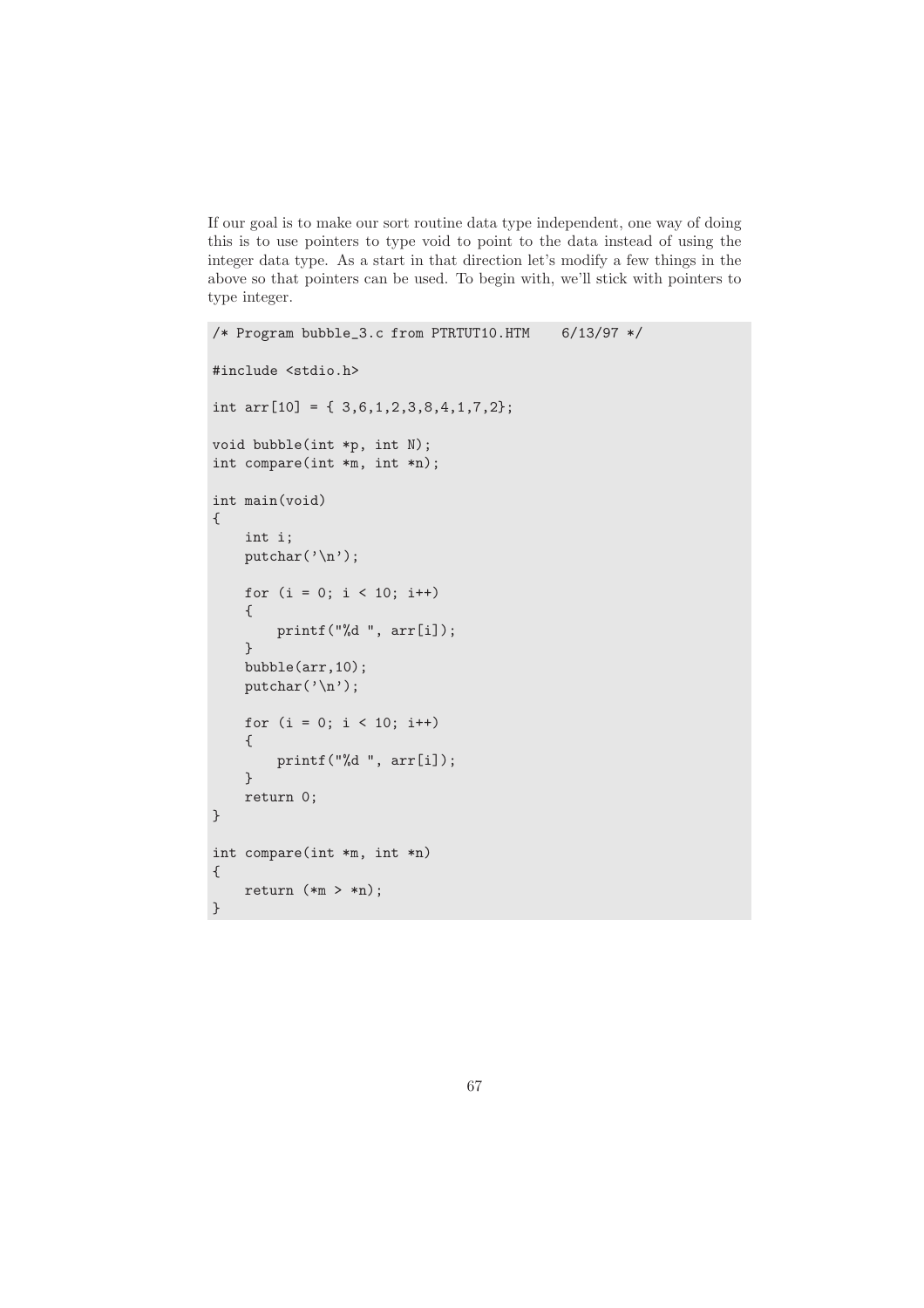```
void bubble(int *p, int N)
{
    int i, j, t;
    for (i = N-1; i >= 0; i--){
        for (j = 1; j \le i; j++){
            if (compare(&p[j-1], &p[j]))
            {
                t = p[j-1];p[j-1] = p[j];p[j] = t;}
        }
    }
}
```
Note the changes. We are now passing a pointer to an integer (or array of integers) to bubble(). And from within bubble we are passing pointers to the elements of the array that we want to compare to our comparison function. And, of course we are dereferencing these pointer in our compare() function in order to make the actual comparison. Our next step will be to convert the pointers in bubble() to pointers to type void so that that function will become more type insensitive. This is shown in bubble 4.

```
/* Program bubble_4.c from PTRTUT10,HTM 6/13/97 */
#include <stdio.h>
int arr[10] = { 3,6,1,2,3,8,4,1,7,2};
void bubble(int *p, int N);
int compare(void *m, void *n);
int compare(void *m, void *n)
{
    int *m1, *n1;
    ml = (int *)m;n1 = (int * )n;return (*m1 > *n1);}
```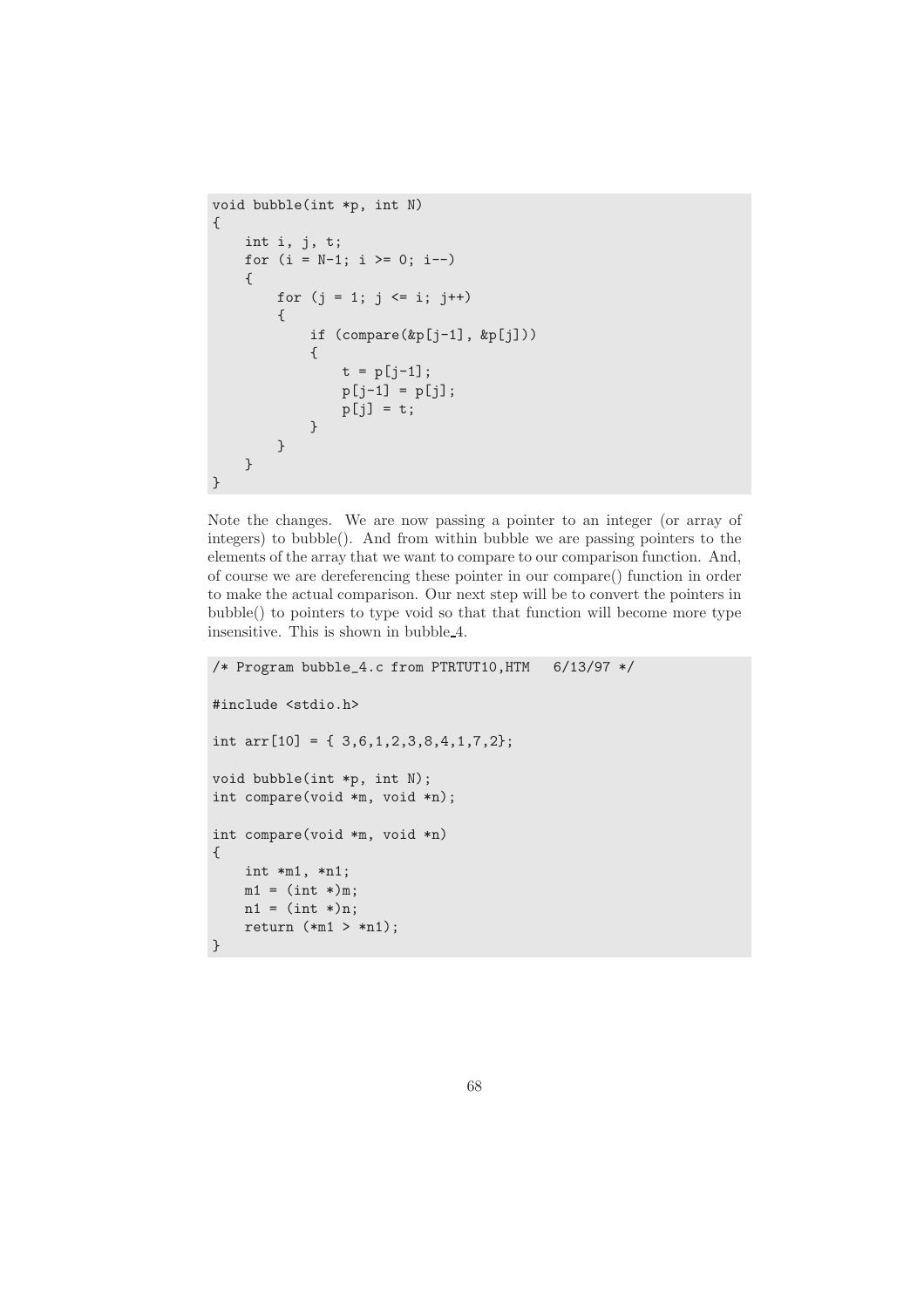```
int main(void)
{
    int i;
    putchar(\prime\n<sub>'</sub>);
    for (i = 0; i < 10; i++)
    {
        printf("%d ", arr[i]);
    }
    bubble(arr,10);
    putchar('n');for (i = 0; i < 10; i++){
        printf("%d ", arr[i]);
    }
    return 0;
}
void bubble(int *p, int N)
{
    int i, j, t;
    for (i = N-1; i > = 0; i--){
        for (j = 1; j \le i; j++){
             if (compare((void *)&p[j-1], (void *)&p[j]))
             {
                 t = p[j-1];p[j-1] = p[j];p[j] = t;}
        }
    }
}
```
Note that, in doing this, in compare() we had to introduce the casting of the void pointer types passed to the actual type being sorted. But, as we'll see later that's okay. And since what is being passed to bubble() is still a pointer to an array of integers, we had to cast these pointers to void pointers when we passed them as parameters in our call to compare().

We now address the problem of what we pass to bubble(). We want to make the first parameter of that function a void pointer also. But, that means that within bubble() we need to do something about the variable t, which is currently an integer. Also, where we use  $t = p[j-1]$ ; the type of  $p[j-1]$  needs to be known in order to know how many bytes to copy to the variable t (or whatever we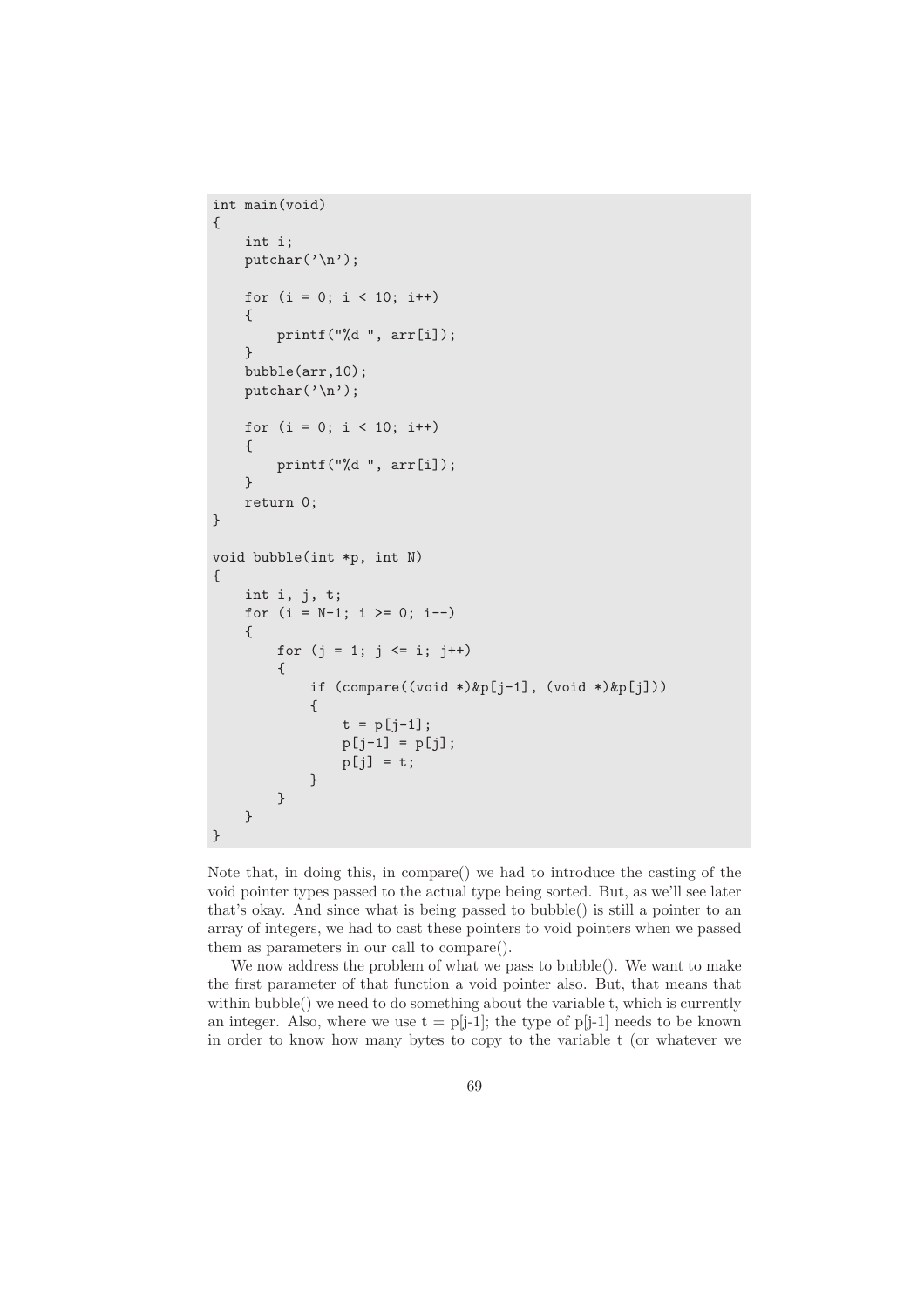replace t with).

Currently, in bubble 4.c, knowledge within bubble() as to the type of the data being sorted (and hence the size of each individual element) is obtained from the fact that the first parameter is a pointer to type integer. If we are going to be able to use bubble() to sort any type of data, we need to make that pointer a pointer to type void. But, in doing so we are going to lose information concerning the size of individual elements within the array. So, in bubble 5.c we will add a separate parameter to handle this size information.

These changes, from bubble 4.c to bubble 5.c are, perhaps, a bit more extensive than those we have made in the past. So, compare the two modules carefully for differences.

```
/* Program bubble_5.c from PTRTUT10.HTM 6/13/97 */
#include <stdio.h>
#include <string.h>
long arr[10] = \{ 3, 6, 1, 2, 3, 8, 4, 1, 7, 2 \};void bubble(void *p, size_t width, int N);
int compare(void *m, void *n);
int main(void)
{
    int i;
    putchar(\prime\n<sub>'</sub>);
    for (i = 0; i < 10; i++){
         printf("%d ", arr[i]);
    }
    bubble(arr, sizeof(long), 10);
    putchar('\n\langle n' \rangle;
    for (i = 0; i < 10; i++){
         printf("%ld ", arr[i]);
    }
    return 0;
}
```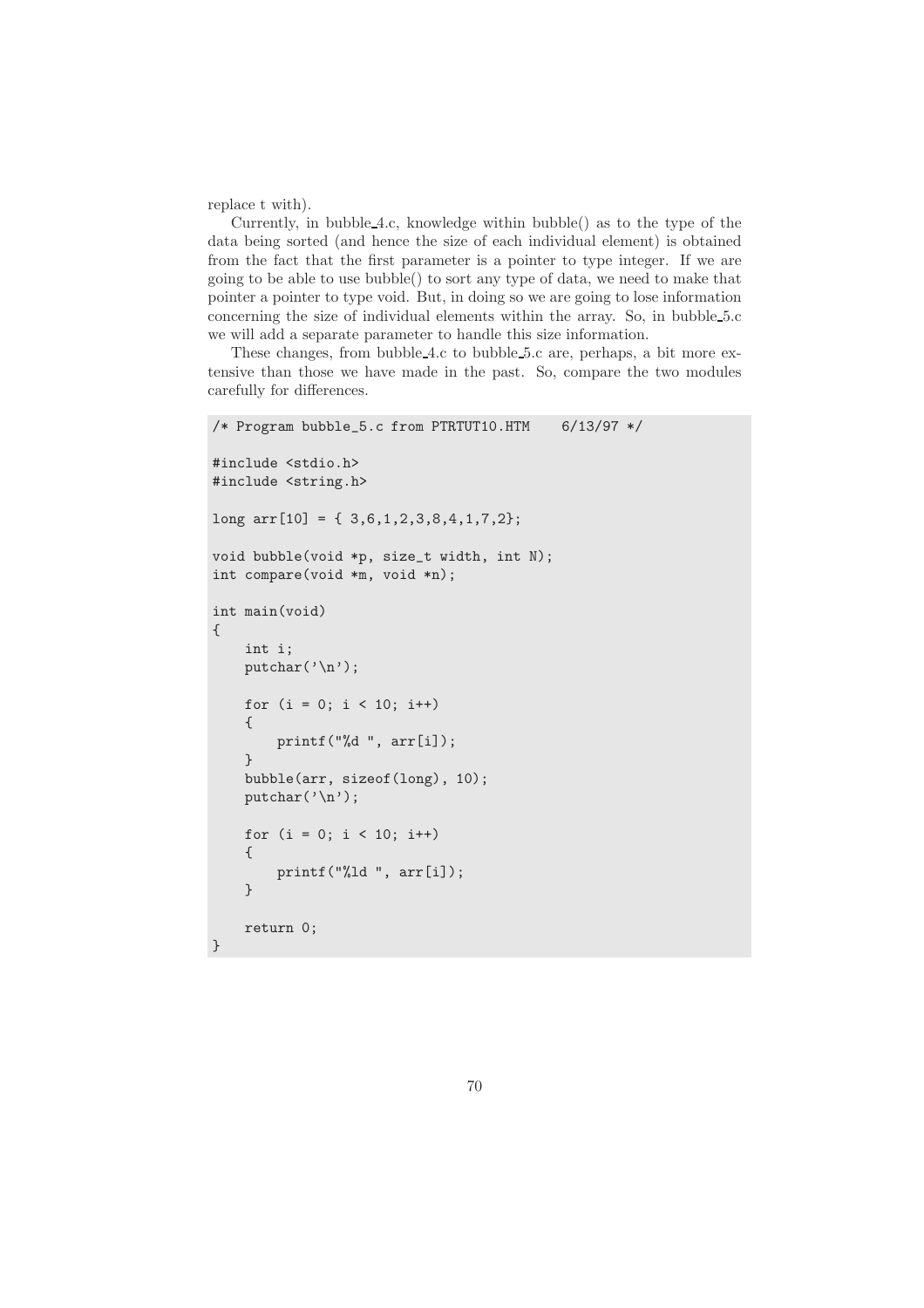```
void bubble(void *p, size_t width, int N)
{
    int i, j;
    unsigned char buf[4];
    unsigned char *bp = p;
    for (i = N-1; i > = 0; i--){
        for (j = 1; j \le i; j++){
            if (\text{compare}((\text{void }*)(\text{bp} + \text{width}*(i-1))),(void *)(bp + j*width))) /* 1 */
            {
/* t = p[j-1]; */
                memcpy(buf, bp + width*(j-1), width);
/* p[j-1] = p[j]; */
                memcpy(bp + width*(j-1), bp + j*width, width);
/* p[j] = t; */memcpy(bp + j*width, buf, width);
            }
        }
    }
}
int compare(void *m, void *n)
{
    long *m1, *n1;
    ml = (long * )m;n1 = (\text{long }*)n;return (*m1 > *n1);}
```
Note that I have changed the data type of the array from int to long to illustrate the changes needed in the compare() function. Within bubble() I've done away with the variable t (which we would have had to change from type int to type long). I have added a buffer of size 4 unsigned characters, which is the size needed to hold a long (this will change again in future modifications to this code). The unsigned character pointer \*bp is used to point to the base of the array to be sorted, i.e. to the first element of that array.

We also had to modify what we passed to compare(), and how we do the swapping of elements that the comparison indicates need swapping. Use of memcpy() and pointer notation instead of array notation work towards this reduction in type sensitivity.

Again, making a careful comparison of bubble5.c with bubble4.c can result in improved understanding of what is happening and why.

We move now to bubble 6.c where we use the same function bubble() that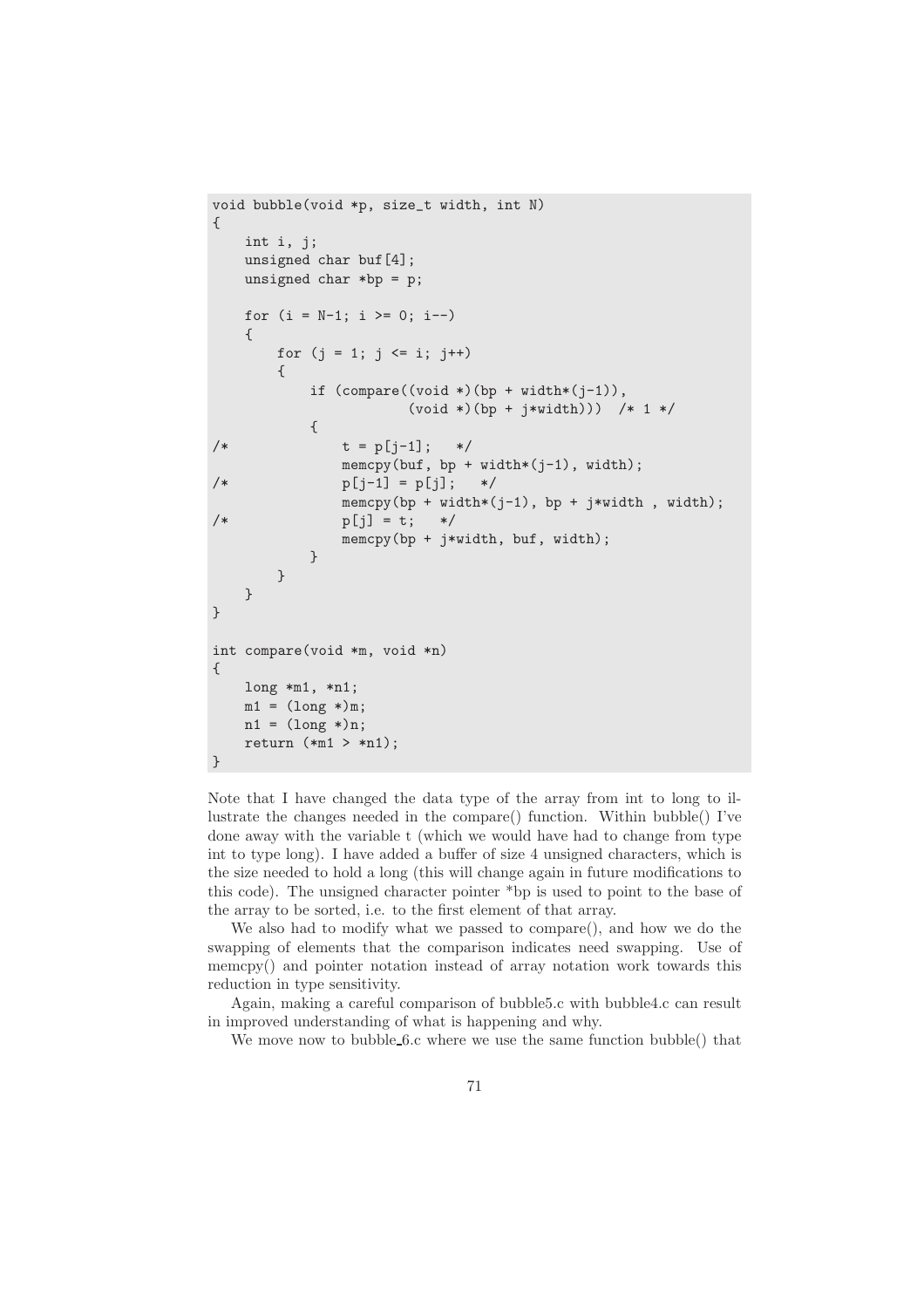we used in bubble 5.c to sort strings instead of long integers. Of course we have to change the comparison function since the means by which strings are compared is different from that by which long integers are compared. And,in bubble6.c we have deleted the lines within bubble() that were commented out in bubble 5.c.

```
/* Program bubble_6.c from PTRTUT10.HTM 6/13/97 */
#include <stdio.h>
#include <string.h>
#define MAX_BUF 256
char arr2[5][20] = { "Mickey Mouse",
                      "Donald Duck",
                      "Minnie Mouse",
                      "Goofy",
                      "Ted Jensen" };
void bubble(void *p, int width, int N);
int compare(void *m, void *n);
int main(void)
{
    int i;
    putchar('\n');
    for (i = 0; i < 5; i++){
        printf("%s\n", arr2[i]);
    }
    bubble(arr2, 20, 5);
    putchar('\n\in'\n);
    for (i = 0; i < 5; i++){
        printf("%s\n", arr2[i]);
    }
    return 0;
}
```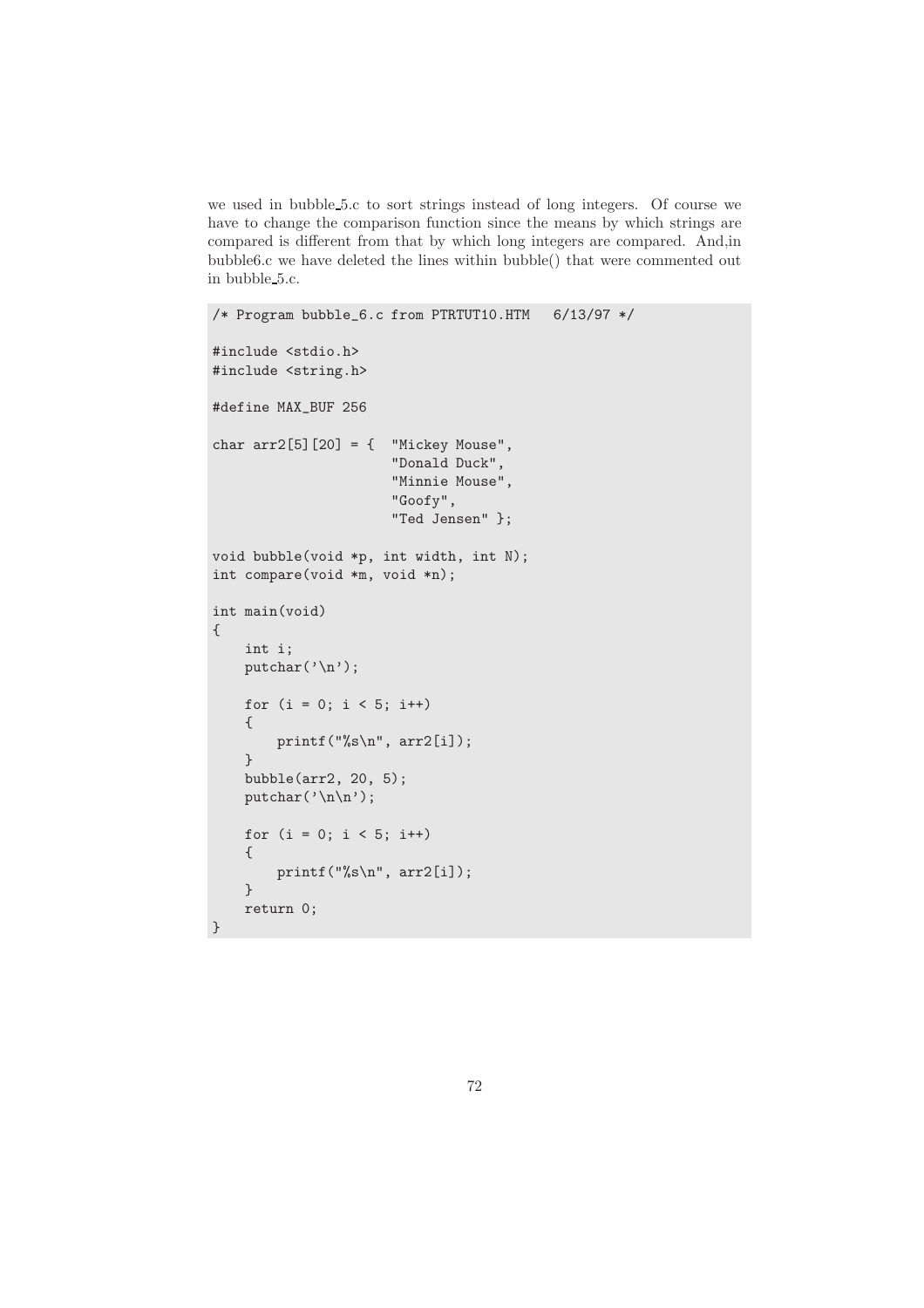```
void bubble(void *p, int width, int N)
{
    int i, j, k;
    unsigned char buf[MAX_BUF];
    unsigned char *bp = p;
    for (i = N-1; i \ge 0; i--){
        for (j = 1; j \le i; j++){
          k = \text{compare}((\text{void } *) (\text{bp} + \text{width} * (i-1)),(void *)(bp + j*width));if (k > 0){
              memcpy(buf, bp + width*(j-1), width);
              memcpy(bp + width*(j-1), bp + j*width, width);
              memcpy(bp + j*width, buf, width);
             }
        }
    }
}
int compare(void *m, void *n)
{
    char *m1 = m;char *n1 = n;return (strcmp(m1,n1));
}
```
But, the fact that bubble() was unchanged from that used in bubble 5.c indicates that that function is capable of sorting a wide variety of data types. What is left to do is to pass to bubble() the name of the comparison function we want to use so that it can be truly universal. Just as the name of an array is the address of the first element of the array in the data segment, the name of a function decays into the address of that function in the code segment. Thus we need to use a pointer to a function. In this case the comparison function.

Pointers to functions must match the functions pointed to in the number and types of the parameters and the type of the return value. In our case, we declare our function pointer as:

int (\*fptr)(const void \*p1, const void \*p2);

Note that were we to write: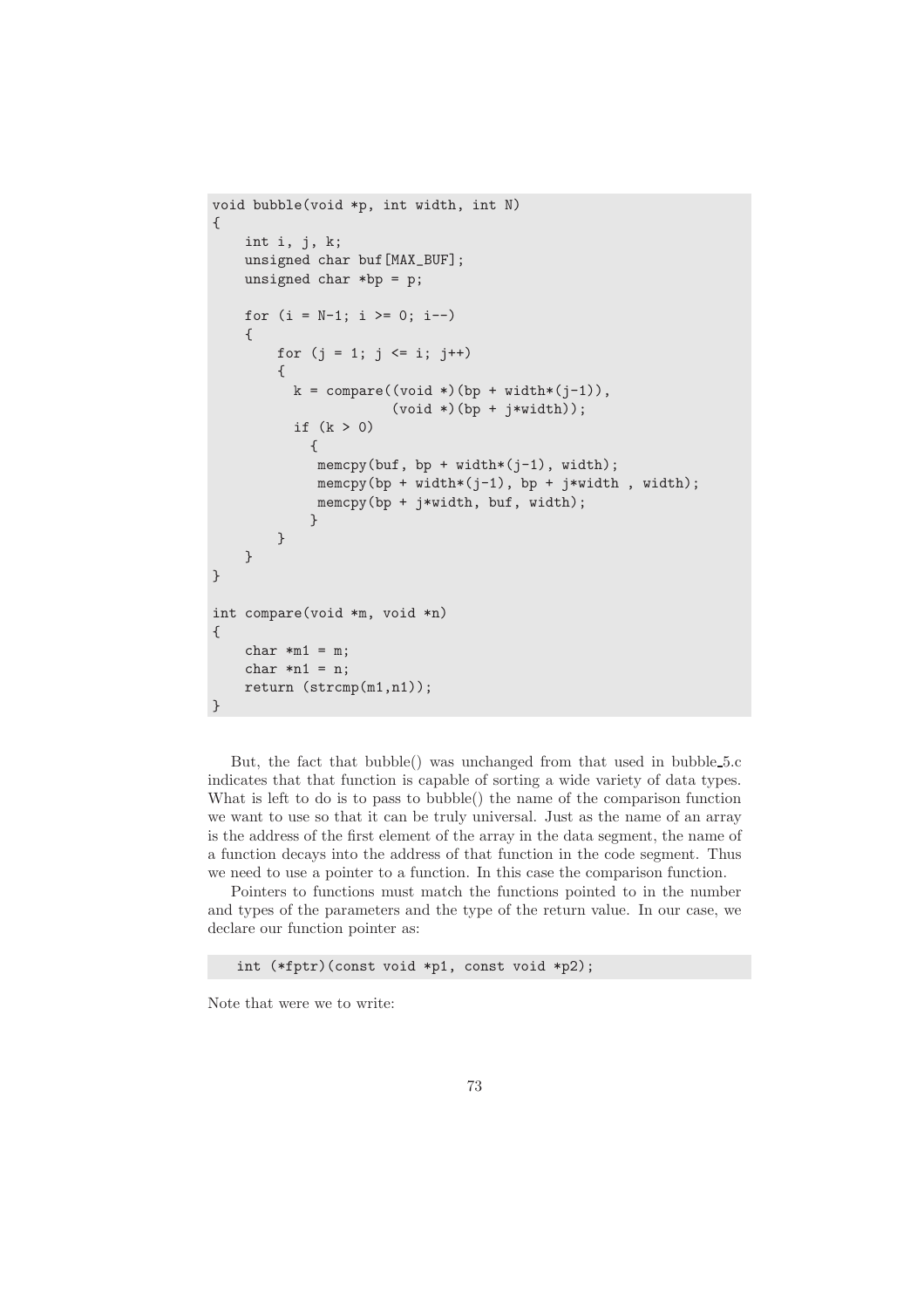we would have a function prototype for a function which returned a pointer to type int. That is because in C the parenthesis () operator have a higher precedence than the pointer \* operator. By putting the parenthesis around the string (\*fptr) we indicate that we are declaring a function pointer.

We now modify our declaration of bubble() by adding, as its 4th parameter, a function pointer of the proper type. It's function prototype becomes:

```
void bubble(void *p, int width, int N,
            int(*fptr)(const void *, const void *));
```
When we call the bubble(), we insert the name of the comparison function that we want to use. bubble 7.c illustrate how this approach permits the use of the same bubble() function for sorting different types of data.

```
/* Program bubble_7.c from PTRTUT10.HTM 6/10/97 */
#include <stdio.h>
#include <string.h>
#define MAX_BUF 256
long arr[10] = { 3,6,1,2,3,8,4,1,7,2};
char arr2[5][20] = \{ "Mickey Mouse",
                      "Donald Duck",
                      "Minnie Mouse",
                      "Goofy",
                      "Ted Jensen" };
void bubble(void *p, int width, int N,
            int(*fptr)(const void *, const void *));
int compare_string(const void *m, const void *n);
int compare_long(const void *m, const void *n);
```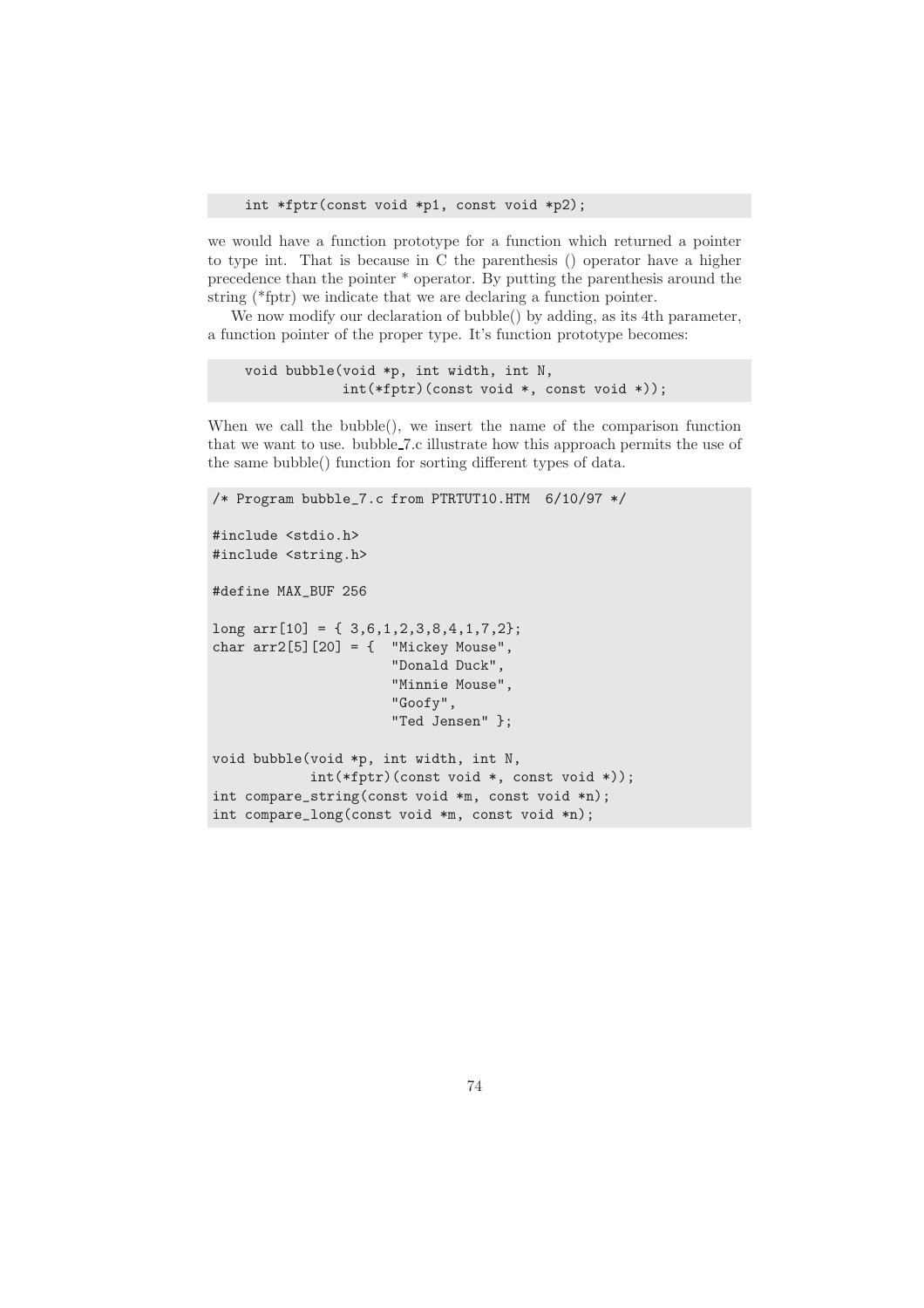```
void bubble(void *p, int width, int N,
            int(*fptr)(const void *, const void *))
{
    int i, j, k;
    unsigned char buf[MAX_BUF];
    unsigned char *bp = p;
    for (i = N-1; i > = 0; i--){
        for (j = 1; j \le i; j++){
            k = fptr((void *)(bp + width * (j-1)),(void *)(bp + j*width));if (k > 0)
            {
                memcpy(buf, bp + width*(j-1), width);
                memcpy(bp + width*(j-1), bp + j*width , width);
                memcpy(bp + j*width, buf, width);
            }
        }
   }
}
int compare_long(const void *m, const void *n)
{
   long *m1, *n1;
    ml = (long *)m;n1 = (\text{long }*)n;return (*m1 > *n1);}
int compare_string(const void *m, const void *n)
{
    char *m1 = (char * )m;char *n1 = (char * )n;return (strcmp(m1,n1));
}
```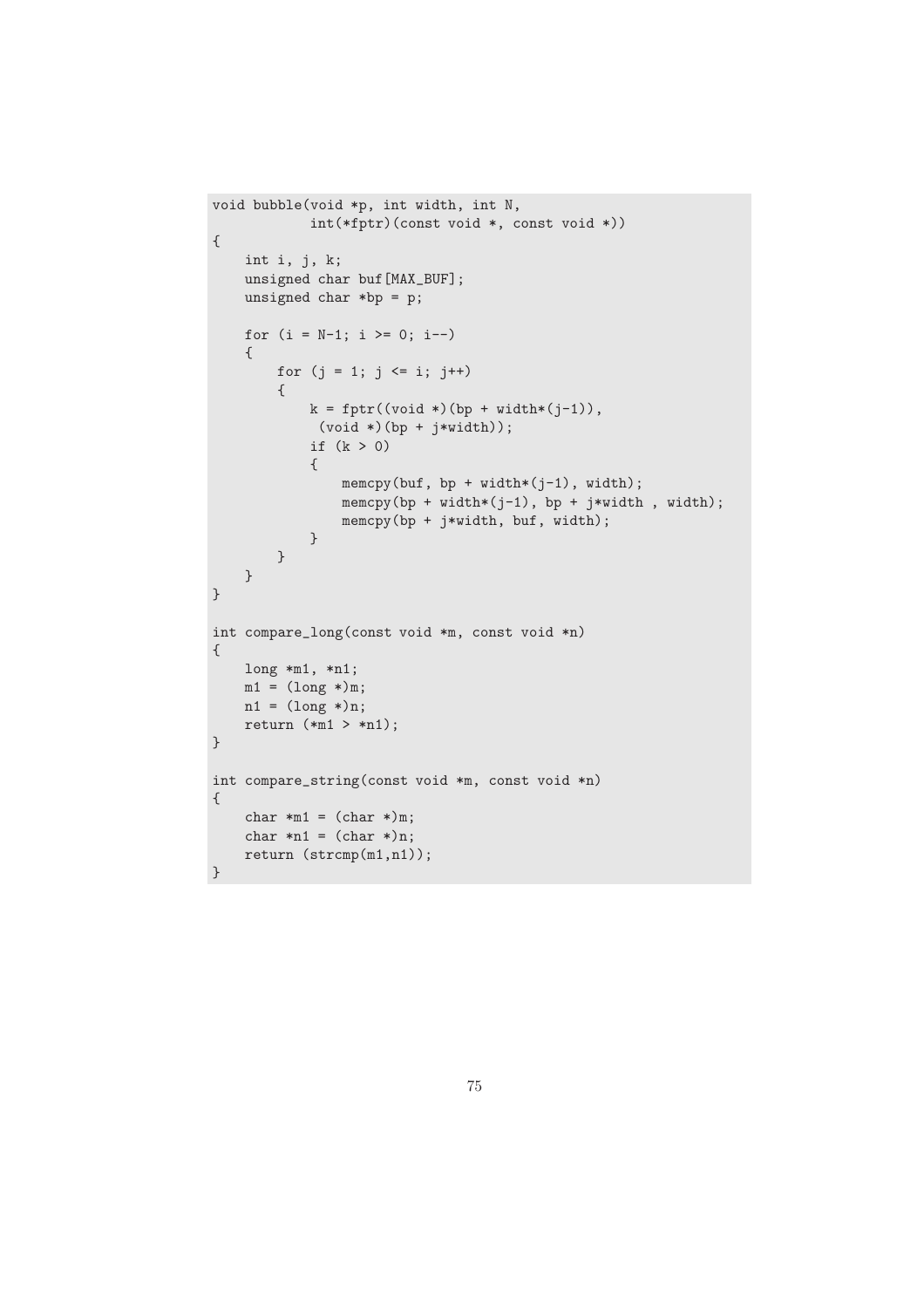```
int main(void)
{
   int i;
   puts("\nBefore Sorting:\n");
   for (i = 0; i < 10; i++) /* show the long ints */
   {
      printf("%ld ",arr[i]);
   }
   puts("\ln");
   for (i = 0; i < 5; i++) /* show the strings */
   {
       printf("%s\n", arr2[i]);
   }
   bubble(arr, 4, 10, compare_long); /* sort the longs */
   bubble(arr2, 20, 5, compare_string); /* sort the strings */
   puts("\n\nAfter Sorting:\n");
   for (i = 0; i < 10; i++) /* show the sorted longs */
   {
      printf("%d ",arr[i]);
   }
   puts("\ln");
   for (i = 0; i < 5; i++) /* show the sorted strings */
    {
       printf("%s\n", arr2[i]);
   }
   return 0;
}
```